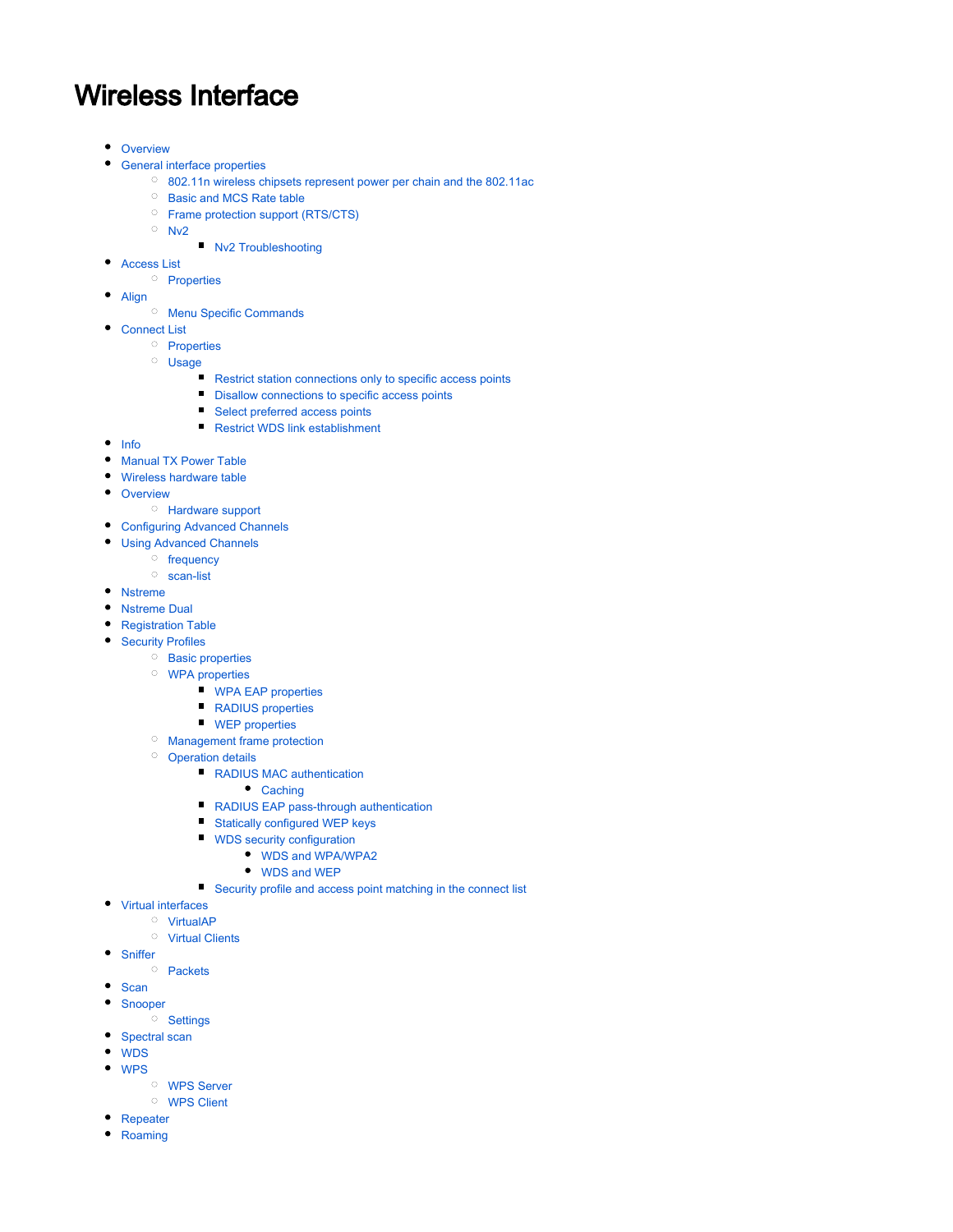#### <sup>O</sup> [Station Roaming](#page-36-2)

- [VLAN tagging](#page-36-3) <sup>O</sup> [Vlan tag override](#page-37-0)
- 
- [Winbox](#page-37-1)
- **•** [Interworking Realms setting](#page-37-2)

## <span id="page-1-0"></span>**Overview**

#### Package: wireless

RouterOS wireless complies with IEEE 802.11 standards, it provides complete support for 802.11a, 802.11b, 802.11g, 802.11n and 802.11ac as long as additional features like WPA, WEP, AES encryption, Wireless Distribution System (WDS), Dynamic Frequency selection (DFS), Virtual Access Point, Nstreme and NV2 proprietary protocols and many more. [Wireless features](https://wiki.mikrotik.com/wiki/Wireless_Matrix) compatibility table for different wireless protocols.

Wireless can operate in several modes: client (station), access point, wireless bridge etc. Client/station also can operate in different modes, a complete list of supported modes can be found [here.](https://wiki.mikrotik.com/wiki/Manual:Wireless_Station_Modes)

## <span id="page-1-1"></span>General interface properties

#### Sub-menu: /interface wireless

| Property                                                                            | Description                                                                                                                                                                                                                                                                                                                                                      |  |  |
|-------------------------------------------------------------------------------------|------------------------------------------------------------------------------------------------------------------------------------------------------------------------------------------------------------------------------------------------------------------------------------------------------------------------------------------------------------------|--|--|
| adaptive-noise-immunity (ap-and-client-mode   client-mode   none;<br>Default: none) | This property is only effective for cards based on Atheros chipset.                                                                                                                                                                                                                                                                                              |  |  |
| allow-sharedkey (yes   no; Default: no)                                             | Allow WEP Shared Key clients to connect. Note that no authentication is done<br>for these clients (WEP Shared keys are not compared to anything) - they are<br>just accepted at once (if access list allows that)                                                                                                                                                |  |  |
| ampdu-priorities (list of integer [07]; Default: 0)                                 | Frame priorities for which AMPDU sending (aggregating frames and sending<br>using block acknowledgment) should get negotiated and used. Using AMPDUs<br>will increase throughput, but may increase latency, therefore, may not be<br>desirable for real-time traffic (voice, video). Due to this, by default AMPDUs are<br>enabled only for best-effort traffic. |  |  |
| amsdu-limit (integer [08192]; Default: 8192)                                        | Max AMSDU that device is allowed to prepare when negotiated. AMSDU<br>aggregation may significantly increase throughput especially for small frames,<br>but may increase latency in case of packet loss due to retransmission of<br>aggregated frame. Sending and receiving AMSDUs will also increase CPU<br>usage.                                              |  |  |
| amsdu-threshold (integer [0.8192]; Default: 8192)                                   | Max frame size to allow including in AMSDU.                                                                                                                                                                                                                                                                                                                      |  |  |
| antenna-gain ( <i>integer [04294967295]</i> ; Default: 0)                           | Antenna gain in dBi, used to calculate maximum transmit power according to co<br>untry regulations.                                                                                                                                                                                                                                                              |  |  |
| antenna-mode (ant-a   ant-b   rxa-txb   txa-rxb; Default: )                         | Select antenna to use for transmitting and for receiving<br>ant-a - use only 'a' antenna<br>٠<br>ant-b - use only 'b' antenna<br>txa-rxb - use antenna 'a' for transmitting, antenna 'b' for receiving<br>rxa-txb - use antenna 'b' for transmitting, antenna 'a' for receiving                                                                                  |  |  |
| area (string; Default:)                                                             | Identifies group of wireless networks. This value is announced by AP, and can<br>be matched in connect-list by area-prefix. This is a proprietary extension.                                                                                                                                                                                                     |  |  |
| arp (disabled   enabled   proxy-arp   reply-only; Default: enabled)                 | Read more >>                                                                                                                                                                                                                                                                                                                                                     |  |  |
| arp-timeout (auto / integer, Default: auto)                                         | ARP timeout is time how long ARP record is kept in ARP table after no packets<br>are received from IP. Value auto equals to the value of arp-timeout in /ip settings<br>, default is 30s                                                                                                                                                                         |  |  |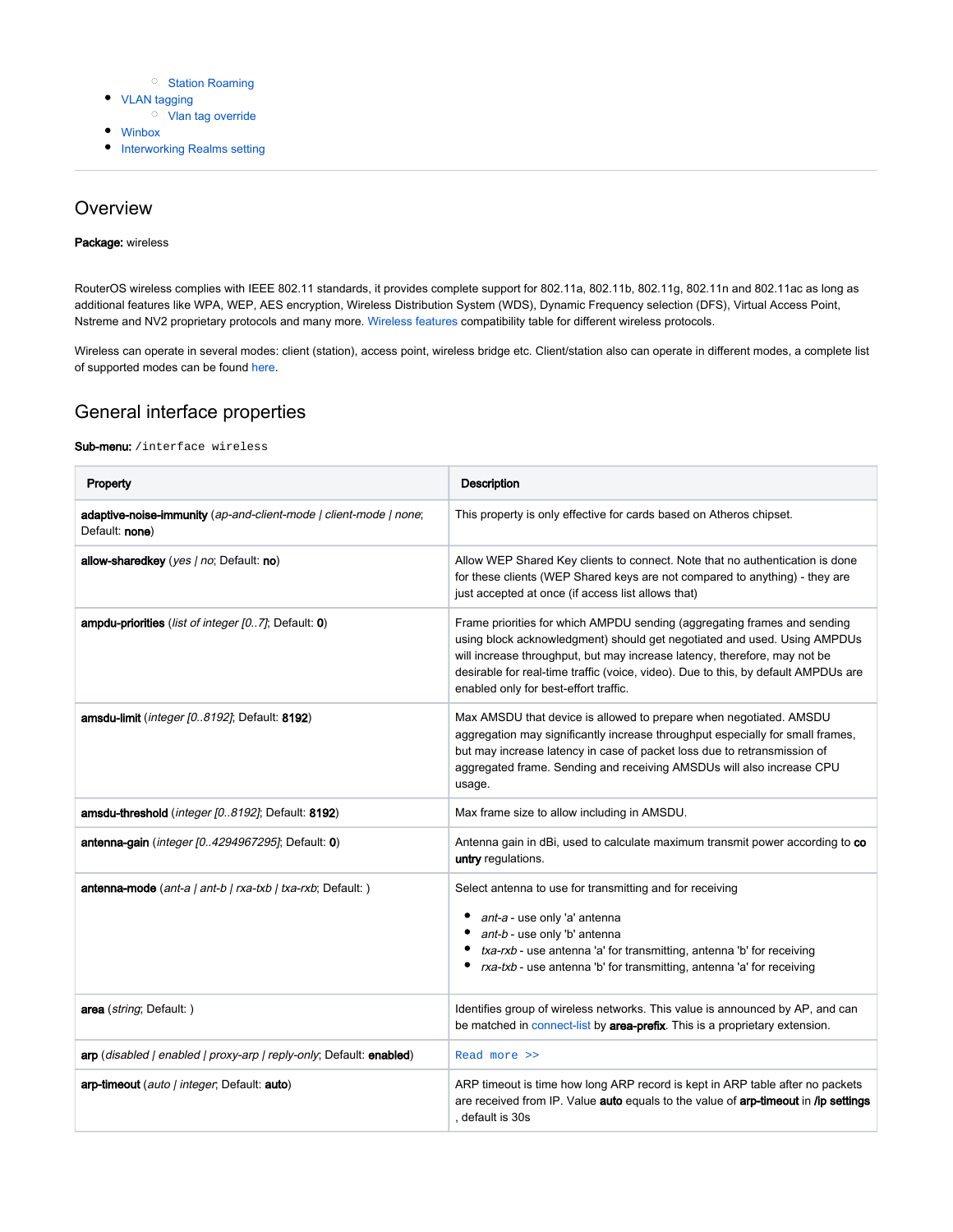| <b>band</b> (2ghz-b   2ghz-b/g   2ghz-b/g/n   2ghz-onlyg   2ghz-onlyn   5ghz-<br>a   5ghz-a/n   5ghz-onlyn   5ghz-a/n/ac   5ghz-onlyac   5ghz-n/ac;<br>Default: )                                                                                                                                                                                                                                                                                                                        | Defines set of used data rates, channel frequencies and widths.                                                                                                                                                                                                                                                                                                                                                                                                                                                                                                         |  |  |  |
|------------------------------------------------------------------------------------------------------------------------------------------------------------------------------------------------------------------------------------------------------------------------------------------------------------------------------------------------------------------------------------------------------------------------------------------------------------------------------------------|-------------------------------------------------------------------------------------------------------------------------------------------------------------------------------------------------------------------------------------------------------------------------------------------------------------------------------------------------------------------------------------------------------------------------------------------------------------------------------------------------------------------------------------------------------------------------|--|--|--|
| <b>basic-rates-a/g</b> (12Mbps   18Mbps   24Mbps   36Mbps   48Mbps  <br>54Mbps / 6Mbps / 9Mbps; Default: 6Mbps)                                                                                                                                                                                                                                                                                                                                                                          | Similar to the basic-rates-b property, but used for 5ghz, 5ghz-10mhz, 5ghz-<br>5mhz, 5ghz-turbo, 2.4ghz-b/g, 2.4ghz-onlyg, 2ghz-10mhz, 2ghz-5mhz and 2.4<br>ghz-g-turbo bands.                                                                                                                                                                                                                                                                                                                                                                                          |  |  |  |
| basic-rates-b (11Mbps   1Mbps   2Mbps   5.5Mbps; Default: 1Mbps)                                                                                                                                                                                                                                                                                                                                                                                                                         | List of basic rates, used for 2.4ghz-b, 2.4ghz-b/g and 2.4ghz-onlyg bands.<br>Client will connect to AP only if it supports all basic rates announced by the AP.<br>AP will establish WDS link only if it supports all basic rates of the other AP.                                                                                                                                                                                                                                                                                                                     |  |  |  |
|                                                                                                                                                                                                                                                                                                                                                                                                                                                                                          | This property has effect only in AP modes, and when value of rate-set is<br>configured.                                                                                                                                                                                                                                                                                                                                                                                                                                                                                 |  |  |  |
| bridge-mode (disabled   enabled; Default: enabled)<br>Allows to use station-bridge mode. Read more >>                                                                                                                                                                                                                                                                                                                                                                                    |                                                                                                                                                                                                                                                                                                                                                                                                                                                                                                                                                                         |  |  |  |
| <b>burst-time</b> ( <i>integer   disabled</i> ; Default: <b>disabled</b> )                                                                                                                                                                                                                                                                                                                                                                                                               | Time in microseconds which will be used to send data without stopping. Note<br>that no other wireless cards in that network will be able to transmit data during<br>burst-time microseconds. This setting is available only for AR5000, AR5001X,<br>and AR5001X+ chipset based cards.                                                                                                                                                                                                                                                                                   |  |  |  |
| channel-width (20/40/80/160mhz-Ceeeeeee   20/40/80/160mhz-<br>XXXXXXX   20/40/80/160mhz-eCeeeeee   20/40/80/160mhz-<br>eeCeeeee   20/40/80/160mhz-eeeCeeee   20/40/80/160mhz-<br>eeeeCeee   20/40/80/160mhz-eeeeeCee   20/40/80/160mhz-<br>eeeeeeCe   20/40/80/160mhz-eeeeeeeC   20/40/80mhz-Ceee   20/40<br>/80mhz-eCee   20/40/80mhz-eeCe   20/40/80mhz-eeeC   20/40<br>/80mhz-XXXX   20/40mhz-Ce   20/40mhz-eC   20/40mhz-XX  <br>40mhz-turbo   20mhz   10mhz   5mhz; Default: 20mhz) | Use of extension channels (e.g. Ce, eC etc) allows additional 20MHz extension<br>channels and if it should be located below or above the control (main) channel.<br>Extension channel allows 802.11n devices to use up to 40MHz (802.11ac up to<br>160MHz) of spectrum in total thus increasing max throughput. Channel widths<br>with XX and XXXX extensions automatically scan for a less crowded control<br>channel frequency based on the number of concurrent devices running in every<br>frequency and chooses the "C" - Control channel frequency automatically. |  |  |  |
| <b>comment</b> ( <i>string</i> ; Default: )                                                                                                                                                                                                                                                                                                                                                                                                                                              | Short description of the interface                                                                                                                                                                                                                                                                                                                                                                                                                                                                                                                                      |  |  |  |
| compression (yes / no; Default: no)                                                                                                                                                                                                                                                                                                                                                                                                                                                      | Setting this property to yes will allow the use of the hardware compression.<br>Wireless interface must have support for hardware compression. Connections<br>with devices that do not use compression will still work.                                                                                                                                                                                                                                                                                                                                                 |  |  |  |
| country (name of the country   no_country_set, Default: etsi)                                                                                                                                                                                                                                                                                                                                                                                                                            | Limits available bands, frequencies and maximum transmit power for each<br>frequency. Also specifies default value of scan-list. Value no_country_set is an<br>FCC compliant set of channels.                                                                                                                                                                                                                                                                                                                                                                           |  |  |  |
| default-ap-tx-limit (integer [0.4294967295]; Default: 0)                                                                                                                                                                                                                                                                                                                                                                                                                                 | This is the value of ap-tx-limit for clients that do not match any entry in the acces<br>s-list. 0 means no limit.                                                                                                                                                                                                                                                                                                                                                                                                                                                      |  |  |  |
| default-authentication (yes / no; Default: yes)                                                                                                                                                                                                                                                                                                                                                                                                                                          | For AP mode, this is the value of <b>authentication</b> for clients that do not match<br>any entry in the access-list. For station mode, this is the value of connect for<br>APs that do not match any entry in the connect-list                                                                                                                                                                                                                                                                                                                                        |  |  |  |
| default-client-tx-limit (integer [04294967295]; Default: 0)                                                                                                                                                                                                                                                                                                                                                                                                                              | This is the value of <b>client-tx-limit</b> for clients that do not match any entry in the ac<br>cess-list. 0 means no limit                                                                                                                                                                                                                                                                                                                                                                                                                                            |  |  |  |
| default-forwarding (yes   no; Default: yes)                                                                                                                                                                                                                                                                                                                                                                                                                                              | This is the value of forwarding for clients that do not match any entry in the acce<br>ss-list                                                                                                                                                                                                                                                                                                                                                                                                                                                                          |  |  |  |
| disable-running-check (yes   no; Default: no)                                                                                                                                                                                                                                                                                                                                                                                                                                            | When set to yes interface will always have running flag. If value is set to no', the<br>router determines whether the card is up and running - for AP one or more<br>clients have to be registered to it, for station, it should be connected to an AP.                                                                                                                                                                                                                                                                                                                 |  |  |  |
| disabled (yes   no; Default: yes)                                                                                                                                                                                                                                                                                                                                                                                                                                                        | Whether interface is disabled                                                                                                                                                                                                                                                                                                                                                                                                                                                                                                                                           |  |  |  |
| disconnect-timeout ( <i>time [0s15s]</i> ; Default: 3s)                                                                                                                                                                                                                                                                                                                                                                                                                                  | This interval is measured from third sending failure on the lowest data rate. At<br>this point $3 *$ (hw-retries + 1) frame transmits on the lowest data rate had failed.<br>During disconnect-timeout packet transmission will be retried with on-fail-retry-<br>time interval. If no frame can be transmitted successfully during disconnect-<br>timeout, the connection is closed, and this event is logged as "extensive data<br>loss". Successful frame transmission resets this timer.                                                                            |  |  |  |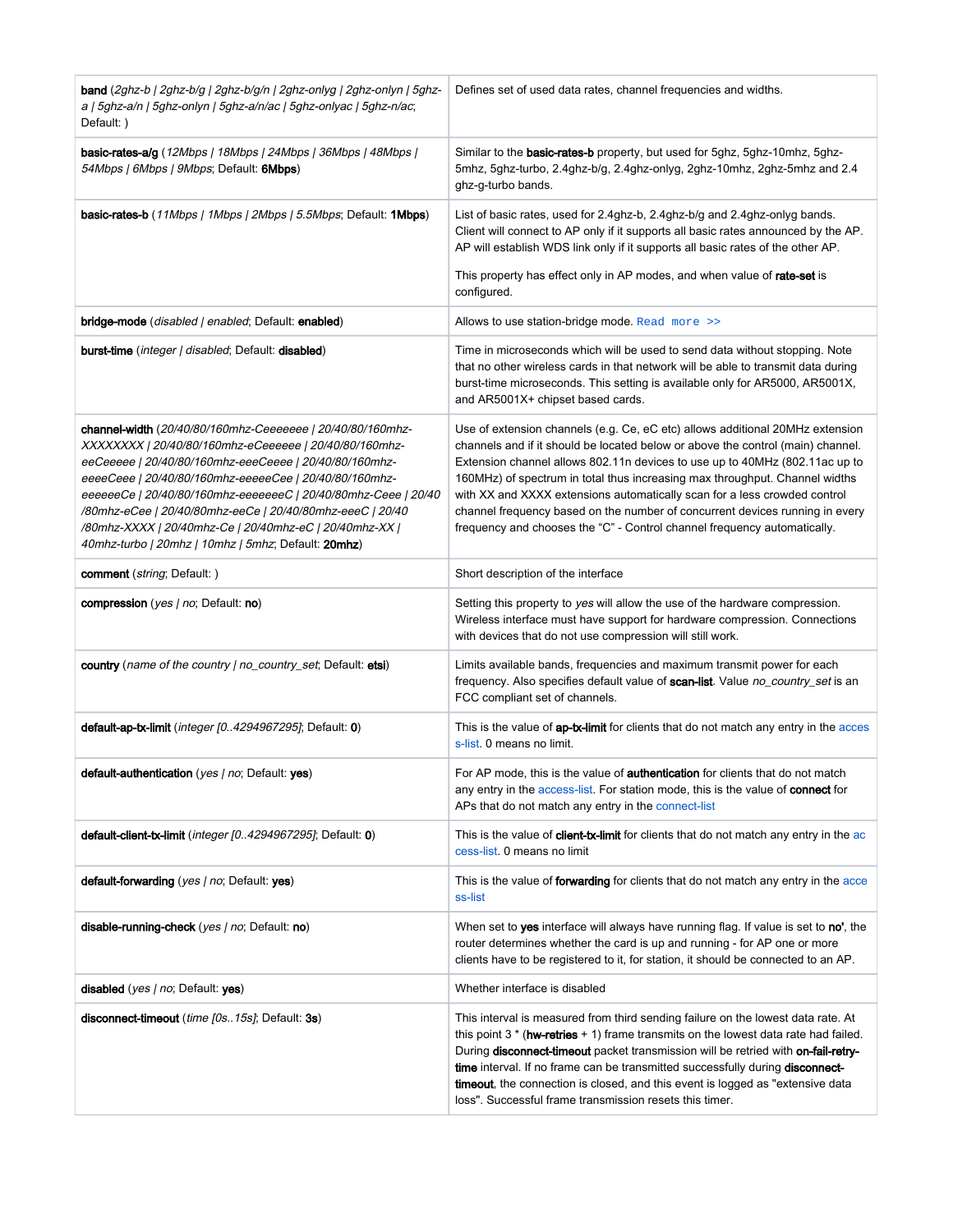| distance (integer   dynamic   indoors; Default: dynamic)                       | How long to wait for confirmation of unicast frames (ACKs) before considering<br>transmission unsuccessful, or in short ACK-Timeout. Distance value has these<br>behaviors:                                                                                                                                                                                                                                                                                                                                                         |
|--------------------------------------------------------------------------------|-------------------------------------------------------------------------------------------------------------------------------------------------------------------------------------------------------------------------------------------------------------------------------------------------------------------------------------------------------------------------------------------------------------------------------------------------------------------------------------------------------------------------------------|
|                                                                                | ٠<br>Dynamic - causes AP to detect and use the smallest timeout that works<br>with all connected clients.<br>Indoor - uses the default ACK timeout value that the hardware chip<br>manufacturer has set.<br>٠<br>Number - uses the input value in formula: ACK-timeout = ((distance *<br>1000) + 299) / 300 us;                                                                                                                                                                                                                     |
|                                                                                | Acknowledgments are not used in Nstreme/NV2 protocols.                                                                                                                                                                                                                                                                                                                                                                                                                                                                              |
| <b>frame-lifetime</b> ( <i>integer [04294967295]</i> ; Default: $0$ )          | Discard frames that have been queued for sending longer than frame-lifetime.<br>By default, when value of this property is $0$ , frames are discarded only after<br>connection is closed.                                                                                                                                                                                                                                                                                                                                           |
| <b>frequency</b> ( <i>integer [04294967295]</i> ; Default: )                   | Channel frequency value in MHz on which AP will operate.<br>Allowed values depend on the selected band, and are restricted by country<br>setting and wireless card capabilities. This setting has no effect if interface is in<br>any of <b>station</b> modes, or in wds-slave mode, or if DFS is active.                                                                                                                                                                                                                           |
|                                                                                | Note: If using mode "superchannel", any frequency supported by the card will<br>be accepted, but on the RouterOS client, any non-standard frequency must be<br>configured in the scan-list, otherwise it will not be scanning in non-standard<br>range. In Winbox, scanlist frequencies are in bold, any other frequency means<br>the clients will need scan-list configured.                                                                                                                                                       |
| <b>frequency-mode</b> (manual-txpower   regulatory-domain   superchannel;      | Three frequency modes are available:                                                                                                                                                                                                                                                                                                                                                                                                                                                                                                |
| Default: regulatory_domain)                                                    | regulatory-domain - Limit available channels and maximum transmit power<br>٠<br>for each channel according to the value of country<br>٠<br>manual-txpower - Same as above, but do not limit maximum transmit<br>power.<br>superchannel - Conformance Testing Mode. Allow all channels supported<br>٠<br>by the card.                                                                                                                                                                                                                |
|                                                                                | List of available channels for each band can be seen in <b><i>interface</i></b> wireless info<br>allowed-channels. This mode allows you to test wireless channels outside the<br>default scan-list and/or regulatory domain. This mode should only be used in<br>controlled environments, or if you have special permission to use it in your<br>region. Before v4.3 this was called Custom Frequency Upgrade, or<br>Superchannel. Since RouterOS v4.3 this mode is available without special key<br>upgrades to all installations. |
| <b>frequency-offset</b> ( <i>integer [-21474836482147483647]</i> ; Default: 0) | Allows to specify offset if the used wireless card operates at a different<br>frequency than is shown in RouterOS, in case a frequency converter is used in<br>the card. So if your card works at 4000MHz but RouterOS shows 5000MHz, set<br>offset to 1000MHz and it will be displayed correctly. The value is in MHz and<br>can be positive or negative.                                                                                                                                                                          |
| guard-interval (any   long; Default: any)                                      | Whether to allow use of short guard interval (refer to 802.11n MCS specification<br>to see how this may affect throughput). "any" will use either short or long,<br>depending on data rate, "long" will use long.                                                                                                                                                                                                                                                                                                                   |
| hide-ssid ( <i>yes   no</i> ; Default: no)                                     | yes - AP does not include SSID in the beacon frames, and does not reply<br>to probe requests that have broadcast SSID.<br>no - AP includes SSID in the beacon frames, and replies to probe requests<br>that have broadcast SSID.                                                                                                                                                                                                                                                                                                    |
|                                                                                | This property has an effect only in AP mode. Setting it to yes can remove this<br>network from the list of wireless networks that are shown by some client<br>software. Changing this setting does not improve the security of the wireless<br>network, because SSID is included in other frames sent by the AP.                                                                                                                                                                                                                    |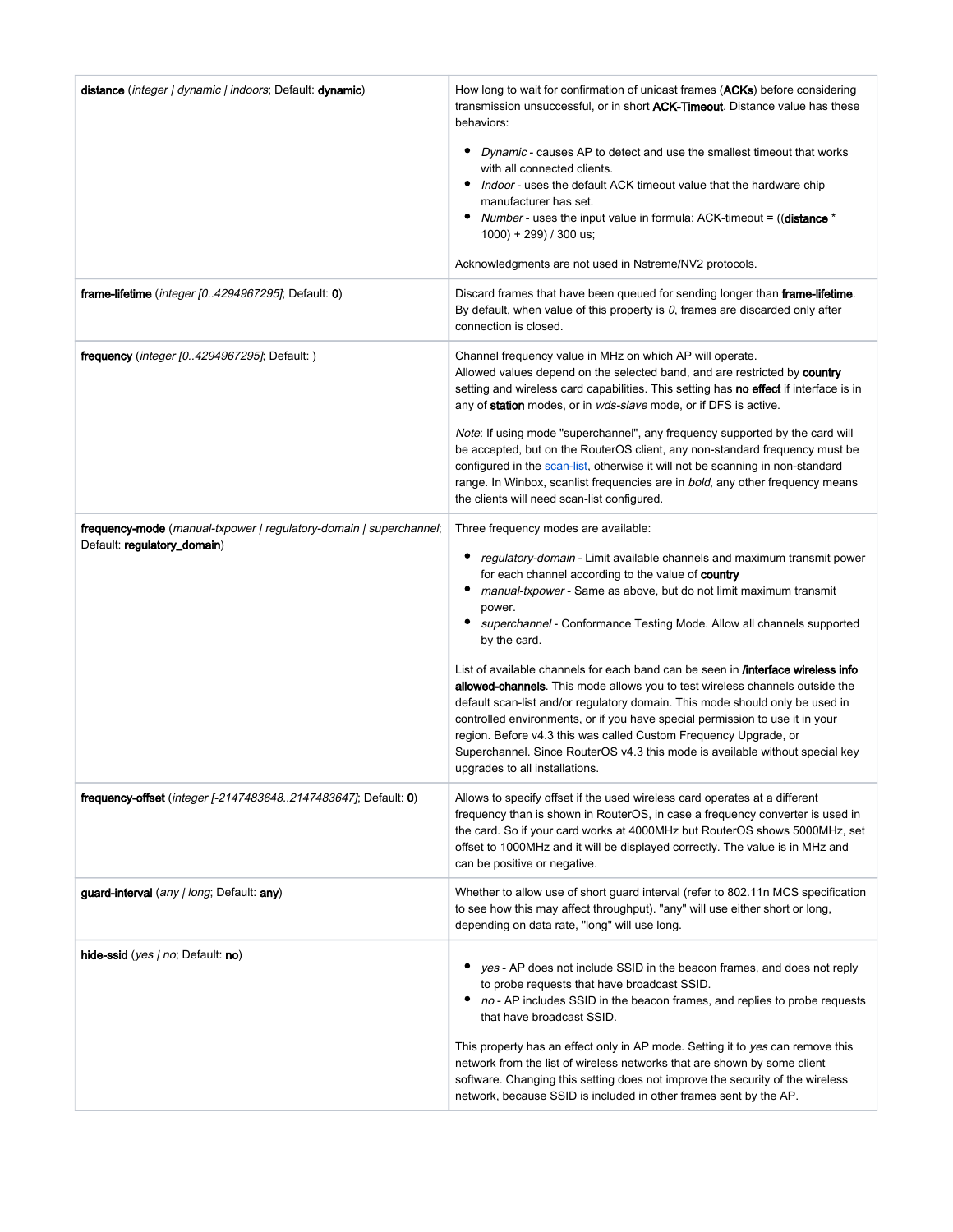| ht-basic-mcs (list of (mcs-0   mcs-1   mcs-2   mcs-3   mcs-4   mcs-5  <br>mcs-6   mcs-7   mcs-8   mcs-9   mcs-10   mcs-11   mcs-12   mcs-13  <br>mcs-14   mcs-15   mcs-16   mcs-17   mcs-18   mcs-19   mcs-20   mcs-<br>21   mcs-22   mcs-23); Default: mcs-0; mcs-1; mcs-2; mcs-3; mcs-4;<br>mcs-5; mcs-6; mcs-7)                                                                                                                                            | Modulation and Coding Schemes that every connecting client must support.<br>Refer to 802.11n for MCS specification.                                                                                                                                                                                                                                                                                                                                                                                                                                                                            |  |  |
|---------------------------------------------------------------------------------------------------------------------------------------------------------------------------------------------------------------------------------------------------------------------------------------------------------------------------------------------------------------------------------------------------------------------------------------------------------------|------------------------------------------------------------------------------------------------------------------------------------------------------------------------------------------------------------------------------------------------------------------------------------------------------------------------------------------------------------------------------------------------------------------------------------------------------------------------------------------------------------------------------------------------------------------------------------------------|--|--|
| ht-supported-mcs (list of (mcs-0   mcs-1   mcs-2   mcs-3   mcs-4  <br>mcs-5   mcs-6   mcs-7   mcs-8   mcs-9   mcs-10   mcs-11   mcs-12  <br>mcs-13   mcs-14   mcs-15   mcs-16   mcs-17   mcs-18   mcs-19   mcs-<br>20   mcs-21   mcs-22   mcs-23); Default: mcs-0; mcs-1; mcs-2; mcs-<br>3; mcs-4; mcs-5; mcs-6; mcs-7; mcs-8; mcs-9; mcs-10; mcs-11; mcs-<br>12; mcs-13; mcs-14; mcs-15; mcs-16; mcs-17; mcs-18; mcs-19; mcs-<br>20; mcs-21; mcs-22; mcs-23) | Modulation and Coding Schemes that this device advertises as supported.<br>Refer to 802.11n for MCS specification.                                                                                                                                                                                                                                                                                                                                                                                                                                                                             |  |  |
| hw-fragmentation-threshold (integer[2563000]   disabled; Default: 0)                                                                                                                                                                                                                                                                                                                                                                                          | Specifies maximum fragment size in bytes when transmitted over the wireless<br>medium. 802.11 standard packet (MSDU in 802.11 terminologies)<br>fragmentation allows packets to be fragmented before transmitting over a<br>wireless medium to increase the probability of successful transmission (only<br>fragments that did not transmit correctly are retransmitted). Note that<br>transmission of a fragmented packet is less efficient than transmitting<br>unfragmented packet because of protocol overhead and increased resource<br>usage at both - transmitting and receiving party. |  |  |
| hw-protection-mode (cts-to-self   none   rts-cts; Default: none)                                                                                                                                                                                                                                                                                                                                                                                              | Frame protection support property read more >>                                                                                                                                                                                                                                                                                                                                                                                                                                                                                                                                                 |  |  |
| hw-protection-threshold (integer [065535]; Default: 0)                                                                                                                                                                                                                                                                                                                                                                                                        | Frame protection support property read more >>                                                                                                                                                                                                                                                                                                                                                                                                                                                                                                                                                 |  |  |
| hw-retries (integer [015]; Default: 7)                                                                                                                                                                                                                                                                                                                                                                                                                        | Number of times sending frame is retried without considering it a transmission<br>failure. Data-rate is decreased upon failure and the frame is sent again. Three<br>sequential failures on the lowest supported rate suspend transmission to this<br>destination for the duration of on-fail-retry-time. After that, the frame is sent<br>again. The frame is being retransmitted until transmission success, or until the<br>client is disconnected after <b>disconnect-timeout</b> . The frame can be discarded<br>during this time if frame-lifetime is exceeded.                          |  |  |
| <b>installation</b> (any / indoor / outdoor, Default: <b>any</b> )                                                                                                                                                                                                                                                                                                                                                                                            | Adjusts scan-list to use indoor, outdoor or all frequencies for the country that is<br>set.                                                                                                                                                                                                                                                                                                                                                                                                                                                                                                    |  |  |
| interworking-profile (enabled   disabled; Default: disabled)                                                                                                                                                                                                                                                                                                                                                                                                  |                                                                                                                                                                                                                                                                                                                                                                                                                                                                                                                                                                                                |  |  |
| keepalive-frames (enabled   disabled; Default: enabled)                                                                                                                                                                                                                                                                                                                                                                                                       | Applies only if wireless interface is in mode=ap-bridge. If a client has not<br>communicated for around 20 seconds, AP sends a "keepalive-frame".<br>Note, disabling the feature can lead to "ghost" clients in registration-table.                                                                                                                                                                                                                                                                                                                                                            |  |  |
| I2mtu (integer [065536]; Default: 1600)                                                                                                                                                                                                                                                                                                                                                                                                                       |                                                                                                                                                                                                                                                                                                                                                                                                                                                                                                                                                                                                |  |  |
| mac-address (MAC; Default: )                                                                                                                                                                                                                                                                                                                                                                                                                                  |                                                                                                                                                                                                                                                                                                                                                                                                                                                                                                                                                                                                |  |  |
| master-interface (string; Default: )                                                                                                                                                                                                                                                                                                                                                                                                                          | Name of wireless interface that has virtual-ap capability. Virtual AP interface will<br>only work if master interface is in ap-bridge, bridge, station or wds-slave mode.<br>This property is only for virtual AP interfaces.                                                                                                                                                                                                                                                                                                                                                                  |  |  |
| max-station-count (integer [12007]; Default: 2007)                                                                                                                                                                                                                                                                                                                                                                                                            | Maximum number of associated clients. WDS links also count toward this limit.                                                                                                                                                                                                                                                                                                                                                                                                                                                                                                                  |  |  |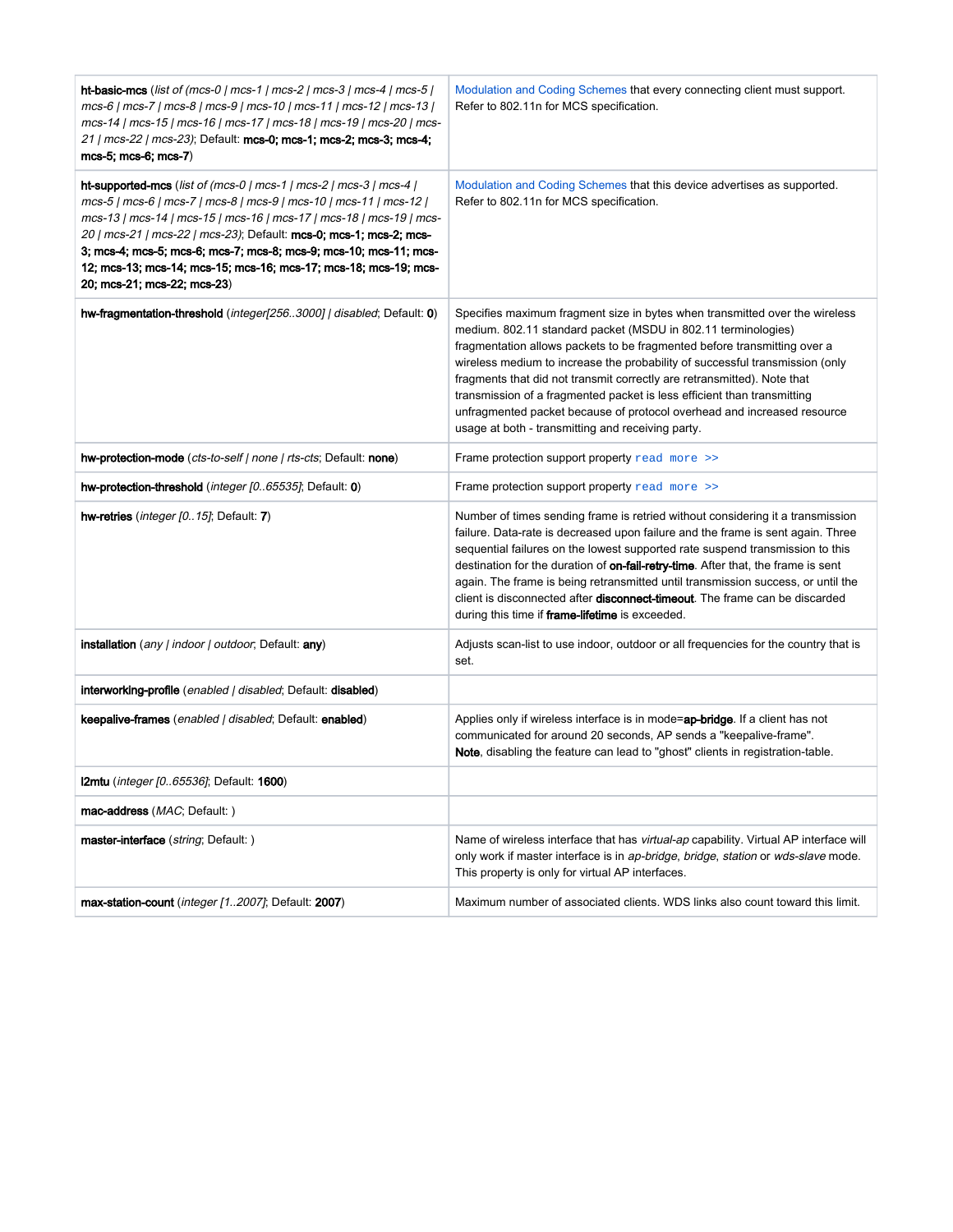| mode (station   station-wds   ap-bridge   bridge   alignment-only  <br>nstreme-dual-slave   wds-slave   station-pseudobridge   station-<br><i>pseudobridge-clone   station-bridge</i> ; Default: <b>station</b> ) | Selection between different station and access point (AP) modes.<br>Station modes:<br>station - Basic station mode. Find and connect to acceptable AP.<br>station-wds - Same as station, but create WDS link with AP, using<br>proprietary extension. AP configuration has to allow WDS links with this<br>device. Note that this mode does not use entries in wds.<br>station-pseudobridge - Same as station, but additionally perform MAC<br>address translation of all traffic. Allows interface to be bridged.<br>٠<br>station-pseudobridge-clone - Same as station-pseudobridge, but use statio<br>n-bridge-clone-mac address to connect to AP.<br>AP modes:<br>ap-bridge - Basic access point mode.<br>bridge - Same as ap-bridge, but limited to one associated client.<br>wds-slave - Same as ap-bridge, but scan for AP with the same ssid and<br>establishes WDS link. If this link is lost or cannot be established, then<br>continue scanning. If dfs-mode is radar-detect, then APs with enabled hide-<br>ssid will not be found during scanning.<br>Special modes:<br><i>alignment-only</i> - Put the interface in a continuous transmit mode that is<br>used for aiming the remote antenna.<br>nstreme-dual-slave - allow this interface to be used in nstreme-dual setup.<br>MAC address translation in pseudobridge modes works by inspecting packets<br>and building a table of corresponding IP and MAC addresses. All packets are<br>sent to AP with the MAC address used by pseudobridge, and MAC addresses<br>of received packets are restored from the address translation table. There is a<br>single entry in the address translation table for all non-IP packets, hence more<br>than one host in the bridged network cannot reliably use non-IP protocols. Note:<br>Currently IPv6 doesn't work over Pseudobridge |
|-------------------------------------------------------------------------------------------------------------------------------------------------------------------------------------------------------------------|----------------------------------------------------------------------------------------------------------------------------------------------------------------------------------------------------------------------------------------------------------------------------------------------------------------------------------------------------------------------------------------------------------------------------------------------------------------------------------------------------------------------------------------------------------------------------------------------------------------------------------------------------------------------------------------------------------------------------------------------------------------------------------------------------------------------------------------------------------------------------------------------------------------------------------------------------------------------------------------------------------------------------------------------------------------------------------------------------------------------------------------------------------------------------------------------------------------------------------------------------------------------------------------------------------------------------------------------------------------------------------------------------------------------------------------------------------------------------------------------------------------------------------------------------------------------------------------------------------------------------------------------------------------------------------------------------------------------------------------------------------------------------------------------------------------------------------------------|
| <b>mtu</b> ( <i>integer [065536]</i> ; Default: <b>1500</b> )                                                                                                                                                     |                                                                                                                                                                                                                                                                                                                                                                                                                                                                                                                                                                                                                                                                                                                                                                                                                                                                                                                                                                                                                                                                                                                                                                                                                                                                                                                                                                                                                                                                                                                                                                                                                                                                                                                                                                                                                                              |
| multicast-buffering ( <i>disabled   enabled</i> ; Default: enabled)                                                                                                                                               | For a client that has power saving, buffer multicast packets until next beacon<br>time. A client should wake up to receive a beacon, by receiving beacon it sees<br>that there are multicast packets pending, and it should wait for multicast<br>packets to be sent.                                                                                                                                                                                                                                                                                                                                                                                                                                                                                                                                                                                                                                                                                                                                                                                                                                                                                                                                                                                                                                                                                                                                                                                                                                                                                                                                                                                                                                                                                                                                                                        |
| multicast-helper ( <i>default   disabled   full</i> ; Default: <b>default</b> )                                                                                                                                   | When set to <b>full</b> , multicast packets will be sent with a unicast destination MAC<br>address, resolving multicast problem on the wireless link. This option should be<br>enabled only on the access point, clients should be configured in <b>station-bridge</b><br>mode. Available starting from v5.15.<br>disabled - disables the helper and sends multicast packets with multicast<br>destination MAC addresses<br>• full - all multicast packet mac address are changed to unicast mac<br>addresses prior sending them out<br>٠<br>default - default choice that currently is set to disabled. Value can be<br>changed in future releases.                                                                                                                                                                                                                                                                                                                                                                                                                                                                                                                                                                                                                                                                                                                                                                                                                                                                                                                                                                                                                                                                                                                                                                                         |
| name ( <i>string</i> ; Default: )                                                                                                                                                                                 | name of the interface                                                                                                                                                                                                                                                                                                                                                                                                                                                                                                                                                                                                                                                                                                                                                                                                                                                                                                                                                                                                                                                                                                                                                                                                                                                                                                                                                                                                                                                                                                                                                                                                                                                                                                                                                                                                                        |
| noise-floor-threshold (default   integer [-128. 127]; Default: default)                                                                                                                                           | For advanced use only, as it can badly affect the performance of the interface. It<br>is possible to manually set noise floor threshold value. By default, it is<br>dynamically calculated. This property also affects received signal strength. This<br>property is only effective on non-AC chips.                                                                                                                                                                                                                                                                                                                                                                                                                                                                                                                                                                                                                                                                                                                                                                                                                                                                                                                                                                                                                                                                                                                                                                                                                                                                                                                                                                                                                                                                                                                                         |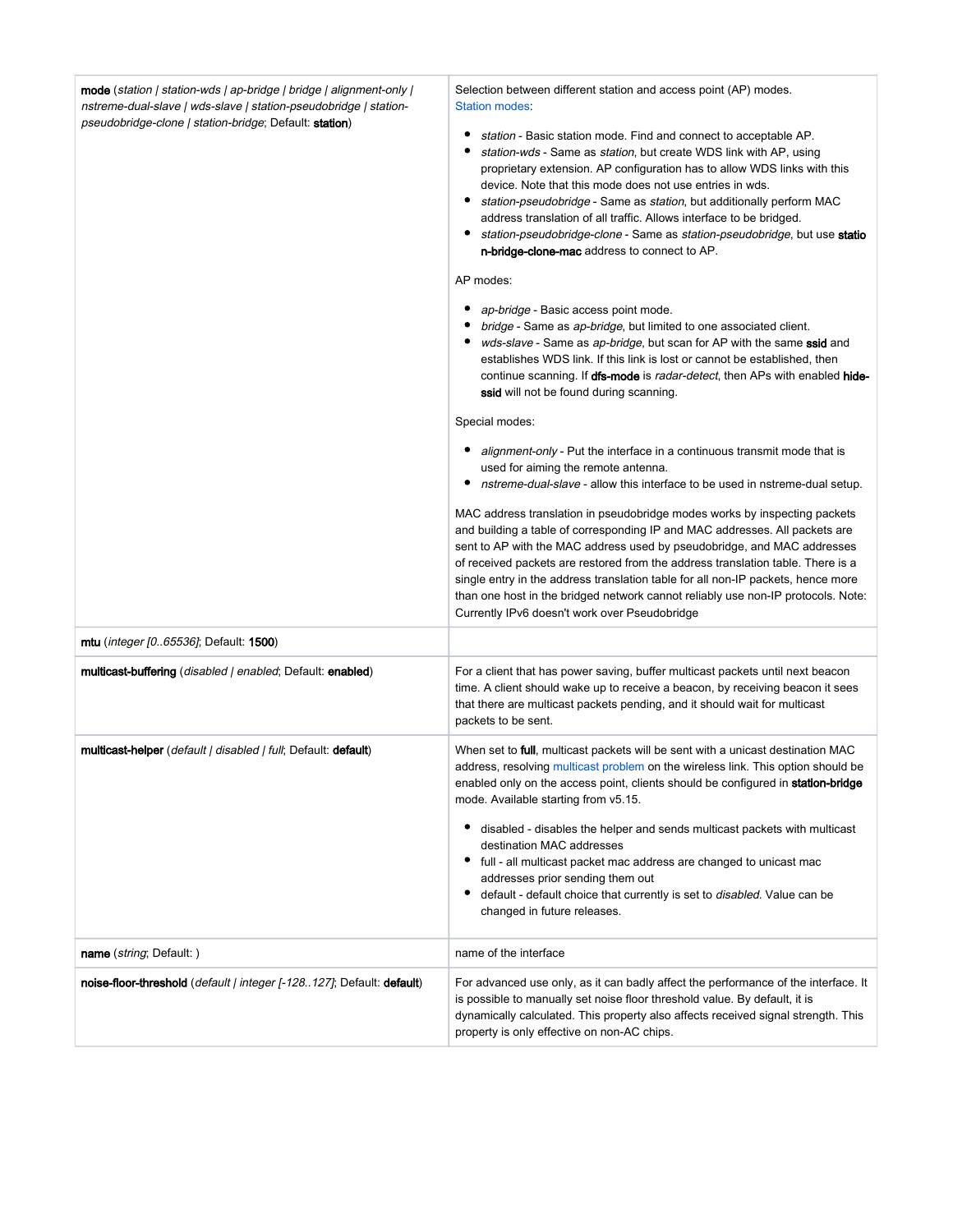| nv2-cell-radius (integer [10200]; Default: 30)                          | Setting affects the size of contention time slot that AP allocates for clients to<br>initiate connection and also size of time slots used for estimating distance to<br>client. When setting is too small, clients that are farther away may have trouble<br>connecting and/or disconnect with "ranging timeout" error. Although during<br>normal operation the effect of this setting should be negligible, in order to<br>maintain maximum performance, it is advised to not increase this setting if not<br>necessary, so AP is not reserving time that is actually never used, but instead<br>allocates it for actual data transfer.<br>on AP: distance to farthest client in km<br>٠<br>on station: no effect |  |  |
|-------------------------------------------------------------------------|--------------------------------------------------------------------------------------------------------------------------------------------------------------------------------------------------------------------------------------------------------------------------------------------------------------------------------------------------------------------------------------------------------------------------------------------------------------------------------------------------------------------------------------------------------------------------------------------------------------------------------------------------------------------------------------------------------------------|--|--|
| nv2-noise-floor-offset (default   integer [020]; Default: default)      |                                                                                                                                                                                                                                                                                                                                                                                                                                                                                                                                                                                                                                                                                                                    |  |  |
| nv2-preshared-key (string; Default: )                                   |                                                                                                                                                                                                                                                                                                                                                                                                                                                                                                                                                                                                                                                                                                                    |  |  |
| nv2-gos (default   frame-priority; Default: default)                    | Sets the packet priority mechanism, firstly data from high priority queue is sent,<br>then lower queue priority data until 0 queue priority is reached. When link is full<br>with high priority queue data, lower priority data is not sent. Use it very carefully,<br>setting works on AP<br>frame-priority - manual setting that can be tuned with Mangle rules.<br>default - default setting where small packets receive priority for best latency                                                                                                                                                                                                                                                              |  |  |
| nv2-queue-count (integer [28]; Default: 2)                              |                                                                                                                                                                                                                                                                                                                                                                                                                                                                                                                                                                                                                                                                                                                    |  |  |
| nv2-security (disabled   enabled; Default: disabled)                    |                                                                                                                                                                                                                                                                                                                                                                                                                                                                                                                                                                                                                                                                                                                    |  |  |
| on-fail-retry-time (time [100ms1s]; Default: 100ms)                     | After third sending failure on the lowest data rate, wait for specified time interval<br>before retrying.                                                                                                                                                                                                                                                                                                                                                                                                                                                                                                                                                                                                          |  |  |
| periodic-calibration (default   disabled   enabled; Default: default)   | Setting default enables periodic calibration if info default-periodic-calibration<br>property is enabled. Value of that property depends on the type of wireless<br>card. This property is only effective for cards based on Atheros chipset.                                                                                                                                                                                                                                                                                                                                                                                                                                                                      |  |  |
| periodic-calibration-interval (integer [110000]; Default: 60)           | This property is only effective for cards based on Atheros chipset.                                                                                                                                                                                                                                                                                                                                                                                                                                                                                                                                                                                                                                                |  |  |
| preamble-mode (both   long   short; Default: both)                      | Short preamble mode is an option of 802.11b standard that reduces per-frame<br>overhead.<br>٠<br>On AP:<br>$\circ$ long - Do not use short preamble.<br>short - Announce short preamble capability. Do not accept<br>connections from clients that do not have this capability.<br>both - Announce short preamble capability.<br>$\circ$<br>٠<br>On station:<br>$\circ$ long - do not use short preamble.<br>short - do not connect to AP if it does not support short preamble.<br>$\circ$<br>both - Use short preamble if AP supports it.<br>$\circ$                                                                                                                                                             |  |  |
| prism-cardtype (100mW   200mW   30mW; Default: )                        | Specify type of the installed Prism wireless card.                                                                                                                                                                                                                                                                                                                                                                                                                                                                                                                                                                                                                                                                 |  |  |
| proprietary-extensions (post-2.9.25   pre-2.9.25; Default: post-2.9.25) | RouterOS includes proprietary information in an information element of<br>management frames. This parameter controls how this information is included.<br>pre-2.9.25 - This is older method. It can interoperate with newer versions<br>of RouterOS. This method is incompatible with some clients, for example,<br>Centrino based ones.<br>post-2.9.25 - This uses standardized way of including vendor specific<br>٠<br>information, that is compatible with newer wireless clients.                                                                                                                                                                                                                             |  |  |
| radio-name (string; Default: MAC address of an interface)               | Descriptive name of the device, that is shown in registration table entries on the<br>remote devices. This is a proprietary extension.                                                                                                                                                                                                                                                                                                                                                                                                                                                                                                                                                                             |  |  |
| rate-selection (advanced   legacy; Default: advanced)                   | Starting from v5.9 default value is advanced since legacy mode was inefficient.                                                                                                                                                                                                                                                                                                                                                                                                                                                                                                                                                                                                                                    |  |  |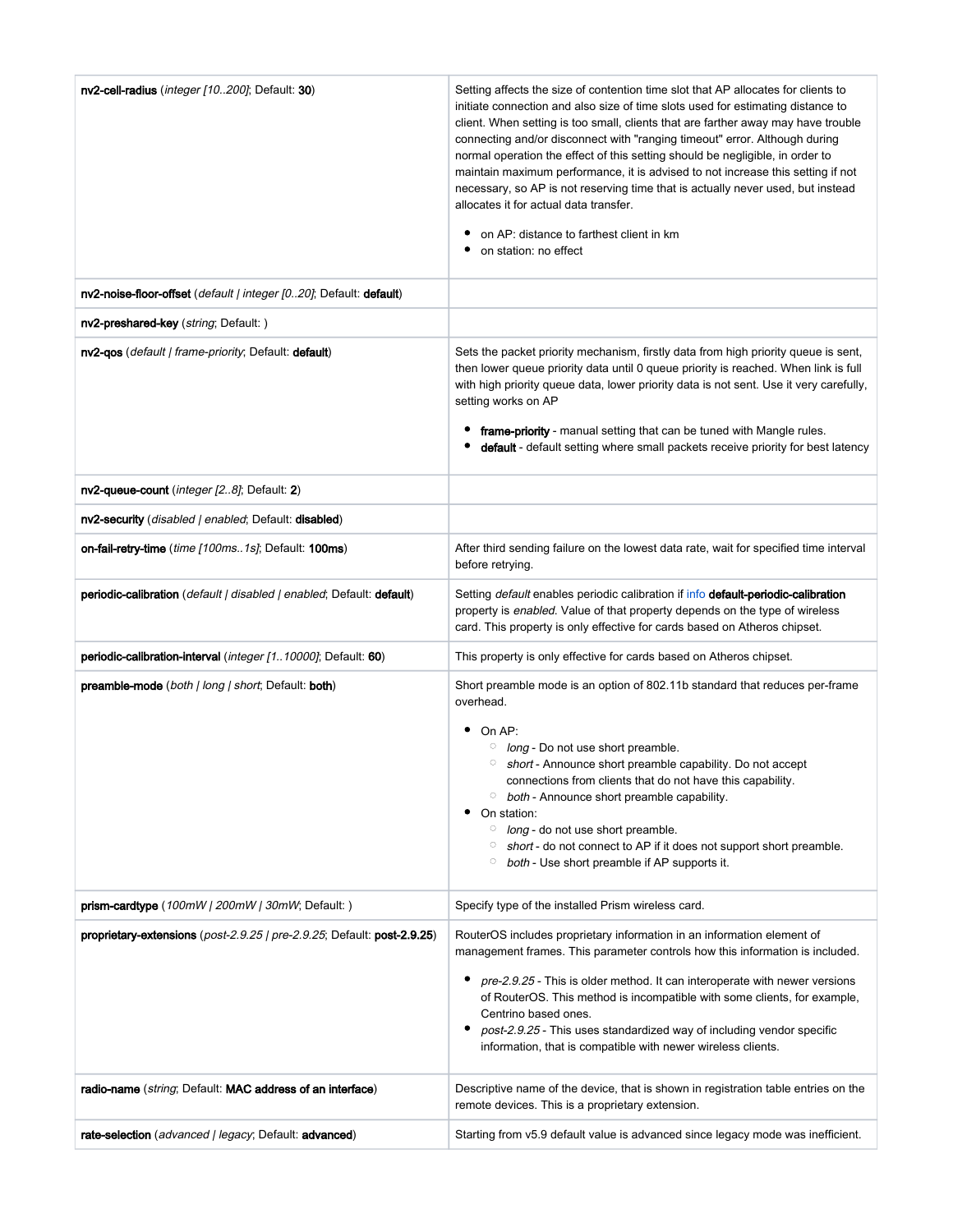| rate-set (configured   default; Default: default)                                                                                                                                      | Two options are available:                                                                                                                                                                                                                                                                                                                                                                                                                                                                                                                                                                                            |  |  |  |  |
|----------------------------------------------------------------------------------------------------------------------------------------------------------------------------------------|-----------------------------------------------------------------------------------------------------------------------------------------------------------------------------------------------------------------------------------------------------------------------------------------------------------------------------------------------------------------------------------------------------------------------------------------------------------------------------------------------------------------------------------------------------------------------------------------------------------------------|--|--|--|--|
|                                                                                                                                                                                        | default - default basic and supported rate sets are used. Values from basic-<br>rates and supported-rates parameters have no effect.<br>configured - use values from basic-rates, supported-rates, basic-mcs, mcs.<br>٠<br>Read more >>.                                                                                                                                                                                                                                                                                                                                                                              |  |  |  |  |
| rx-chains (list of integer [03]; Default: 0)                                                                                                                                           | Which antennas to use for receive. In current MikroTik routers, both RX and TX<br>chain must be enabled, for the chain to be enabled.                                                                                                                                                                                                                                                                                                                                                                                                                                                                                 |  |  |  |  |
| scan-list<br>(Comma separated list of frequencies and frequency ranges   default.<br>Since v6.35 (wireless-rep) type also support range: step option;<br>Default: <b>default</b> )     | The default value is all channels from selected band that are supported by card<br>and allowed by the country and frequency-mode settings (this list can be seen<br>in info). For default scan list in 5ghz band channels are taken with 20MHz step,<br>in 5ghz-turbo band - with 40MHz step, for all other bands - with 5MHz step. If sc<br>an-list is specified manually, then all matching channels are taken. (Example: sc<br>an-list=default,5200-5245,2412-2427 - This will use the default value of scan list<br>for current band, and add to it supported frequencies from 5200-5245 or 2412-<br>2427 range.) |  |  |  |  |
|                                                                                                                                                                                        | Since RouterOS v6.0 with Winbox or Webfig, for inputting of multiple<br>frequencies, add each frequency or range of frequencies into separate multiple<br>scan-lists. Using a comma to separate frequencies is no longer supported in<br>Winbox/Webfig since v6.0.                                                                                                                                                                                                                                                                                                                                                    |  |  |  |  |
|                                                                                                                                                                                        | Since RouterOS v6.35 (wireless-rep) scan-list support step feature where it is<br>possible to manually specify the scan step. Example: scan-list=5500-5600:20<br>will generate such scan-list values 5500,5520,5540,5560,5580,5600                                                                                                                                                                                                                                                                                                                                                                                    |  |  |  |  |
| security-profile ( <i>string</i> ; Default: default)                                                                                                                                   | Name of profile from security-profiles                                                                                                                                                                                                                                                                                                                                                                                                                                                                                                                                                                                |  |  |  |  |
| secondary-channel (integer, Default: "")                                                                                                                                               | Specifies secondary channel, required to enable 80+80MHz transmission. To<br>disable 80+80MHz functionality, set secondary-channel to "" or unset the value<br>via CLI/GUI.                                                                                                                                                                                                                                                                                                                                                                                                                                           |  |  |  |  |
| ssid (string (032 chars); Default: value of system/identity)                                                                                                                           | SSID (service set identifier) is a name that identifies wireless network.                                                                                                                                                                                                                                                                                                                                                                                                                                                                                                                                             |  |  |  |  |
| skip-dfs-channels (string   10min-cac   all   disabled; Default: disabled)                                                                                                             | These values are used to skip all DFS channels or specifically skip DFS CAC<br>channels in range 5600-5650MHz which detection could go up to 10min.                                                                                                                                                                                                                                                                                                                                                                                                                                                                   |  |  |  |  |
| station-bridge-clone-mac (MAC; Default: )                                                                                                                                              | This property has effect only in the station-pseudobridge-clone mode.                                                                                                                                                                                                                                                                                                                                                                                                                                                                                                                                                 |  |  |  |  |
|                                                                                                                                                                                        | Use this MAC address when connection to AP. If this value is 00:00:00:00:00:00<br>, station will initially use MAC address of the wireless interface.<br>As soon as packet with MAC address of another device needs to be<br>transmitted, station will reconnect to AP using that address.                                                                                                                                                                                                                                                                                                                            |  |  |  |  |
| station-roaming (disabled   enabled; Default: disabled)                                                                                                                                | Station Roaming feature is available only for 802.11 wireless protocol and only<br>for station modes. Read more >>                                                                                                                                                                                                                                                                                                                                                                                                                                                                                                    |  |  |  |  |
| supported-rates-alg (list of rates [12Mbps   18Mbps   24Mbps  <br>36Mbps   48Mbps   54Mbps   6Mbps   9Mbps]; Default: 6Mbps;<br>9Mbps; 12Mbps; 18Mbps; 24Mbps; 36Mbps; 48Mbps; 54Mbps) | List of supported rates, used for all bands except 2ghz-b.                                                                                                                                                                                                                                                                                                                                                                                                                                                                                                                                                            |  |  |  |  |
| supported-rates-b (list of rates [11Mbps   1Mbps   2Mbps   5.5Mbps];<br>Default: 1Mbps; 2Mbps; 5.5Mbps; 11Mbps)                                                                        | List of supported rates, used for 2ghz-b, 2ghz-b/g and 2ghz-b/g/n bands. Two<br>devices will communicate only using rates that are supported by both devices.<br>This property has effect only when value of rate-set is configured.                                                                                                                                                                                                                                                                                                                                                                                  |  |  |  |  |
| tdma-period-size (integer [110]; Default: 2)                                                                                                                                           | Specifies TDMA period in milliseconds. It could help on the longer distance<br>links, it could slightly increase bandwidth, while latency is increased too.                                                                                                                                                                                                                                                                                                                                                                                                                                                           |  |  |  |  |
| <b>tx-chains</b> ( <i>list of integer <math>[03]</math>;</i> Default: 0)                                                                                                               | Which antennas to use for transmitting. In current MikroTik routers, both RX<br>and TX chain must be enabled, for the chain to be enabled.                                                                                                                                                                                                                                                                                                                                                                                                                                                                            |  |  |  |  |
| tx-power (integer [-3040]; Default:)                                                                                                                                                   | For 802.11ac wireless interface it's total power but for 802.11a/b/g/n it's power<br>per chain.                                                                                                                                                                                                                                                                                                                                                                                                                                                                                                                       |  |  |  |  |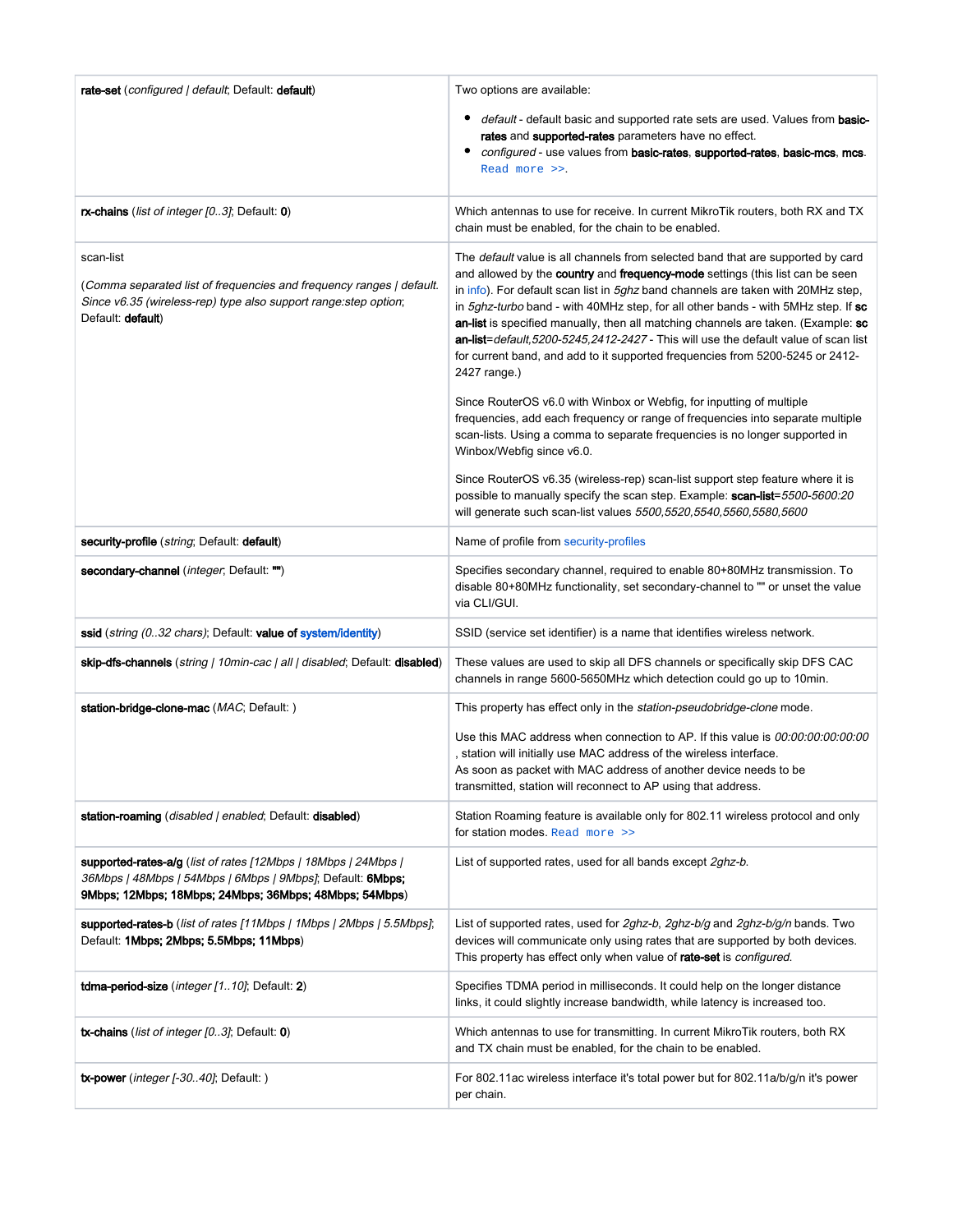| tx-power-mode (default, card-rates, all-rates-fixed, manual-table;<br>Default: default) | sets up tx-power mode for wireless card<br>default - use values stored in the card<br>all-rates-fixed - use same transmit power for all data rates. Can damage<br>the card if transmit power is set above rated value of the card for used rate.<br>٠<br>manual-table - define transmit power for each rate separately. Can<br>damage the card if transmit power is set above rated value of the card for<br>used rate.<br>card-rates - use transmit power calculated for each rate based on value of t<br>٠<br>x-power parameter. Legacy mode only compatible with currently<br>discontinued products. |
|-----------------------------------------------------------------------------------------|---------------------------------------------------------------------------------------------------------------------------------------------------------------------------------------------------------------------------------------------------------------------------------------------------------------------------------------------------------------------------------------------------------------------------------------------------------------------------------------------------------------------------------------------------------------------------------------------------------|
| <b>update-stats-interval</b> (; Default: )                                              | How often to request update of signals strength and ccq values from clients.<br>Access to registration-table also triggers update of these values.<br>This is proprietary extension.                                                                                                                                                                                                                                                                                                                                                                                                                    |
| <b>vht-basic-mcs</b> (none   MCS 0-7   MCS 0-8   MCS 0-9; Default: MCS 0-<br>7)         | Modulation and Coding Schemes that every connecting client must support.<br>Refer to 802.11ac for MCS specification.<br>You can set MCS interval for each of Spatial Stream<br>• none - will not use selected Spatial Stream<br>• MCS 0-7 - client must support MCS-0 to MCS-7<br>• MCS 0-8 - client must support MCS-0 to MCS-8<br>MCS 0-9 - client must support MCS-0 to MCS-9                                                                                                                                                                                                                        |
| vht-supported-mcs (none   MCS 0-7   MCS 0-8   MCS 0-9; Default: M<br>$CS(0-9)$          | Modulation and Coding Schemes that this device advertises as supported.<br>Refer to 802.11ac for MCS specification.<br>You can set MCS interval for each of Spatial Stream<br>• none - will not use selected Spatial Stream<br>• MCS 0-7 - devices will advertise as supported MCS-0 to MCS-7<br>• MCS 0-8 - devices will advertise as supported MCS-0 to MCS-8<br>MCS 0-9 - devices will advertise as supported MCS-0 to MCS-9                                                                                                                                                                         |
| wds-cost-range (start [-end] integer[04294967295]; Default: 50-150)                     | Bridge port cost of WDS links are automatically adjusted, depending on<br>measured link throughput. Port cost is recalculated and adjusted every 5<br>seconds if it has changed by more than 10%, or if more than 20 seconds have<br>passed since the last adjustment.<br>Setting this property to $\theta$ disables automatic cost adjustment.<br>Automatic adjustment does not work for WDS links that are manually configured<br>as a bridge port.                                                                                                                                                   |
| wds-default-bridge (string   none; Default: none)                                       | When WDS link is established and status of the wds interface becomes running.<br>it will be added as a bridge port to the bridge interface specified by this<br>property. When WDS link is lost, wds interface is removed from the bridge. If<br>wds interface is already included in a bridge setup when WDS link becomes<br>active, it will not be added to bridge specified by, and will (needs editing)                                                                                                                                                                                             |
| wds-default-cost ( <i>integer [04294967295]</i> ; Default: <b>100</b> )                 | Initial bridge port cost of the WDS links.                                                                                                                                                                                                                                                                                                                                                                                                                                                                                                                                                              |
| wds-ignore-ssid (yes / no: Default: no)                                                 | By default, WDS link between two APs can be created only when they work on<br>the same frequency and have the same SSID value. If this property is set to yes,<br>then SSID of the remote AP will not be checked. This property has no effect on<br>connections from clients in <i>station-wds</i> mode. It also does not work if wds-mode<br>is static-mesh or dynamic-mesh.                                                                                                                                                                                                                           |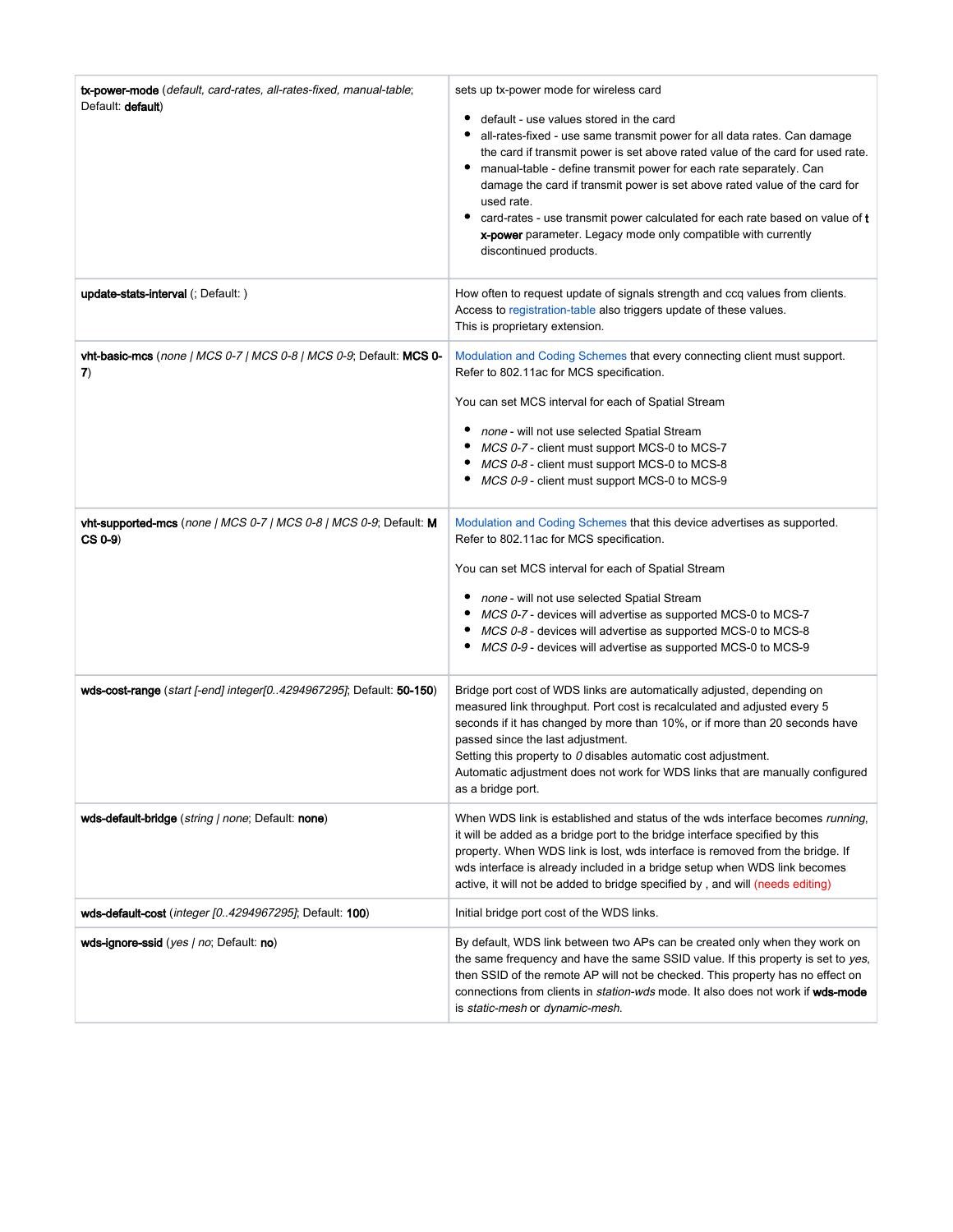| wds-mode (disabled   dynamic   dynamic-mesh   static   static-mesh;<br>Default: disabled)                           | Controls how WDS links with other devices (APs and clients in <i>station-wds</i><br>mode) are established.<br>٠<br>disabled does not allow WDS links.<br>static only allows WDS links that are manually configured in WDS<br>dynamic also allows WDS links with devices that are not configured in<br>WDS, by creating required entries dynamically. Such dynamic WDS<br>entries are removed automatically after the connection with the other AP is<br>lost.<br>-mesh modes use different (better) method for establishing link between AP,<br>that is not compatible with APs in non-mesh mode. This method avoids one-<br>sided WDS links that are created only by one of the two APs. Such links cannot<br>pass any data. When AP or station is establishing WDS connection with another<br>AP, it uses connect-list to check whether this connection is allowed. If station in<br>station-wds mode is establishing connection with AP, AP uses access-list to<br>check whether this connection is allowed. If mode is station-wds, then this<br>property has no effect. |
|---------------------------------------------------------------------------------------------------------------------|------------------------------------------------------------------------------------------------------------------------------------------------------------------------------------------------------------------------------------------------------------------------------------------------------------------------------------------------------------------------------------------------------------------------------------------------------------------------------------------------------------------------------------------------------------------------------------------------------------------------------------------------------------------------------------------------------------------------------------------------------------------------------------------------------------------------------------------------------------------------------------------------------------------------------------------------------------------------------------------------------------------------------------------------------------------------------|
| wireless-protocol (802.11   any   nstreme   nv2   nv2-nstreme   nv2-<br>nstreme-802.11   unspecified; Default: any) | Specifies protocol used on wireless interface;<br>unspecified - protocol mode used on previous RouterOS versions (v3.x, v4.<br>x). Nstreme is enabled by old enable-nstreme setting, Nv2 configuration is<br>not possible.<br>any : on AP - regular 802.11 Access Point or Nstreme Access Point; on<br>٠<br>station - selects Access Point without specific sequence, it could be<br>changed by connect-list rules.<br>nstreme - enables Nstreme protocol (the same as old enable-nstreme<br>setting).<br>• nv2 - enables Nv2 protocol.<br>nv2 nstreme : on AP - uses first wireless-protocol setting, always Nv2; on<br>station - searches for Nv2 Access Point, then for Nstreme Access Point.<br>• nv2 nstreme 802.11 - on AP - uses first wireless-protocol setting, always<br>Nv2; on station - searches for Nv2 Access Point, then for Nstreme Access<br>Point, then for regular 802.11 Access Point.<br>Warning! Nv2 doesn't have support for Virtual AP                                                                                                              |
| wmm-support (disabled   enabled   required; Default: disabled)                                                      | Specifies whether to enable WMM. Only applies to bands B and G. Other<br>bands will have it enabled regardless of this setting                                                                                                                                                                                                                                                                                                                                                                                                                                                                                                                                                                                                                                                                                                                                                                                                                                                                                                                                               |
| wps-mode (disabled   push-button   push-button-virtual-only; Default:<br>depending on the device model)             | Read more >>                                                                                                                                                                                                                                                                                                                                                                                                                                                                                                                                                                                                                                                                                                                                                                                                                                                                                                                                                                                                                                                                 |

## <span id="page-9-0"></span>802.11n wireless chipsets represent power per chain and the 802.11ac

wireless chipsets represent the total power, for reference see the table below:Transmit Power representation on 802.11n and 802.11ac

| Wireless chipset | <b>Enabled Chains</b> | Power per Chain                | <b>Total Power</b>             |
|------------------|-----------------------|--------------------------------|--------------------------------|
| 802.11n          |                       | Equal to the selected Tx Power | Equal to the selected Tx Power |
| 802.11n          | $\overline{2}$        | Equal to the selected Tx Power | +3dBm                          |
| 802.11n          | 3                     | Equal to the selected Tx Power | +5dBm                          |
| 802.11ac         |                       | Equal to the selected Tx Power | Equal to the selected Tx Power |
| 802.11ac         | 2                     | -3dBm                          | Equal to the selected Tx Power |
| 802.11ac         | 3                     | -5dBm                          | Equal to the selected Tx Power |
| 802.11ac         | 4                     | -6dBm                          | Equal to the selected Tx Power |

## <span id="page-9-1"></span>Basic and MCS Rate table

Default basic and supported rates, depending on selected band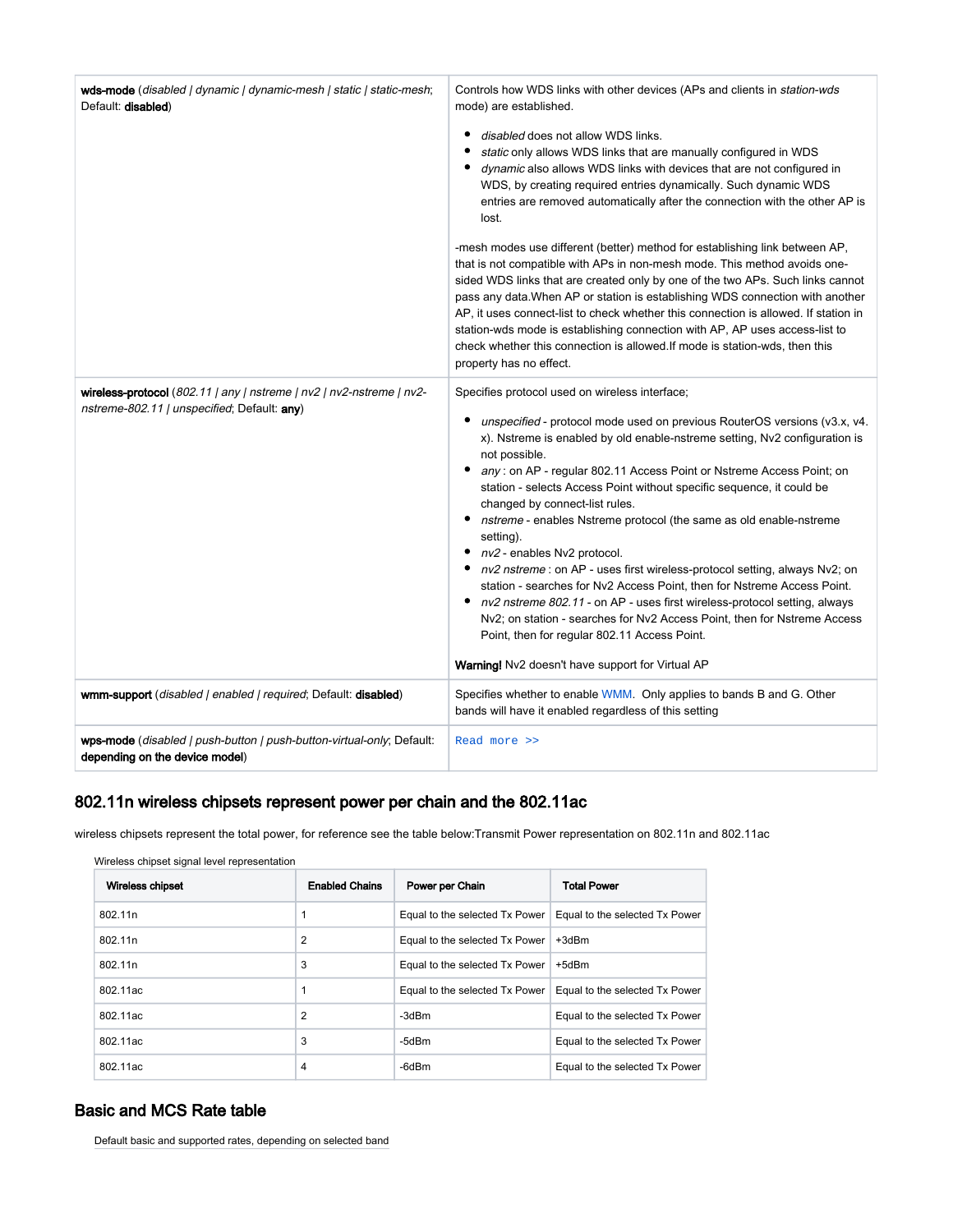| band            | basic rates  | basic-HT-mcs             | basic-VHT-mcs            | VHT-mcs                  | HT-mcs                   | supported rates  |
|-----------------|--------------|--------------------------|--------------------------|--------------------------|--------------------------|------------------|
| 2.4ghz-b        | $\mathbf{1}$ | $\overline{\phantom{a}}$ | $\overline{\phantom{a}}$ | $\overline{\phantom{a}}$ | $\overline{\phantom{a}}$ | $1 - 11$         |
| 2.4ghz-onlyg    | 6            | $\overline{\phantom{a}}$ | $\overline{\phantom{a}}$ | $\overline{\phantom{a}}$ | $\overline{\phantom{a}}$ | $1 - 11, 6 - 54$ |
| 2.4ghz-onlyn    | 6            | $0 - 7$                  | $\overline{\phantom{a}}$ | $\overline{\phantom{a}}$ | $0 - 23$                 | $1 - 11, 6 - 54$ |
| $2.4$ ghz-b/g   | $1 - 11$     | $\overline{\phantom{a}}$ | $\overline{\phantom{a}}$ | $\overline{\phantom{a}}$ | $\overline{\phantom{a}}$ | $1 - 11, 6 - 54$ |
| $2.4$ ghz-b/g/n | $1 - 11$     | none                     | $\overline{\phantom{a}}$ | $\overline{\phantom{a}}$ | $0 - 23$                 | $1 - 11, 6 - 54$ |
| 2.4ghz-g/n      | 6            | none                     | $\overline{\phantom{a}}$ | $\overline{\phantom{a}}$ | $0 - 23$                 | $6 - 54$         |
| 2.4ghz-g-turbo  | 6            | $\overline{\phantom{a}}$ | $\overline{\phantom{a}}$ | $\overline{\phantom{a}}$ | $\overline{\phantom{a}}$ | $6 - 54$         |
| 5ghz-a          | 6            | $\overline{\phantom{a}}$ | $\overline{\phantom{a}}$ | $\overline{\phantom{a}}$ | $\overline{\phantom{a}}$ | $6 - 54$         |
| 5ghz-a/n        | 6            | none                     | $\overline{\phantom{a}}$ | $\overline{\phantom{a}}$ | $0 - 23$                 | $6 - 54$         |
| 5ghz-onlyn      | 6            | $0 - 7$                  | $\overline{\phantom{a}}$ | $\overline{\phantom{a}}$ | $0 - 23$                 | $6 - 54$         |
| 5ghz-a/n/ac     | 6            | none                     | none                     | $0-9$                    | $0 - 23$                 | $6 - 54$         |
| 5ghz-onlyac     | 6            | none                     | $0 - 7$                  | $0-9$                    | $0 - 23$                 | $6 - 54$         |

#### Used settings when rate-set=configured

| band                       | used settings                                                                         |  |
|----------------------------|---------------------------------------------------------------------------------------|--|
| 2.4ghz-b                   | basic-b, supported-b                                                                  |  |
| 2.4ghz-b/g, 2.4ghz-onlyg   | basic-b, supported-b, basic-a/g, supported-a/g                                        |  |
| 2.4ghz-onlyn, 2.4ghz-b/g/n | basic-b, supported-b, basic-a/g, supported-a/g, ht-basic-mcs, ht-supported-mcs        |  |
| $2.4$ ghz-g/n              | basic-a/g, supported-a/g, ht-basic-mcs, ht-supported-mcs                              |  |
| 5ghz-a                     | basic-a/g, supported-a/g                                                              |  |
| 5ghz-a/n, 5ghz-onlyn       | basic-a/g, supported-a/g, ht-basic-mcs, ht-supported-mcs                              |  |
| 5ghz-a/n/ac, 5ghz-onlyac   | basic-a/g.supported-a/g.ht-basic-mcs.ht-supported-mcs.yht-basic-mcs.yht-supported-mcs |  |

#### Settings independent from rate-set:

- 1. allowed mcs depending on number of chains:
	- $1$  chain: 0-7
	- $\bullet$  2 chains: 0-15
	- $\bullet$  3 chains: 0-23
- 2. if standard channel width (20Mhz) is not used, then 2ghz modes (except 2.4ghz-b) are not using b rates (1-11)

## <span id="page-10-0"></span>Frame protection support (RTS/CTS)

802.11 standard provides means to protect the transmission against other device transmission by using RTS/CTS protocol. Frame protection helps to fight "hidden node" problem. There are several types of protection:

- RTS/CTS based protection device willing to send frame at first sends RequestToSend frame and waits for ClearToSend frame from intended destination. By "seeing" RTS or CTS frame 802.11 compliant devices know that somebody is about to transmit and therefore do not initiate transmission themselves
- "CTS to self" based protection device willing to send frame sends CTS frame "to itself". As in RTS/CTS protocol every 802.11 compliant device receiving this frame know not to transmit. "CTS to self" based protection has less overhead, but it must be taken into account that this only protects against devices receiving CTS frame (e.g. if there are 2 "hidden" stations, there is no use for them to use "CTS to self" protection, because they will not be able to receive CTS sent by other station - in this case stations must use RTS/CTS so that other station knows not to transmit by seeing CTS transmitted by AP).

Protection mode is controlled by hw-protection-mode setting of wireless interface. Possible values: none - for no protection (default), rts-cts for RTS/CTS based protection or cts-to-self for "CTS to self" based protection.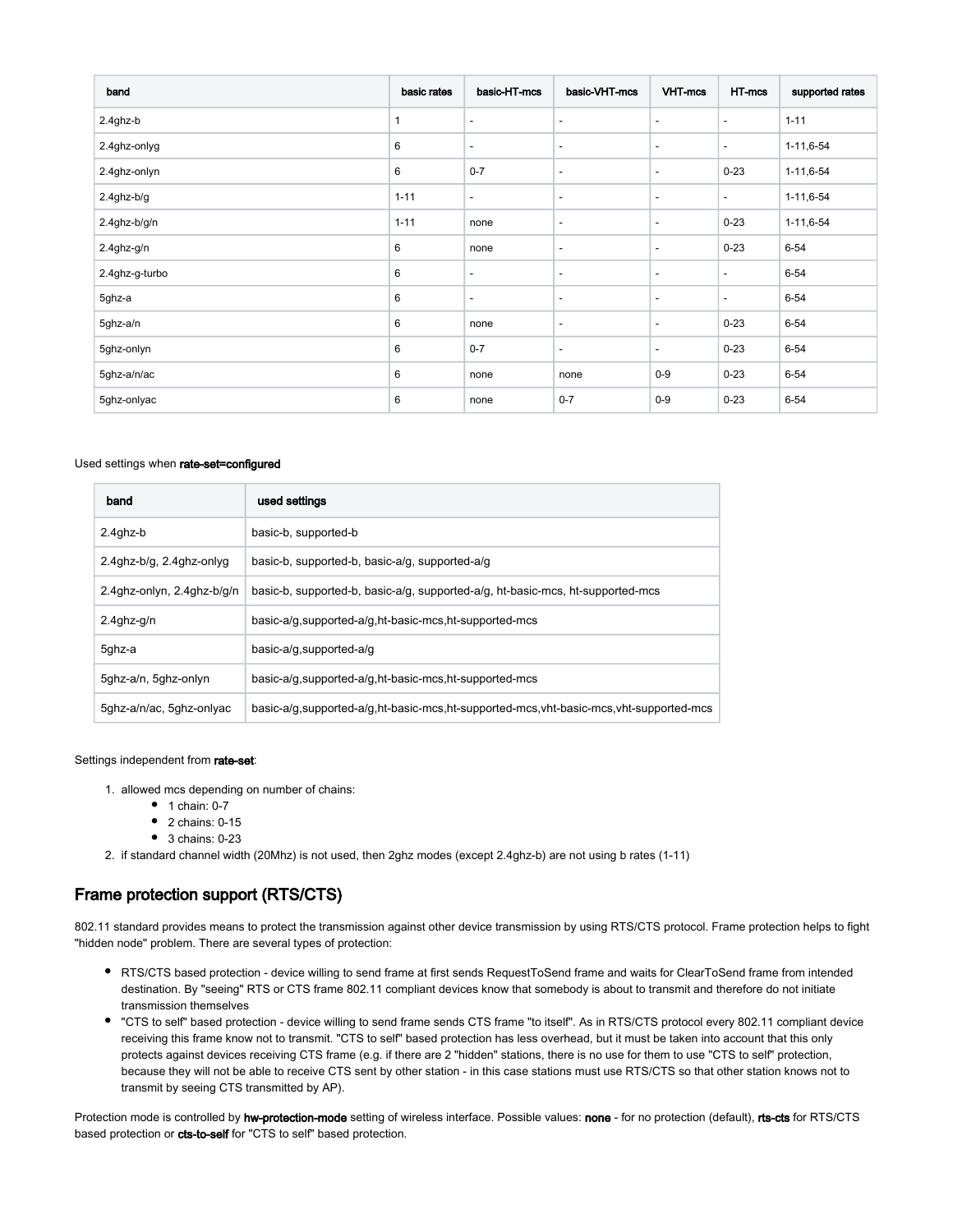Frame size threshold at which protection should be used is controlled by hw-protection-threshold setting of wireless interface.

#### For example, to enable "CTS-to-self" based frame protection on AP for all frames, not depending on size, use command:

[admin@MikroTik] /interface wireless> set 0 hw-protection-mode=cts-to-self hw-protection-threshold=0

To enable RTS/CTS based protection on client use command:

[admin@MikroTik] /interface wireless> set 0 hw-protection-mode=rts-cts hw-protection-threshold=0

#### <span id="page-11-0"></span>Nv2

MikroTik has developed a new wireless protocol based on TDMA technology (Time Division Multiple Access) - (Nstreme version 2). See the Nv2 documentation: [NV2](https://wiki.mikrotik.com/wiki/NV2)

TDMA is a channel access method for shared medium networks. It allows several users to share the same frequency channel by dividing the signal into different time slots. The users transmit in rapid succession, one after the other, each using his own time slot. This allows multiple stations to share the same transmission medium (e.g. radio frequency channel) while using only a part of its channel capacity.

The most important benefits of Nv2 are:

- Increased speed
- More client connections in PTM environments
- Lower latency
- No distance limitations
- No penalty for long distances

Nv2 protocol limit is 511 clients.

Warning: Nv2 doesn't have support for Virtual AP

#### <span id="page-11-1"></span>Nv2 Troubleshooting

Increase throughput on long distance with tdma-period-size. In Every "period", the Access Point leaves part of the time unused for data transmission (which is equal to round trip time - the time in which the frame can be sent and received from the client), it is used to ensure that client could receive the last frame from Access Point, before sending its own packets to it. The longer the distance, the longer the period is unused.

For example, the distance between Access Point and client is 30km. Frame is sent in 100us one direction, respectively round-trip-time is ~200us. tdmaperiod-size default value is 2ms, it means 10% of the time is unused. When tdma-period-size is increased to 4ms, only 5% of time is unused. For 60km wireless link, round-trip-time is 400ms, unused time is 20% for default tdma-period-size 2ms, and 10% for 4ms. Bigger tdma-period-size value increases latency on the link.

### <span id="page-11-2"></span>Access List

Sub-menu: /interface wireless access-list

Access list is used by access point to restrict allowed connections from other devices, and to control connection parameters.

Access list rules are processed one by one until matching rule is found. Then the action in the matching rule is executed. If action specifies that client should be accepted, client is accepted, potentially overriding it's default connection parameters with ones specified in access list rule.

There are the following parameters for access list rules:

- client matching parameters:
	- $\circ$  address MAC address of the client
	- $\circ$  interface optional interface to compare with the interface to which client actually connects to
	- $\circ$  time time of day and days when rule matches
	- $\circ$  signal-range range in which client signal must fit for the rule to match
	- $\circ$  allow-signal-out-of-range option which permits client's signal to be out of the range always or for some time interval
- connection parameters:
	- $\circ$  ap-tx-limit tx speed limit in direction to client
	- $\circ$  client-tx-limit tx speed limit in direction to AP (applies to RouterOS clients only)
	- $\circ$  private-passphrase PSK passphrase to use for this client if some PSK authentication algorithm is used
	- $\circ$  vlan-mode VLAN tagging mode specifies if traffic coming from client should get tagged (and untagged when going to client).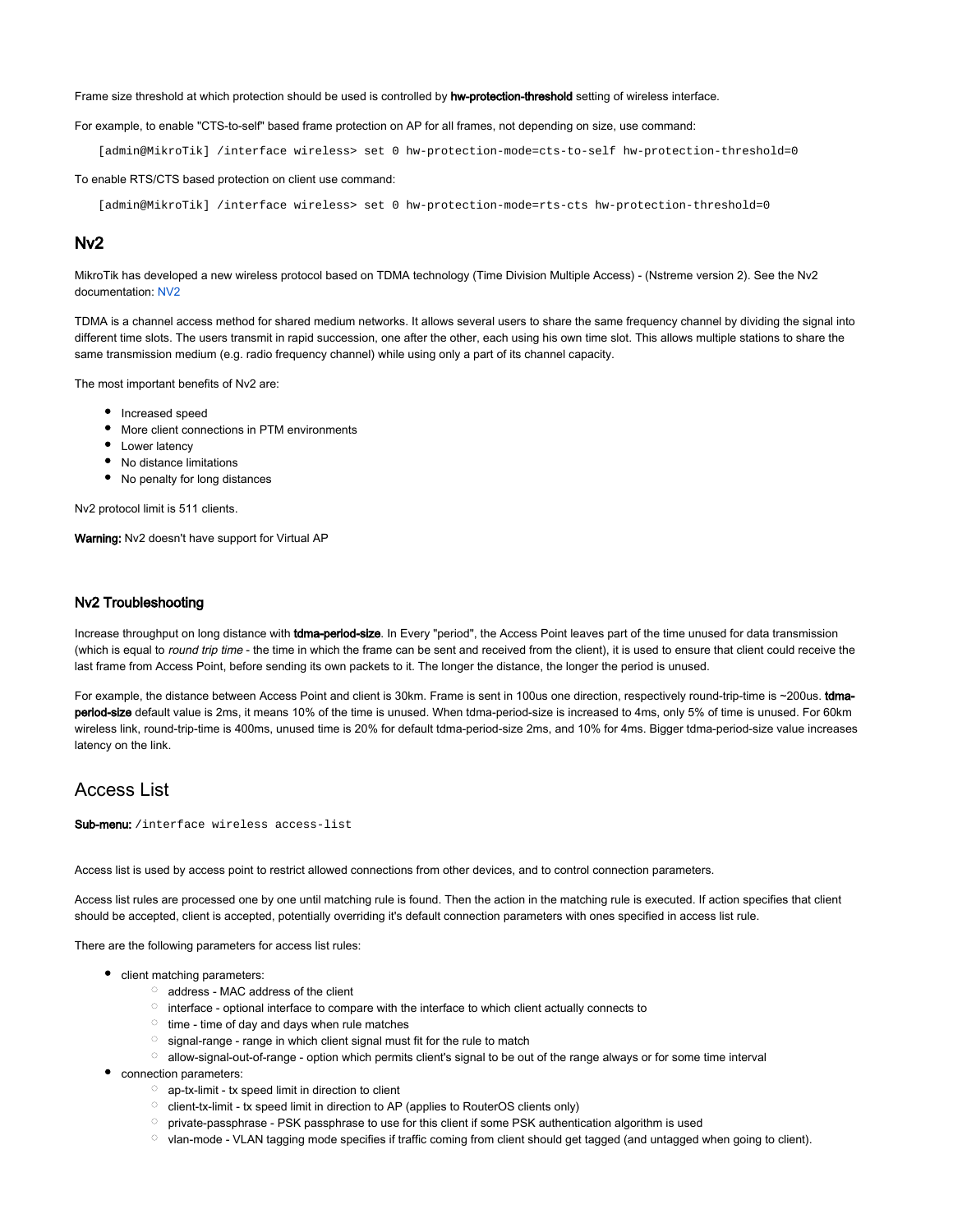$\circ$  vlan-id - VLAN ID to use if doing VLAN tagging

#### Operation:

- Access list rules are checked sequentially.
- Disabled rules are always ignored.
- Only the first matching rule is applied.
- If there are no matching rules for the remote connection, then the default values from the wireless interface configuration are used.
- If remote device is matched by rule that has **authentication**=no value, the connection from that remote device is rejected.

Warning: If there is no entry in ACL about client which connects to AP (wireless,debug wlan2: A0:0B:BA:D7:4D:B2 not in local ACL, by default accept), then ACL for this client is ignored during all connection time.

For example, if client's signal during connection is -41 and we have ACL rule

```
/interface/wireless/access-list
add authentication=yes forwarding=yes interface=wlan2 signal-range=-55..0
```
Then the connection is matched to the ACL rule, but if signal drops below -55, client will not be disconnected.

Please note that if "default-authentication=yes" is set on the wireless interface, clients will be able to join even if there are no matching access-list entries. To make it work correctly it is required that client is matched by any of ACL rules.

If we modify ACL rules in the previous example to:

```
/interface/wireless/access-list
add interface=wlan2 signal-range=-55..0
add authentication=no forwarding=no interface=wlan2 signal-range=-120..-56
```
Then if signal drops to -56, client will be disconnected.

### <span id="page-12-0"></span>**Properties**

| Property                                                             | <b>Description</b>                                                                                                                                                                                                                                        |
|----------------------------------------------------------------------|-----------------------------------------------------------------------------------------------------------------------------------------------------------------------------------------------------------------------------------------------------------|
| ap-tx-limit ( <i>integer [04294967295]</i> ; Default: 0)             | Limit rate of data transmission to this client. Value $\theta$ means no limit. Value is in bits per<br>second.                                                                                                                                            |
| authentication (yes / no; Default: yes)                              | no - Client association will always fail.<br>yes - Use authentication procedure that is specified in the security-profile of the<br>interface.                                                                                                            |
| <b>client-tx-limit</b> ( <i>integer [04294967295]</i> ; Default: 0)  | Ask client to limit rate of data transmission. Value 0 means no limit.<br>This is a proprietary extension that is supported by RouterOS clients.<br>Value is in bits per second.                                                                          |
| comment (string; Default:)                                           | Short description of an entry                                                                                                                                                                                                                             |
| disabled (yes / no; Default: no)                                     |                                                                                                                                                                                                                                                           |
| forwarding (yes   no; Default: yes)                                  | no - Client cannot send frames to other station that are connected to same access<br>point.<br>yes - Client can send frames to other stations on the same access point.                                                                                   |
| <b>interface</b> ( <i>string   any   all</i> ; Default: <b>any</b> ) | Rules with <b>interface</b> =any are used for any wireless interface and the <b>interface</b> =all defines<br>interface-list "all" name. To make rule that applies only to one wireless interface,<br>specify that interface as a value of this property. |
| mac-address ( <i>MAC</i> ; Default: 00:00:00:00:00:00)               | Rule matches client with the specified MAC address. Value 00:00:00:00:00:00 matches<br>always.                                                                                                                                                            |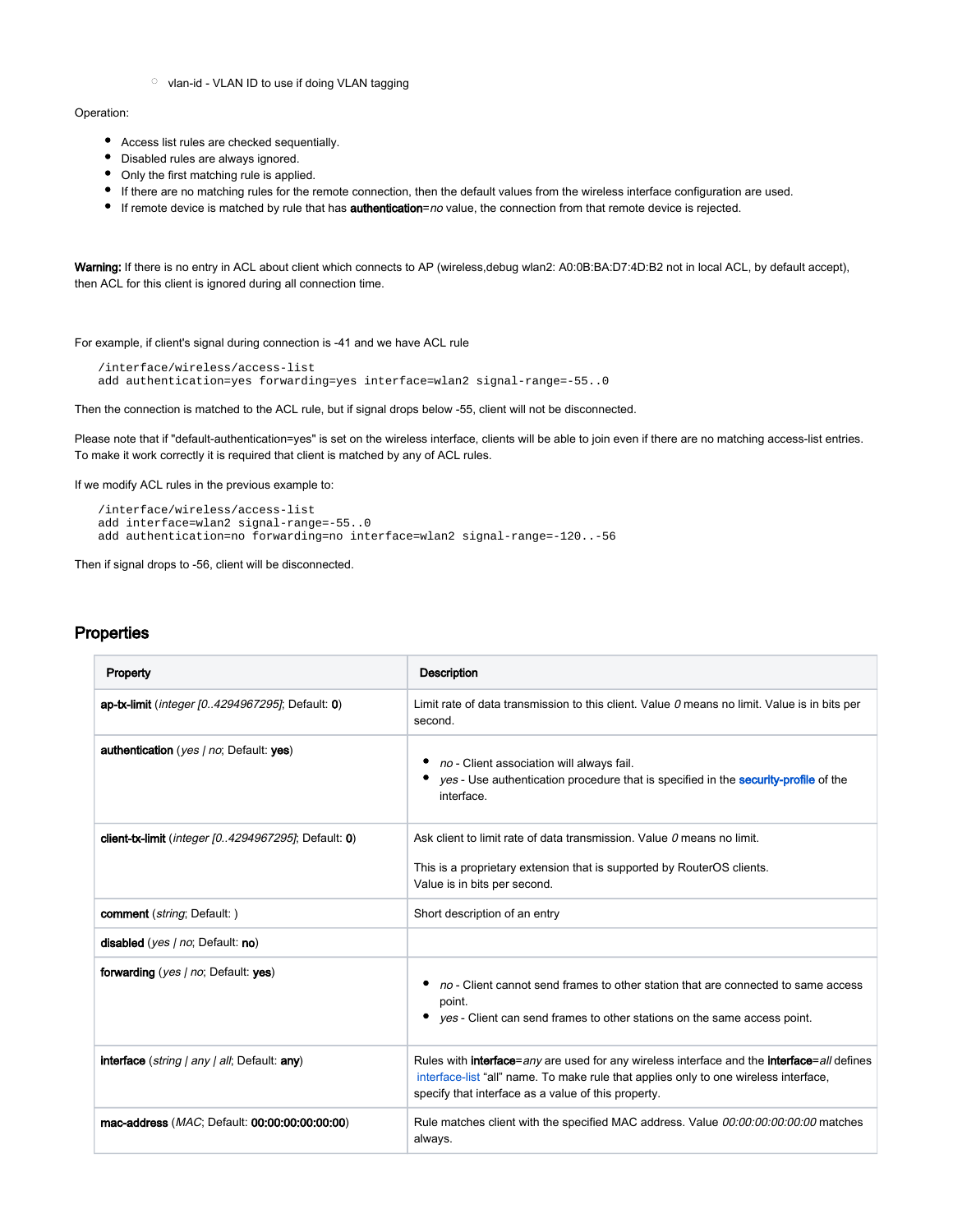| management-protection-key (string; Default: "")                                                                                                                    |                                                                                                                                                                                                                                          |
|--------------------------------------------------------------------------------------------------------------------------------------------------------------------|------------------------------------------------------------------------------------------------------------------------------------------------------------------------------------------------------------------------------------------|
| private-algo (104bit-wep   40bit-wep   aes-ccm   none  <br><i>tkip</i> ; Default: <b>none</b> )                                                                    | Only for WEP modes.                                                                                                                                                                                                                      |
| <b>private-key</b> ( <i>string</i> ; Default: "")                                                                                                                  | Only for WEP modes.                                                                                                                                                                                                                      |
| private-pre-shared-key (string; Default: "")                                                                                                                       | Used in WPA PSK mode.                                                                                                                                                                                                                    |
| signal-range (NUMNUM - both NUM are numbers in the<br>range -120120; Default: -120120)                                                                             | Rule matches if signal strength of the station is within the range.<br>If signal strength of the station will go out of the range that is specified in the rule.<br>access point will disconnect that station.                           |
| <b>time</b> (TIME-TIME, sun, mon, tue, wed, thu, fri, sat - TIME is<br>time interval 086400 seconds; all day names are<br>optional; value can be unset; Default: ) | Rule will match only during specified time.<br>Station will be disconnected after specified time ends. Both start and end time is<br>expressed as time since midnight, 00:00.<br>Rule will match only during specified days of the week. |

## <span id="page-13-0"></span>Align

Sub-menu: /interface wireless align

Align tool is used to help in alignment devices running this tool.

| Property                                                                           | Description                                                                           |
|------------------------------------------------------------------------------------|---------------------------------------------------------------------------------------|
| <b>active-mode</b> ( <i>yes   no</i> ; Default: yes)                               | If in active mode, will send out frames for align.                                    |
| audio-max ( <i>integer [-21474836482147483647]</i> ; Default: -20)                 | Maxumum signal strength for beeper                                                    |
| <b>audio-min</b> ( <i>integer [-21474836482147483647]</i> ; Default: <b>-100</b> ) | Minimum signal strength for beeper                                                    |
| <b>audio-monitor</b> ( <i>MAC</i> ; Default: 00:00:00:00:00:00)                    | Which MAC address to use for audio monitoring                                         |
| <b>filter-mac</b> ( <i>MAC</i> ; Default: $00:00:00:00:00:00$ )                    | Filtered out MAC address that will be shown in monitor screen.                        |
| frame-size ( <i>integer [2001500]</i> ; Default: $300$ )                           | Size of the frames used by monitor.                                                   |
| frames-per-second ( <i>integer [1100]</i> ; Default: 25)                           | Frame transmit interval                                                               |
| receive-all ( <i>yes   no</i> ; Default: no)                                       | If set to "yes", monitor will find all available devices.                             |
| ssid-all (yes / no; Default: no)                                                   | Whether to show all SSIDs in the monitor or only one configured in wireless settings. |

## <span id="page-13-1"></span>Menu Specific Commands

| Property                                    | <b>Description</b>     |
|---------------------------------------------|------------------------|
| monitor (interface name)                    | Start align monitoring |
| test-audio (integer [-21474836482147483647] | Test the beeper        |

## <span id="page-13-2"></span>Connect List

Sub-menu: /interface wireless connect-list

connect-list is used to assign priority and security settings to connections with remote access points, and to restrict allowed connections. connect-list is an ordered list of rules. Each rule in connect-list is attached to specific wireless interface, specified in the interfaceproperty of that rule (this is unlike [access](https://help.mikrotik.com/docs/display/ROS/Wireless+Interface#WirelessInterface-AccessList) [-list,](https://help.mikrotik.com/docs/display/ROS/Wireless+Interface#WirelessInterface-AccessList) where rules can apply to all interfaces). Rule can match MAC address of remote access point, it's signal strength and many other parameters.

Operation:

- connect-list rules are always checked sequentially, starting from the first.
- disabled rules are always ignored.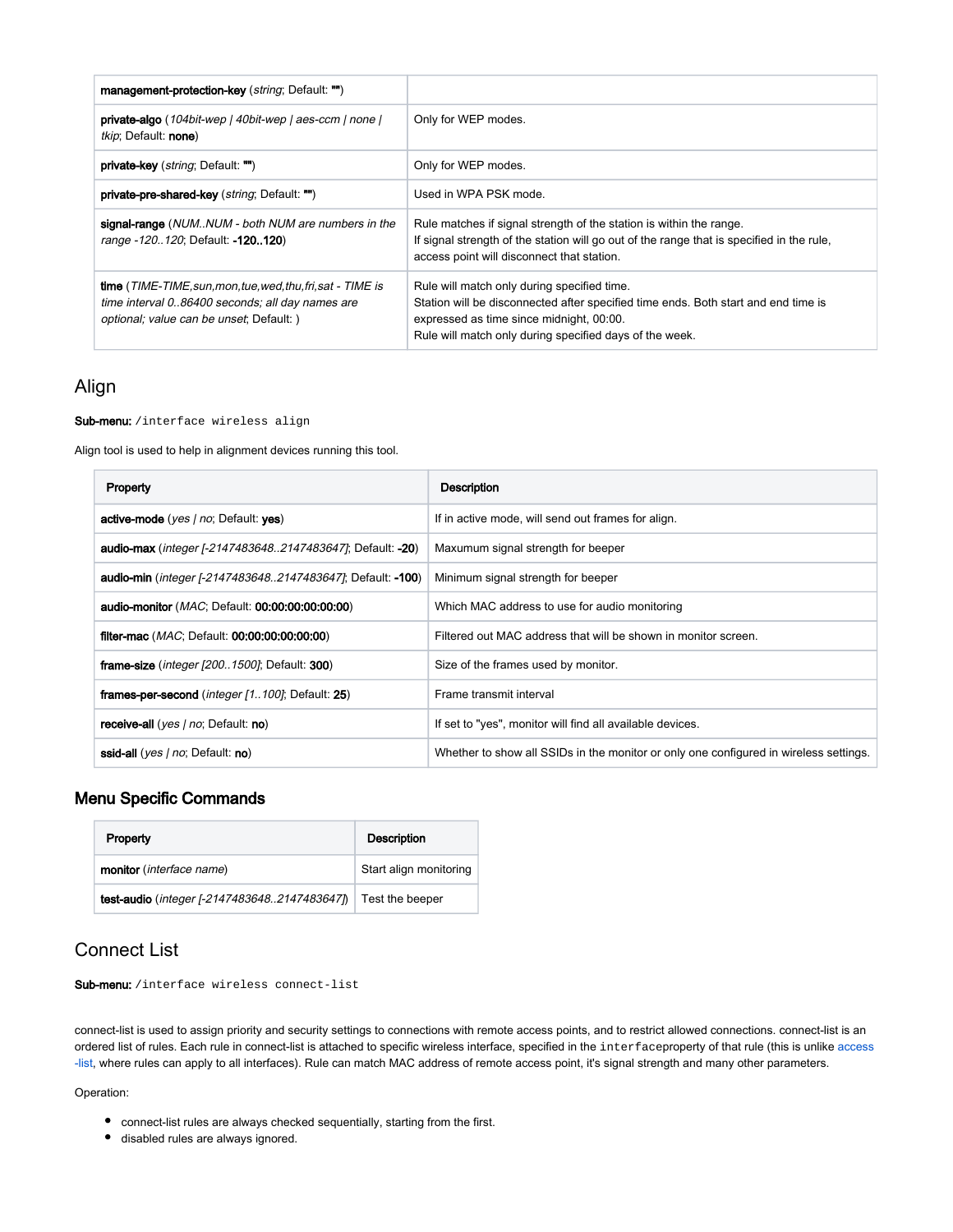- Only the first matching rule is applied.
- If SSID or exact wireless protocol is provided in the wireless interface configuration Connect List SSIDs or wireless protocols not covered by wireless interface configuration are ignored.
- If connect-list does not have any rule that matches remote access point, then the default values from the wireless interface configuration are used.
- If access point is matched by rule that has connect=no value, connection with this access point will not be attempted.
- If access point is matched by rule that has connect=yes value, connection with this access point will be attempted.
	- $\circ$  In station mode, if several remote access points are matched by connect list rules with **connect**=yes value, connection will be attempted with access point that is matched by rule higher in the connect-list.
	- $\circ$  If no remote access points are matched by connect-list rules with connect=yes value, then value of default-authentication interface property determines whether station will attempt to connect to any access point. If default-authentication=yes, station will choose access point with best signal and compatible security.
- In access point mode, connect-list is checked before establishing WDS link with remote device. If access point is not matched by any rule in the connect list, then the value of default-authentication determines whether WDS link will be established.

### <span id="page-14-0"></span>**Properties**

| Property                                                                                          | Description                                                                                                                                                                                                                                                                                                                                                                                                                                                                                                          |
|---------------------------------------------------------------------------------------------------|----------------------------------------------------------------------------------------------------------------------------------------------------------------------------------------------------------------------------------------------------------------------------------------------------------------------------------------------------------------------------------------------------------------------------------------------------------------------------------------------------------------------|
| 3gpp (string; Default:)                                                                           |                                                                                                                                                                                                                                                                                                                                                                                                                                                                                                                      |
| area-prefix (string;<br>Default: )                                                                | Rule matches if area value of AP (a proprietary extension) begins with specified value. area value is a proprietary extension.                                                                                                                                                                                                                                                                                                                                                                                       |
| comment (string;<br>Default: )                                                                    | Short description of an entry                                                                                                                                                                                                                                                                                                                                                                                                                                                                                        |
| connect (yes   no;<br>Default: yes)                                                               | Available options:<br>yes - Connect to access point that matches this rule.<br>٠<br>no - Do not connect to any access point that matches this rule.                                                                                                                                                                                                                                                                                                                                                                  |
| disabled (yes   no;<br>Default: no)                                                               |                                                                                                                                                                                                                                                                                                                                                                                                                                                                                                                      |
| mac-address (MAC;<br>Default: 00:00:00:00:<br>00:00                                               | Rule matches only AP with the specified MAC address. Value 00:00:00:00:00:00 matches always.                                                                                                                                                                                                                                                                                                                                                                                                                         |
| security-profile (string<br><i>I none</i> ; Default: none)                                        | Name of security profile that is used when connecting to matching access points, If value of this property is none, then<br>security profile specified in the interface configuration will be used. In station mode, rule will match only access points that<br>can support specified security profile. Value none will match access point that supports security profile that is specified in<br>the interface configuration. In access point mode value of this property will not be used to match remote devices. |
| signal-range (NUM<br>NUM - both NUM are<br>numbers in the range<br>-120120; Default: -12<br>0.120 | Rule matches if signal strength of the access point is within the range. If station establishes connection to access point that<br>is matched by this rule, it will disconnect from that access point when signal strength goes out of the specified range.                                                                                                                                                                                                                                                          |
| ssid ( <i>string</i> ; Default: "")                                                               | Rule matches access points that have this SSID. Empty value matches any SSID. This property has effect only when<br>station mode interface ssid is empty, or when access point mode interface has wds-ignore-ssid=yes                                                                                                                                                                                                                                                                                                |
| wireless-protocol (802.<br>11   any   nstreme  <br>tdma; Default: any)                            |                                                                                                                                                                                                                                                                                                                                                                                                                                                                                                                      |
| interface (string;<br>Default: )                                                                  | Each rule in connect list applies only to one wireless interface that is specified by this setting.                                                                                                                                                                                                                                                                                                                                                                                                                  |

#### <span id="page-14-1"></span>Usage

<span id="page-14-2"></span>Restrict station connections only to specific access points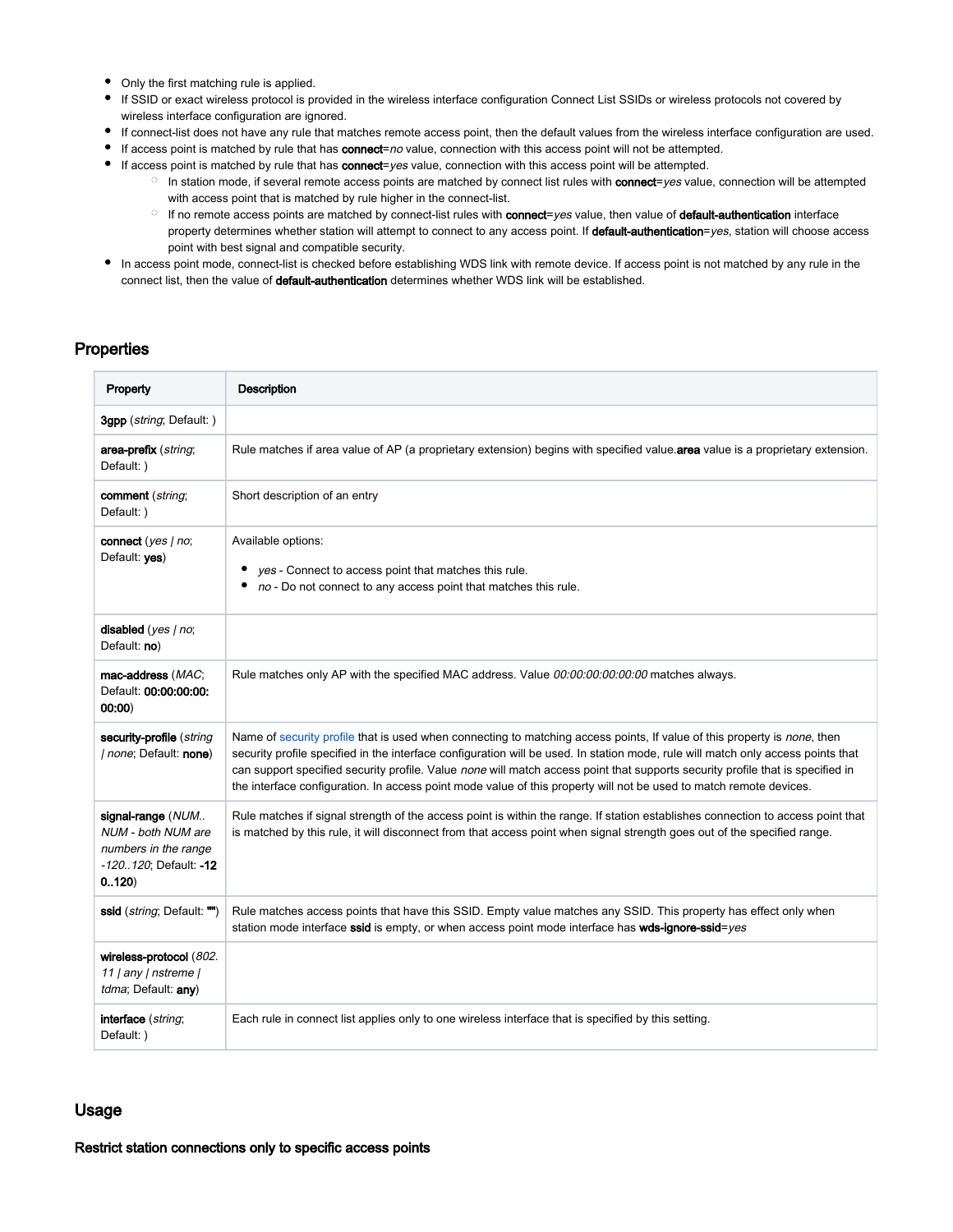Set value of default-authentication interface property to no.

/interface wireless set station-wlan default-authentication=no

● Create rules that matches allowed access points. These rules must have connect=yes and interface equal to the name of station wireless interface.

/interface wireless connect-list add interface=station-wlan connect=yes mac-address=00:11:22:33:00:01/interface wireless connectlist add interface=station-wlan connect=yes mac-address=00:11:22:33:00:02

#### <span id="page-15-0"></span>Disallow connections to specific access points

Set value of default-authentication interface property to yes.

/interface wireless set station-wlan default-authentication=yes

● Create connect=no rules that match those access points that station should not connect to. These rules must have connect=no and interface equa l to the name of station wireless interface.

/interface wireless connect-list add interface=station-wlan connect=no mac-address=00:11:22:33:44:55

#### <span id="page-15-1"></span>Select preferred access points

- Create rules that match preferred access points. These rules must have connect=yes and interface equal to the name of station wireless interface.
- Put rules that match preferred access points higher in the connect-list, in the order of preference.

#### <span id="page-15-2"></span>Restrict WDS link establishment

- Place rules that match allowed access points at the top.
- Add deny-all rule at the end of connect list.

#### <span id="page-15-3"></span>Info

Sub-menu: /interface wireless info

| Property                                      | Description                              |
|-----------------------------------------------|------------------------------------------|
| 2ghz-10mhz-power-channels<br>$\left( \right)$ |                                          |
| 2ghz-11n-channels ()                          |                                          |
| 2ghz-5mhz-power-channels ()                   |                                          |
| 2ghz-b-channels ()                            |                                          |
| 2ghz-g-channels ()                            |                                          |
| 2ghz-g-turbo-channels ()                      |                                          |
| 5ghz-10mhz-power-channels<br>$\left( \right)$ |                                          |
| 5ghz-11n-channels ()                          |                                          |
| 5ghz-5mhz-power-channels ()                   |                                          |
| 5ghz-channels ()                              |                                          |
| 5ghz-turbo-channels ()                        |                                          |
| allowed-channels                              | List of available channels for each band |
| capabilities ()                               |                                          |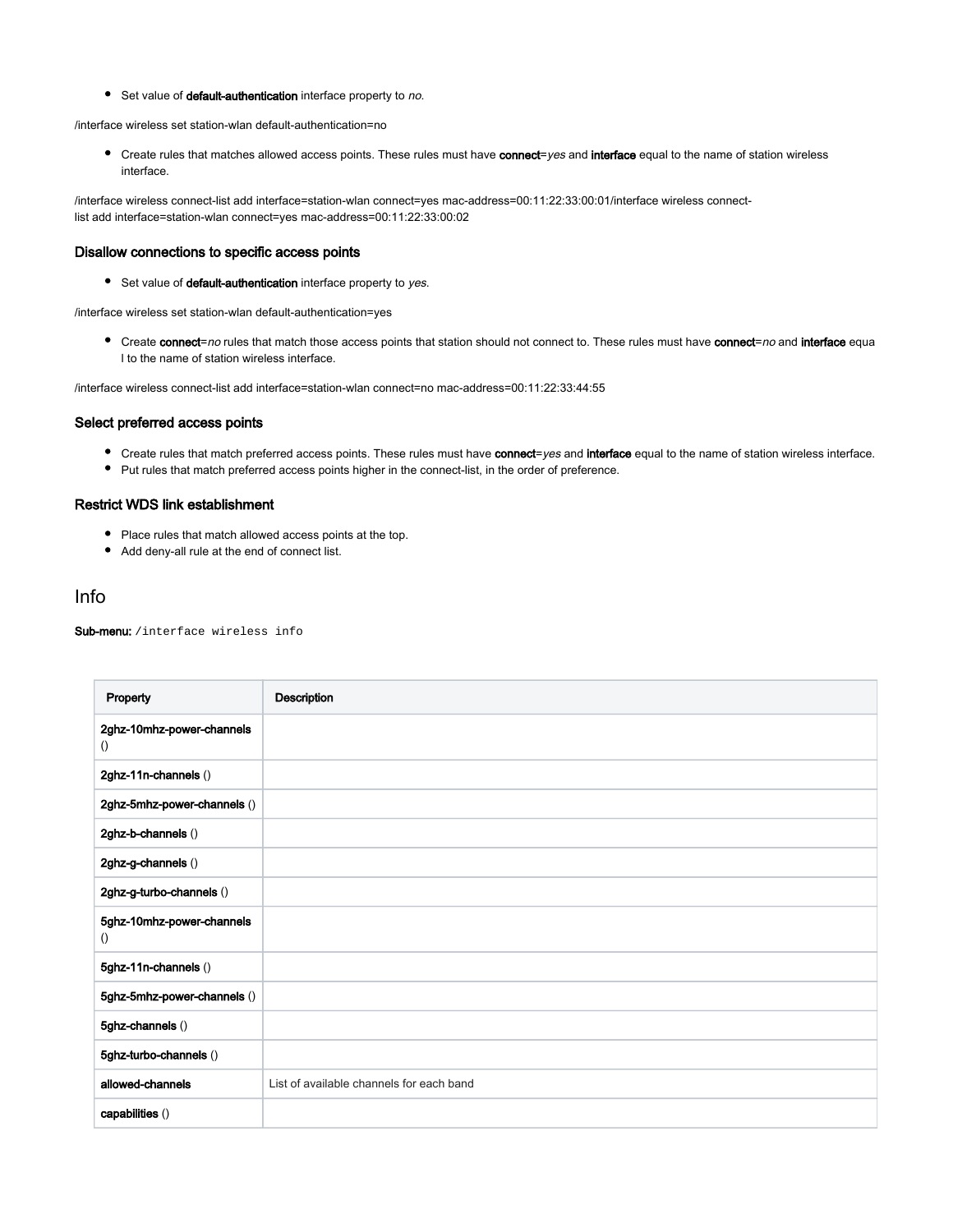| country-info()                  | Takes country name as argument, shows available bands, frequencies and maximum transmit power for each<br>frequency. |
|---------------------------------|----------------------------------------------------------------------------------------------------------------------|
| chip-info ()                    |                                                                                                                      |
| default-periodic-calibration () |                                                                                                                      |
| firmware $()$                   |                                                                                                                      |
| ht-chains ()                    |                                                                                                                      |
| interface-type ()               |                                                                                                                      |
| name()                          |                                                                                                                      |
| pci-info ()                     |                                                                                                                      |
| supported-bands ()              |                                                                                                                      |

## <span id="page-16-0"></span>Manual TX Power Table

Sub-menu: /interface wireless manual-tx-power-table

| Property                                           | Description                                                        |
|----------------------------------------------------|--------------------------------------------------------------------|
| <b>comment</b> ( <i>string</i> ; Default: )        | Short description of an entry                                      |
| manual-tx-powers (list of [Rate:TxPower];          |                                                                    |
| Rate ::= 11Mbps   12Mbps   18Mbps   1Mbps   24Mbps |                                                                    |
| $TxPower ::= integer [-3030]$ ; Default: )         |                                                                    |
| <b>name</b> ( <i>string</i> )                      | Name of the wireless interface to which tx powers will be applied. |

## <span id="page-16-1"></span>Wireless hardware table

Warning: You must follow to regulatory domain requirements in your country. If you are allowed to use other frequencies, note that Antenna Gain and Transmit Power may decrease depending on board and frequency. Devices are calibrated only for regulatory frequencies, use non standard frequencies at your own risk. The list only specifies frequencies accepted by the wireless chip, these frequencies might not always work due to antenna that is built into the product, device design, filters and other factors. USE STRICTLY AT YOUR OWN RISK

#### Integrated wireless interface frequency table

| Board name               | Wireless interfaces | Frequency range [MHz] | Supported channel widths [Mhz]     |
|--------------------------|---------------------|-----------------------|------------------------------------|
| 2011UAS-2HnD             | $\mathbf{1}$        | 2312-2732             | 20,40                              |
| 751G-2HnD                | $\mathbf{1}$        | 2200-2700             | 20,40 and advanced channel support |
| 751U-2HnD                | 1                   | 2200-2700             | 20,40 and advanced channel support |
| 911-2Hn                  | 1                   | 2312-2732             | 20,40                              |
| $911 - 5HacD$            | $\mathbf{1}$        | 4920-6100             | 20,40,80                           |
| 911-5Hn                  | 1                   | 4920-6100             | 5,10,20,40                         |
| 911-5HnD                 | $\mathbf{1}$        | 4920-6100             | 20,40                              |
| 911G-2HPnD               | 1                   | 2312-2732             | 20,40                              |
| 911G-5HPacDr2 /-NB /-QRT | $\overline{1}$      | 4920-6100             | 5,10,20,40,80                      |
| 911G-5HPnD /-QRT         | 1                   | 4920-6100             | 5,10,20,40                         |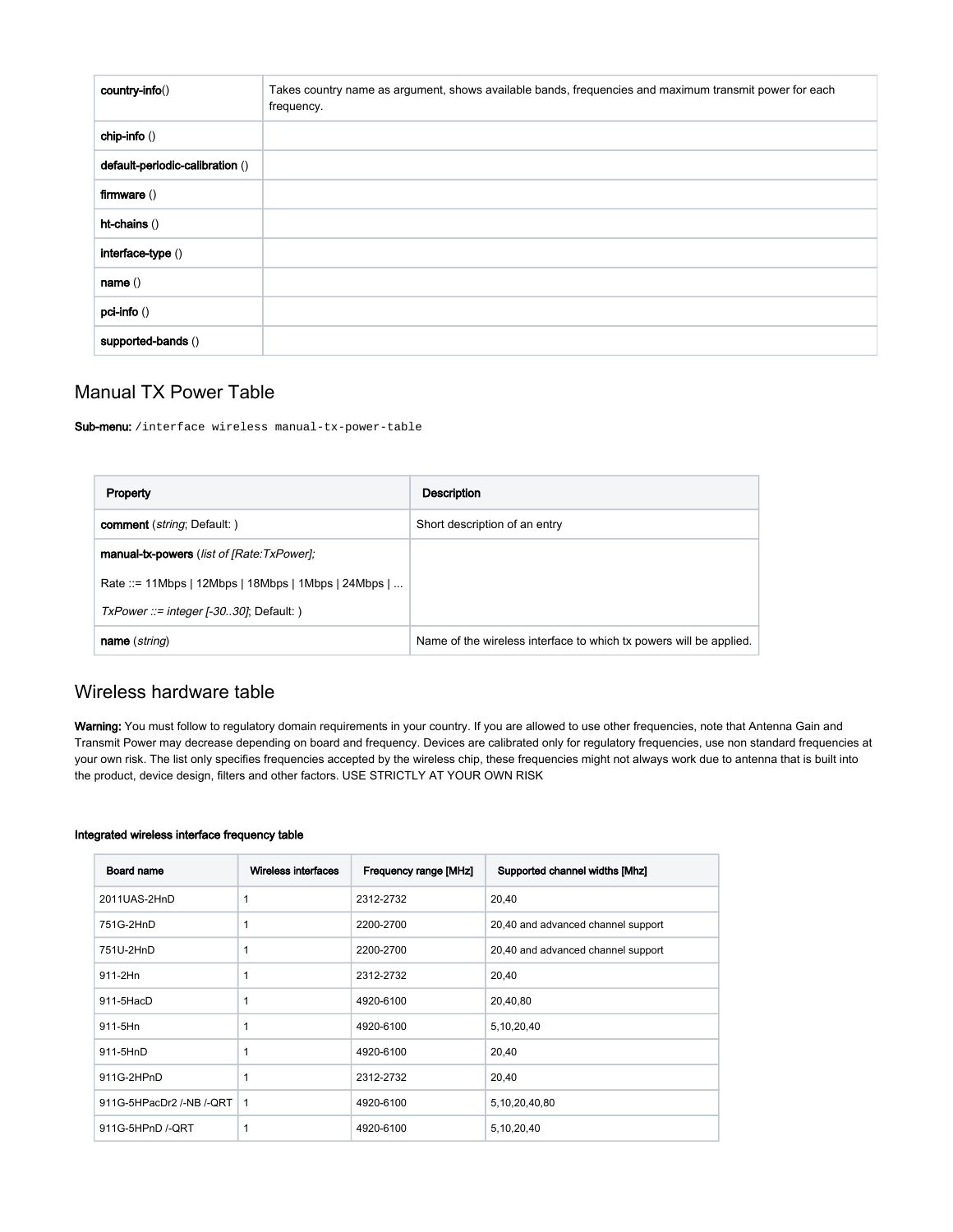| 912UAG-2HPnD /-OUT     | 1            | 2312-2732           | 20,40                                   |  |  |
|------------------------|--------------|---------------------|-----------------------------------------|--|--|
| 912UAG-5HPnD /-OUT     | $\mathbf{1}$ | 4920-6100           | 5,10,20,40                              |  |  |
| 912UAG-6HPnD /-OUT     | 1            | 5500-6500           | 20,40                                   |  |  |
| 921GS-5HPacD-15S /-19S | 1            | 4920-6100           | $5^1, 10^1, 20, 40, 80$                 |  |  |
| 921UAGS-5SHPacD-NM     | 1            | 4920-6100           | 20,40,80                                |  |  |
| 921UAGS-5SHPacT-NM     | $\mathbf{1}$ | 4920-6100           | 20,40,80                                |  |  |
| 922UAGS-5HPacD /-NM    | 1            | 4920-6100           | 20,40,80                                |  |  |
| 922UAGS-5HPacT /-NM    | 1            | 4920-6100           | 20,40,80                                |  |  |
| 941-2nD /-TC           | 1            | 2312-2732           | 20,40                                   |  |  |
| 951G-2HnD              | 1            | 2312-2732           | 20,40                                   |  |  |
| 951Ui-2HnD             | 1            | 2312-2732           | 20,40                                   |  |  |
| 951Ui-2nD              | 1            | 2312-2732           | 20,40                                   |  |  |
| 952Ui-5ac2nD /-TC      | 2            | 2312-2732,4920-6100 | 20,40 and 20,40,80                      |  |  |
| 953GS-5HnT /-RP        | 1            | 4920-6100           | 5,10,20,40                              |  |  |
| 962UiGS-5HacT2HnT      | 2            | 2312-2732,4920-6100 | 20,40 and 20,40,80                      |  |  |
| cAP2n                  | 1            | 2312-2732           | 20,40                                   |  |  |
| cAP2nD                 | 1            | 2312-2732           | 20,40                                   |  |  |
| cAPL-2nD               | 1            | 2312-2732           | 20,40                                   |  |  |
| CRS109-8G-1S-2HnD-IN   | 1            | 2312-2732           | 20,40                                   |  |  |
| CRS125-24G-1S-2HnD-IN  | 1            | 2312-2732           | 20,40                                   |  |  |
| Disc-5nD               | 1            | 4920-6100           | 20,40                                   |  |  |
| DynaDishG-5HacD        | 1            | 4920-6100           | $5^1, 10^1, 20, 40, 80$                 |  |  |
| DynaDishG-6HnD         | 1            | 5500-6500           | 20,40                                   |  |  |
| Groove52HPn            | 1            | 4920-6100,2312-2732 | 5,10,20,40 and 5,10,20,40               |  |  |
| GrooveA-52HPn          | 1            | 4920-6100,2312-2732 | 5,10,20,40 and 5,10,20,40               |  |  |
| GrooveG-52HPacn        | 1            | 4920-6100,2312-2732 | 20,40,80 and 20,40                      |  |  |
| GrooveGA-52HPacn       | 1            | 4920-6100,2312-2732 | 20,40,80 and 20,40                      |  |  |
| LDF-5nD                | 1            | 4920-6100           | 20,40                                   |  |  |
| LHG-5nD                | $\mathbf{1}$ | 4920-6100           | 20,40                                   |  |  |
| mAP2n                  | 1            | 2312-2732           | 20,40                                   |  |  |
| mAP2nD                 | 1            | 2312-2732           | 20,40                                   |  |  |
| mAPL-2nD               | 1            | 2312-2732           | 20,40                                   |  |  |
| Metal2SHPn             | $\mathbf{1}$ | 2200-2700           | 20,40 and advanced channel support      |  |  |
| Metal5SHPn             | 1            | 4800-6100           | 5,10,20,40 and advanced channel support |  |  |
| Metal9HPn              | 1            | 902-928             | 5,10,20                                 |  |  |
| MetalG-52SHPacn        | $\mathbf{1}$ | 4920-6100,2312-2732 | 20,40,80 and 20,40                      |  |  |
| OmniTikG-5HacD         | 1            | 4920-6100           | 20,40,80                                |  |  |
| OmniTikPG-5HacD        | 1            | 4920-6100           | 20,40,80                                |  |  |
| OmniTIKU-5HnD          | 1            | 4800-6100           | 5,10,20,40                              |  |  |
| OmniTIKUPA-5HnD        | $\mathbf{1}$ | 4800-6100           | 5,10,20,40                              |  |  |
| QRTG-2SHPnD            | 1            | 2312-2732           | 20,40                                   |  |  |
| SEXTANTG-5HPnD         | $\mathbf{1}$ | 4920-6100           | 20,40                                   |  |  |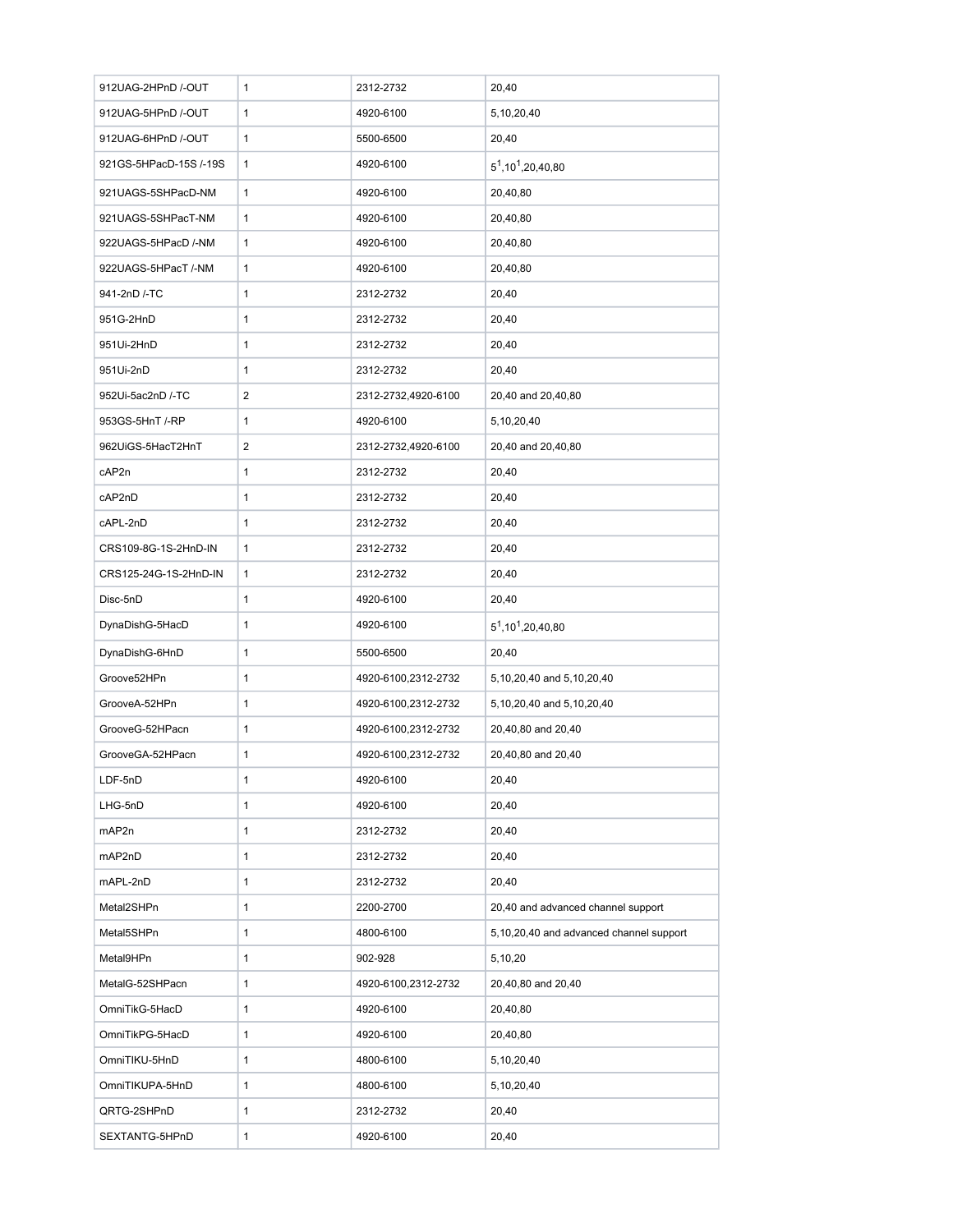| SXT2nDr2                            | $\mathbf{1}$   | 2312-2732           | 20,40                                                                     |
|-------------------------------------|----------------|---------------------|---------------------------------------------------------------------------|
| SXT5HacD2n                          | $\overline{2}$ | 2312-2732,4920-6100 | $5^1$ , 10 <sup>1</sup> , 20, 40 and $5^1$ , 10 <sup>1</sup> , 20, 40, 80 |
| SXT5HPnDr2                          | $\mathbf{1}$   | 4920-6100           | 20,40                                                                     |
| SXT5nDr2                            | $\mathbf{1}$   | 4920-6100           | 20,40                                                                     |
| SXTG-2HnD                           | $\mathbf{1}$   | 2200-2700           | 20,40                                                                     |
| SXTG-2HnDr2                         | $\mathbf{1}$   | 2300-2700           | 20,40                                                                     |
| SXTG-5HPacD                         | $\mathbf{1}$   | 4920-6100           | $5^1, 10^1, 20, 40, 80$                                                   |
| SXTG-5HPacD-HG /-SA                 | $\mathbf{1}$   | 4920-6100           | $5^1, 10^1, 20, 40, 80$                                                   |
| SXTG-5HPnD-HGr2 /-SAr2              | $\mathbf{1}$   | 4920-6100           | 20,40                                                                     |
| SXTG-6HPnD                          | $\mathbf{1}$   | 5500-6500           | 20,40                                                                     |
| SXTsq2nD                            | $\mathbf{1}$   | 2312-2484           | 20,40                                                                     |
| wAP2nD /-BE                         | $\mathbf{1}$   | 2312-2732           | 20,40                                                                     |
| wAPG-5HacT2HnD /-BE                 | $\overline{2}$ | 2312-2732,4920-6100 | 20,40 and 20,40,80                                                        |
| R11e-2HnD                           | $\mathbf{1}$   | 2312-2732           | 20,40                                                                     |
| R11e-2HPnD                          | $\mathbf{1}$   | 2312-2732           | 20,40                                                                     |
| R11e-5HacD                          | $\mathbf{1}$   | 4920-6100           | 20,40,80                                                                  |
| R11e-5HacT                          | $\mathbf{1}$   | 4920-6100           | 20,40,80                                                                  |
| R <sub>11e-5</sub> H <sub>n</sub> D | $\mathbf{1}$   | 4920-6100           | 20,40                                                                     |
| R2SHPn                              | $\mathbf{1}$   | 2200-2700           | 20,40 and advanced channel support                                        |
| R <sub>52</sub> H                   | $\mathbf{1}$   | 4920-6100,2192-2507 | 20 and 20                                                                 |
| R52HnD                              | $\mathbf{1}$   | 4800-6100,2200-2700 | 20,40 and 20,40                                                           |
| R52nM                               | $\mathbf{1}$   | 4800-6100,2200-2700 | 20,40 and 20,40 and advanced channel support                              |
| R5SHPn                              | 1              | 4800-6100           | 20,40 and advanced channel support                                        |

#### NOTES:

1. - Only in 802.11a/n standard

## <span id="page-18-0"></span>**Overview**

Advanced Channels feature provides extended opportunities in wireless interface configuration:

- scan-list that covers multiple bands and channel widths;
- non-standard channel center frequencies (specified with KHz granularity) for hardware that allows that;
- non-standard channel widths (specified with KHz granularity) for hardware that allows that.

### <span id="page-18-1"></span>Hardware support

Non standard center frequency and width channels can only be used with interfaces that support it.

Currently only Atheros AR92xx based chips support non-standard center frequencies and widths with the following ranges:

- center frequency range: 2200MHz-2500MHz with step 0.5MHz (500KHz), width range: 2.5MHz-30MHz width step 0.5MHz (500KHz);
- center frequency range: 4800MHz-6100MHz with step 0.5MHz (500KHz), width range: 2.5MHz-30MHz width step 0.5MHz (500KHz);

AR93xx doesn't support this feature

## <span id="page-18-2"></span>Configuring Advanced Channels

Advanced Channels are configured in interface wireless channels menu. This menu contains ordered list of user-defined channels that can be grouped by means of list property. Channels have the following properties: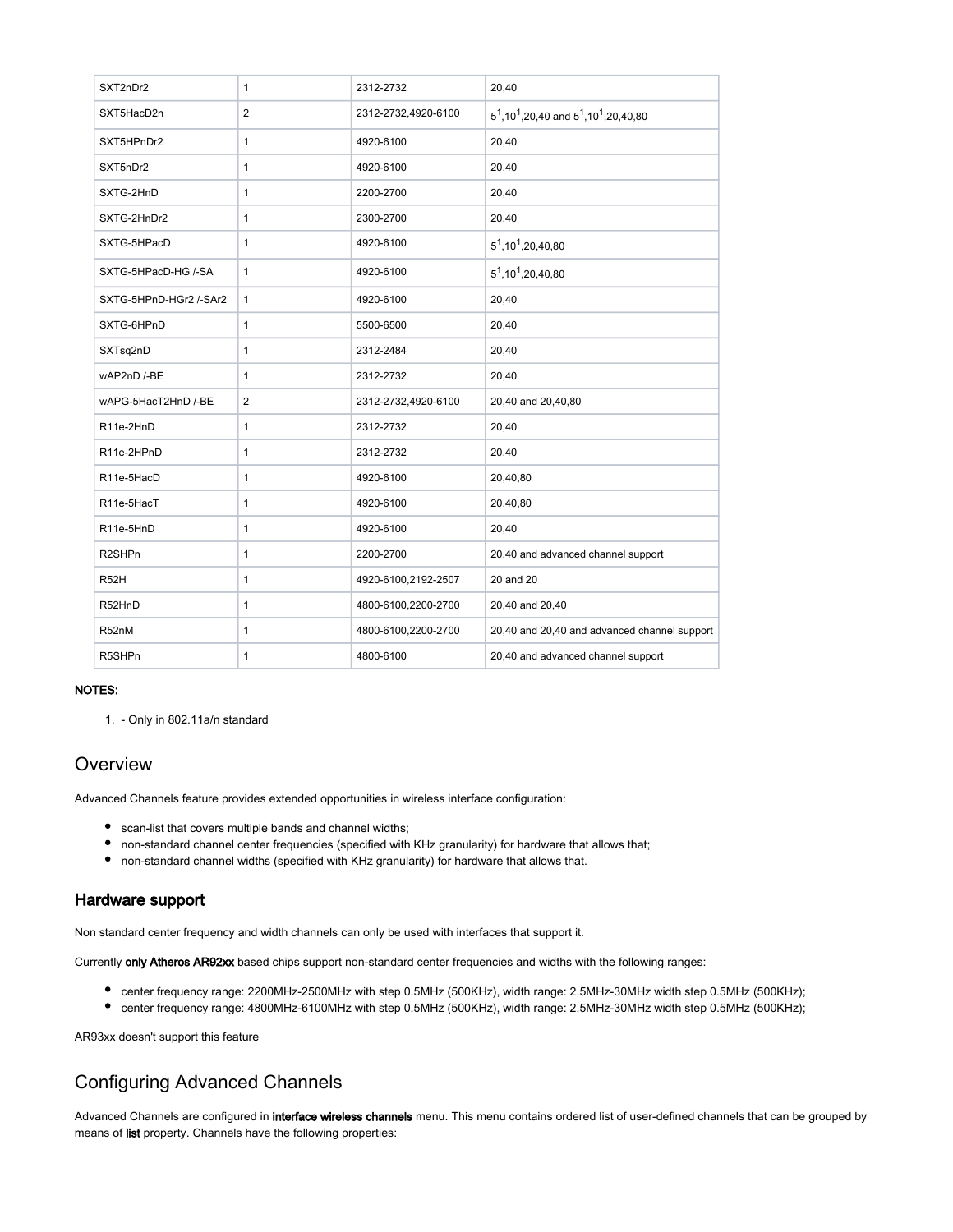- $\bullet$ name - name by which this channel can be referred to. If name is not specified when adding channel, it will be automatically generated from channel frequency and width;
- list name of list this channel is part of. Lists can be used to group channels;
- frequency channel center frequency in MHz, allowing to specify fractional MHz part, e.g. 5181.5;
- width channel width in MHz, allowing to specify fractional MHz part, e.g. 14.5;
- band defines default set of data rates when using this channel;
- extension-channel specifies placement of 11n extension channel.

## <span id="page-19-0"></span>Using Advanced Channels

In order to use Advanced Channels in wireless interface configuration, several interface settings accept channel names or list names as arguments. It is possible to configure interface with channel that interface does not support. In this case interface will not become operational. It is sole responsibility of administrator to configure channels in proper way.

### <span id="page-19-1"></span>frequency

To use particular Advanced Channel for wireless interface (applies to modes that make use of interface frequency setting) specify channel name in interface frequency setting. For example, to configure interface to operate with center frequency 5500MHz and channel width 14MHz, use the following commands:

```
[admin@MikroTik] /interface wireless> channels add name=MYCHAN frequency=5500 width=14 band=5ghz-onlyn
  list=MYLIST
[admin@MikroTik] /interface wireless> set wlan1 frequency=MYCHAN
```
### <span id="page-19-2"></span>scan-list

Interface scan-list is used in multiple modes that either gather information for list of channels (like interactive scan command) or selects channel to work on (like any of station modes or AP modes performing DFS). Interface scan-list can be configured with comma-separated list of the following items:

- **+** default default .11 channel list for given country and interface band and channel width;
- numeric frequency ranges in MHz;
- Advanced Channel, referred to by name;
- Advanced Channel list, referred to by list name.

For example, to configure interface to scan 5180MHz, 5200MHz and 5220MHz at first using channel width 20MHz and then using channel width 10MHz, the following commands can be issued:

| [admin@MikroTik] /interface wireless> channels add frequency=5180 width=20 band=5qhz-a list=20MHz-list |  |  |  |  |
|--------------------------------------------------------------------------------------------------------|--|--|--|--|
| [admin@MikroTik] /interface wireless> channels add frequency=5200 width=20 band=5qhz-a list=20MHz-list |  |  |  |  |
| [admin@MikroTik] /interface wireless> channels add frequency=5220 width=20 band=5qhz-a list=20MHz-list |  |  |  |  |
| [admin@MikroTik] /interface wireless> channels add frequency=5180 width=10 band=5qhz-a list=10MHz-list |  |  |  |  |
| [admin@MikroTik] /interface wireless> channels add frequency=5200 width=10 band=5qhz-a list=10MHz-list |  |  |  |  |
| [admin@MikroTik] /interface wireless> channels add frequency=5220 width=10 band=5qhz-a list=10MHz-list |  |  |  |  |
| [admin@MikroTik] /interface wireless> set wlan1 scan-list=20MHz-list,10MHz-list                        |  |  |  |  |

## <span id="page-19-3"></span>Nstreme

Sub-menu: / interface wireless nstreme

This menu allows to switch a wireless card to the nstreme mode. In this case the card will work only with nstreme clients.

| Property                                      | Description                                               |
|-----------------------------------------------|-----------------------------------------------------------|
| comment (string;<br>Default: )                | Short description of an entry                             |
| disable-csma ( $ves$   $no$ ;<br>Default: no) | Disable CSMA/CA when polling is used (better performance) |
| enable-nstreme (yes   no<br>: Default: no)    | Whether to switch the card into the nstreme mode          |
| enable-polling (yes   no;<br>Default: yes)    | Whether to use polling for clients                        |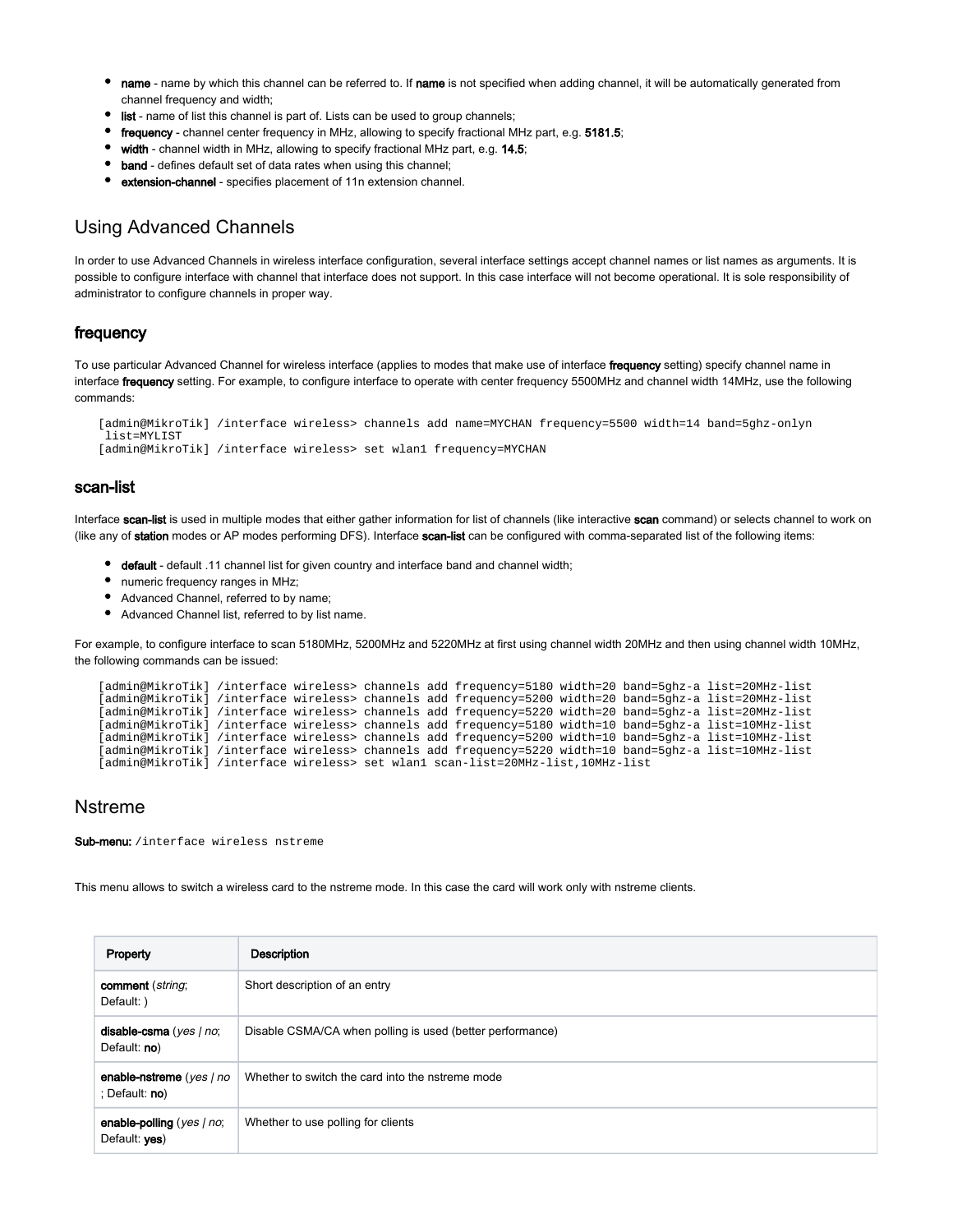| framer-limit ( <i>integer</i><br>[100.4000]; Default: 3200                       | Maximal frame size                                                                                                                                                                                                                                                                                                                                                                                                                                                                                                                                                                                                                                                                                                                                                             |
|----------------------------------------------------------------------------------|--------------------------------------------------------------------------------------------------------------------------------------------------------------------------------------------------------------------------------------------------------------------------------------------------------------------------------------------------------------------------------------------------------------------------------------------------------------------------------------------------------------------------------------------------------------------------------------------------------------------------------------------------------------------------------------------------------------------------------------------------------------------------------|
| framer-policy (best-fit /<br>dynamic-size   exact-<br>size / none; Default: none | The method how to combine frames. A number of frames may be combined into a bigger one to reduce the amount of<br>protocol overhead (and thus increase speed). The card is not waiting for frames, but in case a number of packets are<br>queued for transmitting, they can be combined. There are several methods of framing:<br><b>none</b> - do nothing special, do not combine packets (framing is disabled)<br>best-fit - put as many packets as possible in one frame, until the framer-limit limit is met, but do not fragment<br>packets<br>exact-size - put as many packets as possible in one frame, until the framer-limit limit is met, even if fragmentation<br>will be needed (best performance)<br><b>dynamic-size</b> - choose the best frame size dynamically |
| name (string)                                                                    | Name of an interface, to which setting will be applied. Read only.                                                                                                                                                                                                                                                                                                                                                                                                                                                                                                                                                                                                                                                                                                             |

Note: The settings here (except for enabling nstreme) are relevant only on Access Point, they are ignored for client devices! The client automatically adapts to the AP settings.

WDS for Nstreme protocol requires using station-wds mode on one of the peers. Configurations with WDS between AP modes (bridge and ap-bridge) will not work.

## <span id="page-20-0"></span>Nstreme Dual

#### Sub-menu: /interface wireless nstreme-dual

Two radios in nstreme-dual-slave mode can be grouped together to make nstreme2 Point-to-Point connection. To put wireless interfaces into a nstreme2 group, you should set their mode to nstreme-dual-slave. Many parameters from /interface wireless menu are ignored, using the nstreme2, except:

- $\bullet$  frequency-mode
- country
- antenna-gain
- tx-power
- tx-power-mode
- antenna-mode

| Property                                                               | <b>Description</b>                                                                                           |
|------------------------------------------------------------------------|--------------------------------------------------------------------------------------------------------------|
| arp (disabled   enabled   proxy-arp   reply-only,<br>Default: enabled) | Read more >>                                                                                                 |
| comment (string; Default: )                                            | Short description of an entry                                                                                |
| disable-csma (yes / no; Default: no)                                   | Disable CSMA/CA (better performance)                                                                         |
| disable-running-check (yes   no; Default: no)                          | Whether the interface should always be treated as running even if there is no connection to a<br>remote peer |
| disabled (yes   no; Default: yes)                                      |                                                                                                              |
| framer-limit ( <i>integer [644000]</i> ; Default: 2560)                | Maximal frame size                                                                                           |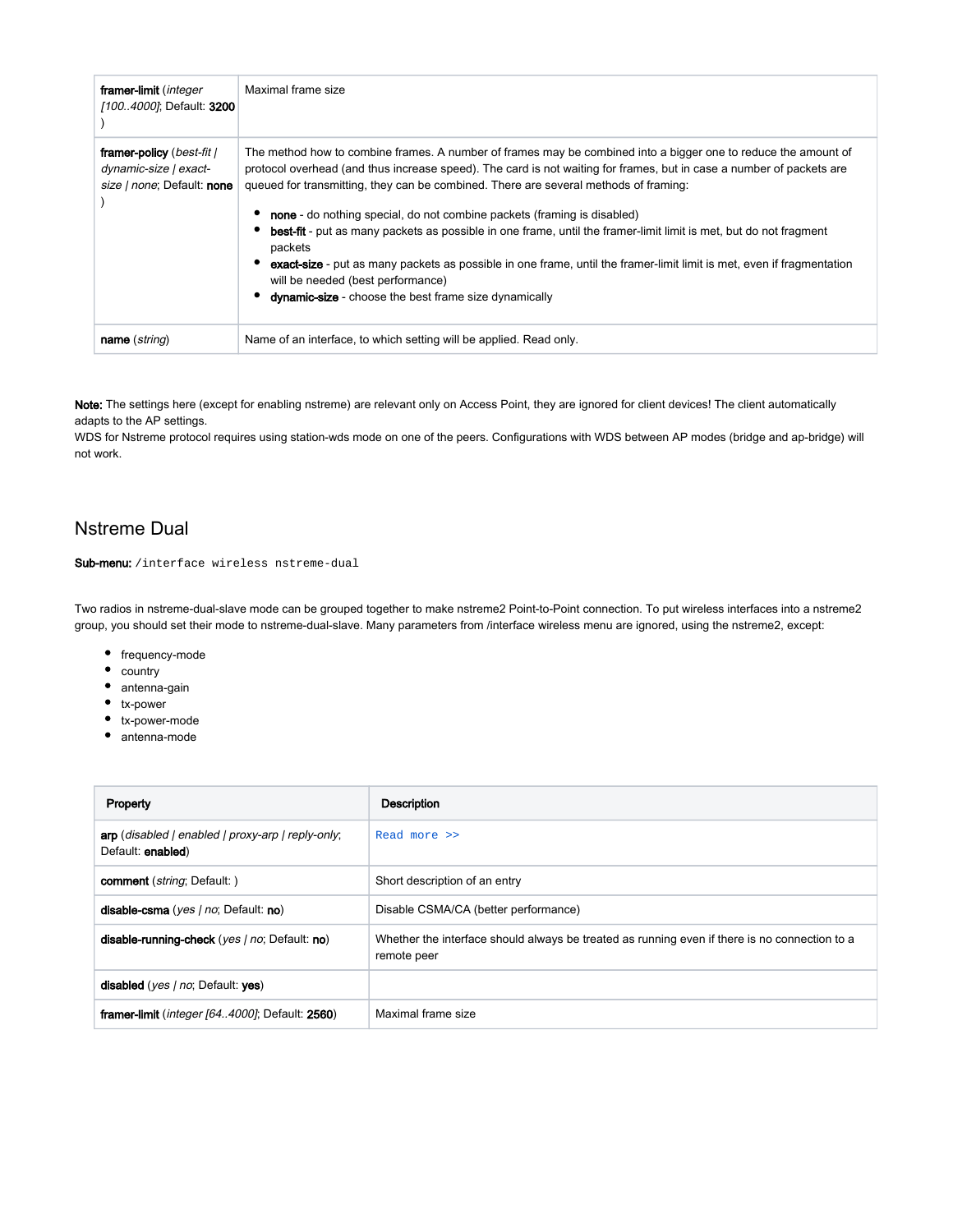| <b>framer-policy</b> ( <i>best-fit   exact-size   none</i> ; Default:<br>none)                                                                                           | The method how to combine frames. A number of frames may be combined into one bigger<br>one to reduce the amout of protocol overhead (and thus increase speed). The card are not<br>waiting for frames, but in case a number packets are queued for transmitting, they can be<br>combined. There are several methods of framing:<br>none - do nothing special, do not combine packets<br>best-fit - put as much packets as possible in one frame, until the framer-limit limit is met,<br>but do not fragment packets<br>exact-size - put as much packets as possible in one frame, until the framer-limit limit is<br>met, even if fragmentation will be needed (best performance) |  |
|--------------------------------------------------------------------------------------------------------------------------------------------------------------------------|-------------------------------------------------------------------------------------------------------------------------------------------------------------------------------------------------------------------------------------------------------------------------------------------------------------------------------------------------------------------------------------------------------------------------------------------------------------------------------------------------------------------------------------------------------------------------------------------------------------------------------------------------------------------------------------|--|
| ht-channel-width (2040mhz   20mhz   40mhz;<br>Default: 20mhz)                                                                                                            |                                                                                                                                                                                                                                                                                                                                                                                                                                                                                                                                                                                                                                                                                     |  |
| ht-guard-interval (both   long   short; Default: long)                                                                                                                   |                                                                                                                                                                                                                                                                                                                                                                                                                                                                                                                                                                                                                                                                                     |  |
| ht-rates (list of rates [1,2,3,4,5,6,7,8]; Default: 1,2,<br>3,4,5,6,7,8                                                                                                  |                                                                                                                                                                                                                                                                                                                                                                                                                                                                                                                                                                                                                                                                                     |  |
| <b>ht-streams</b> ( <i>both   double   single</i> ; Default: <b>single</b> )                                                                                             |                                                                                                                                                                                                                                                                                                                                                                                                                                                                                                                                                                                                                                                                                     |  |
| $l2mtu$ ( <i>integer [065536]</i> ; Default: )                                                                                                                           |                                                                                                                                                                                                                                                                                                                                                                                                                                                                                                                                                                                                                                                                                     |  |
| mtu ( <i>integer [065536]</i> ; Default: 1500)                                                                                                                           |                                                                                                                                                                                                                                                                                                                                                                                                                                                                                                                                                                                                                                                                                     |  |
| name ( <i>string</i> ; Default: )                                                                                                                                        | Name of an entry                                                                                                                                                                                                                                                                                                                                                                                                                                                                                                                                                                                                                                                                    |  |
| rates-alg (list of rates [6Mbps, 9Mbps, 12Mbps,<br>18Mbps, 24Mbps, 36Mbps, 48Mbps, 54Mbps];<br>Default: 6Mbps, 9Mbps, 12Mbps, 18Mbps,<br>24Mbps, 36Mbps, 48Mbps, 54Mbps) | Rates to be supported in 802.11a or 802.11g standard                                                                                                                                                                                                                                                                                                                                                                                                                                                                                                                                                                                                                                |  |
| rates-b (list of rates [1Mbps, 2Mbps, 5.5Mbps,<br>11Mbps]; Default: 1Mbps, 2Mbps, 5.5Mbps,<br>11Mbps)                                                                    | Rates to be supported in 802.11b standard                                                                                                                                                                                                                                                                                                                                                                                                                                                                                                                                                                                                                                           |  |
| <b>remote-mac</b> ( <i>MAC</i> ; Default: <b>00:00:00:00:00:00</b> )                                                                                                     | Which MAC address to connect to (this would be the remote receiver card's MAC address)                                                                                                                                                                                                                                                                                                                                                                                                                                                                                                                                                                                              |  |
| $rx$ -band (2ghz-b   2ghz-g   2ghz-n   5ghz-a   5ghz-<br>$n$ ; Default: )                                                                                                | Operating band of the receiving radio                                                                                                                                                                                                                                                                                                                                                                                                                                                                                                                                                                                                                                               |  |
| rx-channel-width (10mhz; Default: 20mhz)                                                                                                                                 |                                                                                                                                                                                                                                                                                                                                                                                                                                                                                                                                                                                                                                                                                     |  |
| rx-frequency (integer [04294967295]; Default:)                                                                                                                           | RX card operation frequency in Mhz.                                                                                                                                                                                                                                                                                                                                                                                                                                                                                                                                                                                                                                                 |  |
| rx-radio (string; Default: )                                                                                                                                             | Name of the interface used for receive.                                                                                                                                                                                                                                                                                                                                                                                                                                                                                                                                                                                                                                             |  |
| $tx$ -band (2ghz-b   2ghz-g   2ghz-n   5ghz-a   5ghz-<br>n; Default: )                                                                                                   | Operating band of the transmitting radio                                                                                                                                                                                                                                                                                                                                                                                                                                                                                                                                                                                                                                            |  |
| tx-channel-width (10mhz; Default: 20mhz)                                                                                                                                 |                                                                                                                                                                                                                                                                                                                                                                                                                                                                                                                                                                                                                                                                                     |  |
| <b>tx-frequency</b> ( <i>integer [04294967295]</i> ; Default:)                                                                                                           | TX card operation frequency in Mhz.                                                                                                                                                                                                                                                                                                                                                                                                                                                                                                                                                                                                                                                 |  |
| tx-radio (string; Default:)                                                                                                                                              | Name of the interface used for transmit.                                                                                                                                                                                                                                                                                                                                                                                                                                                                                                                                                                                                                                            |  |

Warning: WDS cannot be used on Nstreme-dual links.

Note: The difference between tx-freq and rx-freq should be about 200MHz (more is recommended) because of the interference that may occur!

<span id="page-21-0"></span>Note: You can use different bands for rx and tx links. For example, transmit in 2ghz-g and receive data, using 2ghz-b band.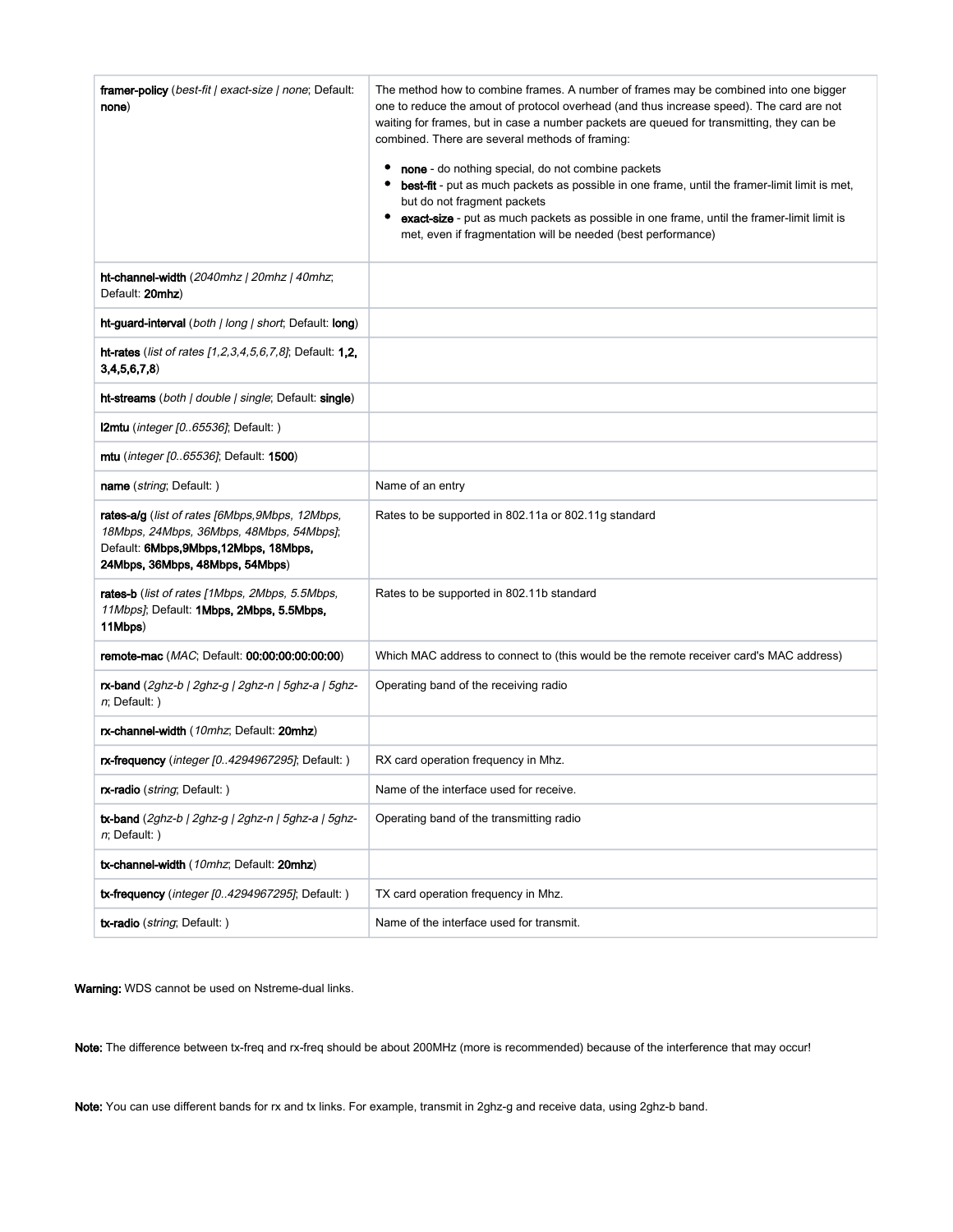# Registration Table

Sub-menu: /interface wireless registration-table

In the registration table, you can see various information about currently connected clients. It is used only for Access Points.

All properties are read-only.

| Property                                   | Description                                                                                                                                              |
|--------------------------------------------|----------------------------------------------------------------------------------------------------------------------------------------------------------|
| 802.1x-<br>port-<br>enabled $(y$<br>es(no) | whether the data exchange is allowed with the peer (i.e., whether 802.1x authentication is completed, if needed)                                         |
| ack-<br>timeout (in<br>teger)              | current value of ack-timeout                                                                                                                             |
| ap(yes/<br>no)                             | Shows whether registered device is configured as access point.                                                                                           |
| ap-tx-limit (<br>integer)                  | transmit rate limit on the AP, in bits per second                                                                                                        |
| authentica<br>tion-type ()                 | authentication method used for the peer                                                                                                                  |
| bridge $(ye)$<br>s/no                      |                                                                                                                                                          |
| bytes (inte<br>ger,<br>integer)            | number of sent and received packet bytes                                                                                                                 |
| client-tx-<br>limit (integ<br>er)          | transmit rate limit on the AP, in bits per second                                                                                                        |
| comment (<br>string)                       | Description of an entry. comment is taken from appropriate Access List entry if specified.                                                               |
| compressi<br>on (yes $/$<br>no)            | whether data compresson is used for this peer                                                                                                            |
| distance (i<br>nteger)                     |                                                                                                                                                          |
| encryption<br>$(aes-ccm)$<br>  tkip)       | unicast encryption algorithm used                                                                                                                        |
| $ewm-ch0()$                                |                                                                                                                                                          |
| $ewm-ch1()$                                |                                                                                                                                                          |
| $ewm-ch2()$                                |                                                                                                                                                          |
| frame-<br>bytes (inte<br>ger,<br>integer)  | number of sent and received data bytes excluding header information                                                                                      |
| frames (int<br>eger,<br>integer)           | Number of frames that need to be sent over wireless link. This value can be compared to <b>hw-frames</b> to check wireless retransmits. Rea<br>d more >> |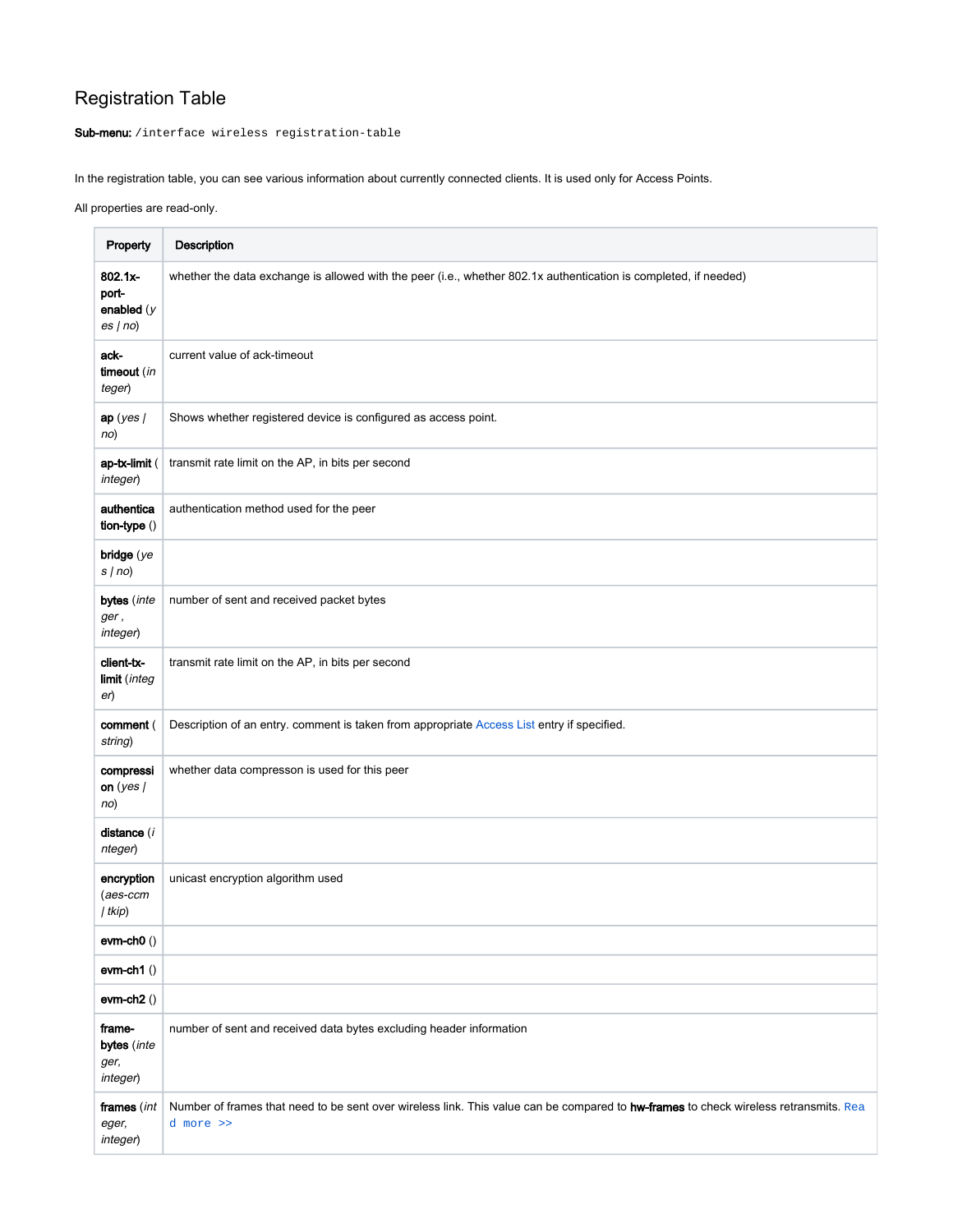| framing-<br>current-<br>size (integ<br>er)         | current size of combined frames                                                                                                                                            |
|----------------------------------------------------|----------------------------------------------------------------------------------------------------------------------------------------------------------------------------|
| framing-<br>limit (integ<br>er)                    | maximal size of combined frames                                                                                                                                            |
| framing-<br>mode ()                                | the method how to combine frames                                                                                                                                           |
| group-<br>encryption<br>$\left( \right)$           | group encryption algorithm used                                                                                                                                            |
| hw-frame-<br>bytes (inte<br>ger,<br>integer)       | number of sent and received data bytes including header information                                                                                                        |
| hw-frames<br>(integer,<br>integer)                 | Number of frames sent over wireless link by the driver. This value can be compared to frames to check wireless retransmits. Read<br>more >>                                |
| interface (<br>string)                             | Name of the wireless interface to which wireless client is associated                                                                                                      |
| last-<br>activity (ti<br>me)                       | last interface data tx/rx activity                                                                                                                                         |
| last-ip (IP<br>Address)                            | IP address found in the last IP packet received from the registered client                                                                                                 |
| mac-<br>address (<br>MAC)                          | MAC address of the registered client                                                                                                                                       |
| managem<br>ent-<br>protection (<br>$yes no\rangle$ |                                                                                                                                                                            |
| es(no)                                             | <b>nstreme</b> $(y \mid$ Shows whether <b>Nstreme</b> is enabled                                                                                                           |
| p-<br>throughput<br>(integer)                      | estimated approximate throughput that is expected to the given peer, taking into account the effective transmit rate and hardware<br>retries. Calculated once in 5 seconds |
| packed-<br>bytes (inte<br>ger,<br>integer)         | number of bytes packed into larger frames for transmitting/receiving (framing)                                                                                             |
| packed-<br>frames (int<br>eger,<br>integer)        | number of frames packed into larger ones for transmitting/receiving (framing)                                                                                              |
| packets (i<br>nteger.<br>integer)                  | number of sent and received network layer packets                                                                                                                          |
| radio-<br>name (stri<br>ng)                        | radio name of the peer                                                                                                                                                     |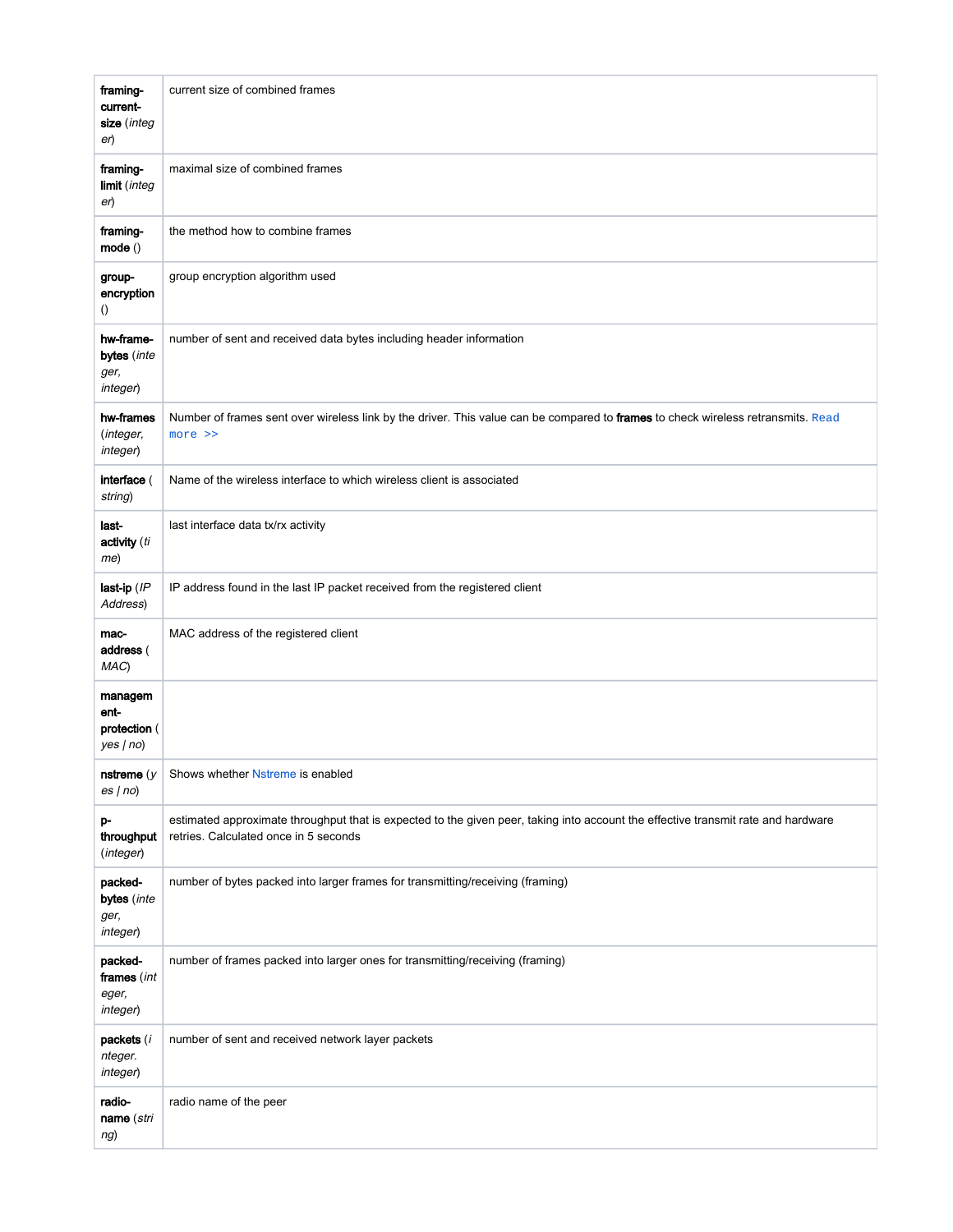| routeros-<br>version (st<br>ring)           | RouterOS version of the registered client                                                                                                                                                                                                                                                                                                                                                                                                                                                                                                                                                                      |
|---------------------------------------------|----------------------------------------------------------------------------------------------------------------------------------------------------------------------------------------------------------------------------------------------------------------------------------------------------------------------------------------------------------------------------------------------------------------------------------------------------------------------------------------------------------------------------------------------------------------------------------------------------------------|
| $rx$ -ccq $()$                              | Client Connection Quality (CCQ) for receive. Read more >>                                                                                                                                                                                                                                                                                                                                                                                                                                                                                                                                                      |
| <b>rx-rate</b> (int<br>eger)                | receive data rate                                                                                                                                                                                                                                                                                                                                                                                                                                                                                                                                                                                              |
| signal-<br>strength (i<br>nteger)           | average strength of the client signal recevied by the AP                                                                                                                                                                                                                                                                                                                                                                                                                                                                                                                                                       |
| signal-<br>strength-<br>ch0()               |                                                                                                                                                                                                                                                                                                                                                                                                                                                                                                                                                                                                                |
| signal-<br>strength-<br>ch1()               |                                                                                                                                                                                                                                                                                                                                                                                                                                                                                                                                                                                                                |
| signal-<br>strength-<br>ch2()               |                                                                                                                                                                                                                                                                                                                                                                                                                                                                                                                                                                                                                |
| signal-to-<br>noise ()                      |                                                                                                                                                                                                                                                                                                                                                                                                                                                                                                                                                                                                                |
| strength-<br>at-rates ()                    | signal strength level at different rates together with time how long were these rates used                                                                                                                                                                                                                                                                                                                                                                                                                                                                                                                     |
| tdma-retx<br>$\left( \right)$               |                                                                                                                                                                                                                                                                                                                                                                                                                                                                                                                                                                                                                |
| tdma-rx-<br>size()                          |                                                                                                                                                                                                                                                                                                                                                                                                                                                                                                                                                                                                                |
| tdma-<br>timing-<br>offset ()               | tdma-timing-offset is proportional to distance and is approximately two times the propagation delay. AP measures this so that it can tell<br>clients what offset to use for their transmissions - clients then subtract this offset from their target transmission time such that<br>propagation delay is accounted for and transmission arrives at AP when expected. You may occasionally see small negative value (like<br>few usecs) there for close range clients because of additional unaccounted delay that may be produced in transmitter or receiver<br>hardware that varies from chipset to chipset. |
| tdma-tx-<br><b>size</b> (integ<br>er)       | Value in bytes that specifies the size of data unit whose loss can be detected (data unit over which CRC is calculated) sent by device.<br>In general - the bigger the better, because overhead is less. On the other hand, small value in this setting can not always be<br>considered a signal that connection is poor - if device does not have enough pending data that would enable it to use bigger data units<br>(e.g. if you are just pinging over link), this value will not go up.                                                                                                                   |
| tdma-<br>windfull ()                        |                                                                                                                                                                                                                                                                                                                                                                                                                                                                                                                                                                                                                |
| $tx-ccq()$                                  | Client Connection Quality (CCQ) for transmit. Read more >>                                                                                                                                                                                                                                                                                                                                                                                                                                                                                                                                                     |
| tx-evm-<br>ch0()                            |                                                                                                                                                                                                                                                                                                                                                                                                                                                                                                                                                                                                                |
| tx-evm-<br>ch1()                            |                                                                                                                                                                                                                                                                                                                                                                                                                                                                                                                                                                                                                |
| tx-evm-<br>ch2()                            |                                                                                                                                                                                                                                                                                                                                                                                                                                                                                                                                                                                                                |
| tx-frames-<br>timed-out<br>$\left( \right)$ |                                                                                                                                                                                                                                                                                                                                                                                                                                                                                                                                                                                                                |
| $tx$ -rate $()$                             |                                                                                                                                                                                                                                                                                                                                                                                                                                                                                                                                                                                                                |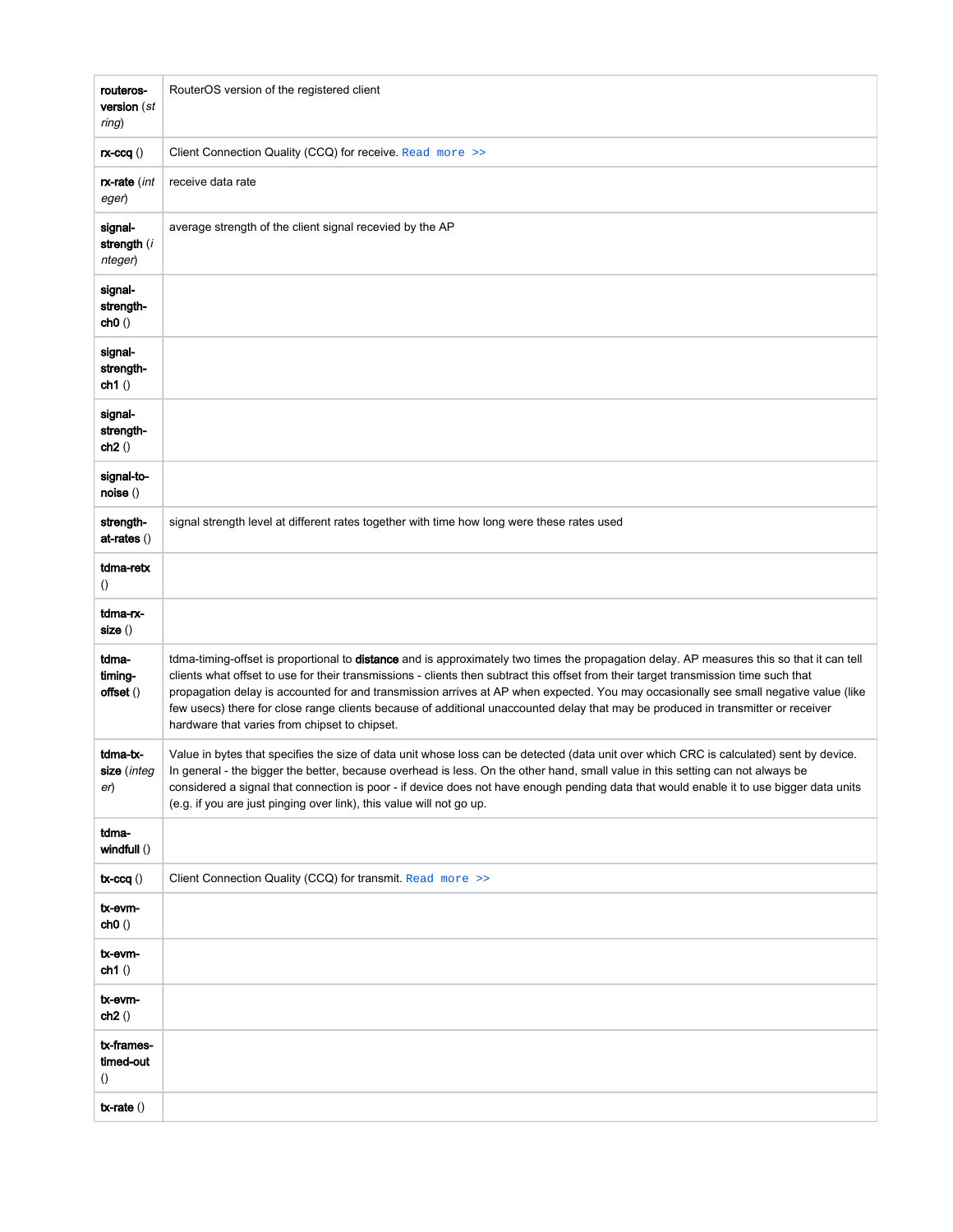| tx-signal-<br>strength ()        |                                                     |
|----------------------------------|-----------------------------------------------------|
| tx-signal-<br>strength-<br>ch0() |                                                     |
| tx-signal-<br>strength-<br>ch1() |                                                     |
| tx-signal-<br>strength-<br>ch2() |                                                     |
| uptime (ti<br>me)                | time the client is associated with the access point |
| wds ( $yes$ /<br>no)             | whether the connected client is using wds or not    |
| wmm-<br>enabled $(y$<br>es(no)   | Shows whether WMM is enabled.                       |

## <span id="page-25-0"></span>Security Profiles

Sub-menu: /interface wireless security-profiles

Security profiles are configured under the *l*interface wireless security-profiles path in the console, or in the "Security Profiles" tab of the "Wireless" window in the WinBox. Security profiles are referenced by the Wireless interface [security-profile](https://help.mikrotik.com/docs/display/ROS/Wireless+Interface#WirelessInterface-Generalinterfaceproperties) property and [security-profile](https://help.mikrotik.com/docs/display/ROS/Wireless+Interface#WirelessInterface-Generalinterfaceproperties) property of Connect Lists.

## <span id="page-25-1"></span>Basic properties

| Property                                                                                           | Description                                                                                                                                                                                                                                                                                                                                                                                                                                                                                                                                                                                                                                                                                                                           |
|----------------------------------------------------------------------------------------------------|---------------------------------------------------------------------------------------------------------------------------------------------------------------------------------------------------------------------------------------------------------------------------------------------------------------------------------------------------------------------------------------------------------------------------------------------------------------------------------------------------------------------------------------------------------------------------------------------------------------------------------------------------------------------------------------------------------------------------------------|
| mode (none   static-keys-<br>optional   static-keys-<br>required   dynamic-keys;<br>Default: none) | Encryption mode for the security profile.<br>none - Encryption is not used. Encrypted frames are not accepted.<br>static-keys-required - WEP mode. Do not accept and do not send unencrypted frames. Station in static-keys-<br>required mode will not connect to an Access Point in static-keys-optional mode.<br>static-keys-optional - WEP mode. Support encryption and decryption, but allow also to receive and send<br>unencrypted frames. Device will send unencrypted frames if encryption algorithm is specified as none. Station in st<br>atic-keys-optional mode will not connect to an Access Point in static-keys-required mode. See also: static-sta-<br>private-algo, static-transmit-key.<br>dynamic-keys - WPA mode. |
| name ( <i>text</i> ; Default: )                                                                    | Name of the security profile                                                                                                                                                                                                                                                                                                                                                                                                                                                                                                                                                                                                                                                                                                          |

## <span id="page-25-2"></span>WPA properties

These properties have effect only when mode is set to dynamic-keys.

| Property                   | Description                                                                                                            |
|----------------------------|------------------------------------------------------------------------------------------------------------------------|
| authentication-types (wpa- | Set of supported authentication types, multiple values can be selected. Access Point will advertise supported          |
| psk   wpa2-psk   wpa-eap   | authentication types, and client will connect to Access Point only if it supports any of the advertised authentication |
| wpa2-eap; Default:)        | types.                                                                                                                 |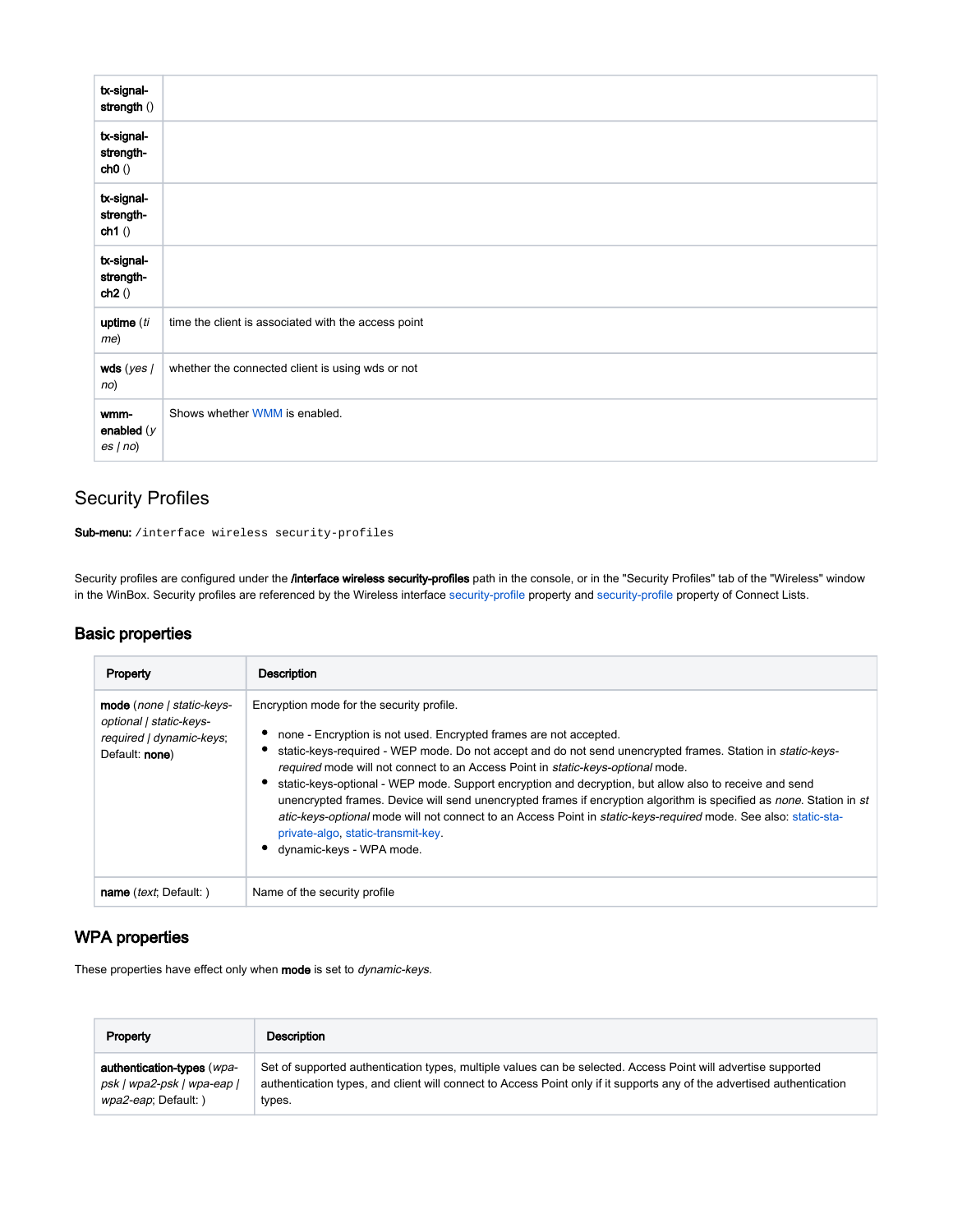| disable-pmkid (no / yes;<br>Default: no)                 | Whether to include PMKID into the EAPOL frame sent out by the Access Point. Disabling PMKID can cause<br>compatibility issues with devices that use the PMKID to connect to an Access Point.<br>yes - removes PMKID from EAPOL frames (improves security, reduces compatibility).<br>٠<br>no - includes PMKID into EAPOL frames (reduces security, improves compatibility).<br>This property only has effect on Access Points.                                                                                                                                                          |
|----------------------------------------------------------|-----------------------------------------------------------------------------------------------------------------------------------------------------------------------------------------------------------------------------------------------------------------------------------------------------------------------------------------------------------------------------------------------------------------------------------------------------------------------------------------------------------------------------------------------------------------------------------------|
| unicast-ciphers (tkip   aes-<br>ccm; Default: aes-ccm)   | Access Point advertises that it supports specified ciphers, multiple values can be selected. Client attempts connection<br>only to Access Points that supports at least one of the specified ciphers. One of the ciphers will be used to encrypt<br>unicast frames that are sent between Access Point and Station.                                                                                                                                                                                                                                                                      |
| group-ciphers $(tkip / a es$ -<br>ccm; Default: aes-ccm) | Access Point advertises one of these ciphers, multiple values can be selected. Access Point uses it to encrypt all<br>broadcast and multicast frames. Client attempts connection only to Access Points that use one of the specified group<br>ciphers.<br>tkip - Temporal Key Integrity Protocol - encryption protocol, compatible with legacy WEP equipment, but<br>enhanced to correct some of the WEP flaws.<br>aes-ccm - more secure WPA encryption protocol, based on the reliable AES (Advanced Encryption Standard).<br>Networks free of WEP legacy should use only this cipher. |
| group-key-update (time:<br>30s. 1d; Default: 5m)         | Controls how often Access Point updates the group key. This key is used to encrypt all broadcast and multicast<br>frames. property only has effect for Access Points.                                                                                                                                                                                                                                                                                                                                                                                                                   |
| wpa-pre-shared-key (text;<br>Default: )                  | WPA pre-shared key mode requires all devices in a BSS to have common secret key. Value of this key can be an<br>arbitrary text. Commonly referred to as the network password for WPA mode, property only has effect when wpa-psk i<br>s added to authentication-types.                                                                                                                                                                                                                                                                                                                  |
| wpa2-pre-shared-key (text;<br>Default: )                 | WPA2 pre-shared key mode requires all devices in a BSS to have common secret key. Value of this key can be an<br>arbitrary text. Commonly referred to as the network password for WPA2 mode. property only has effect when wpa2-<br>psk is added to <b>authentication-types</b> .                                                                                                                                                                                                                                                                                                       |

Note: RouterOS also allows to override pre-shared key value for specific clients, using either the [private-pre-shared-key](https://help.mikrotik.com/docs/display/ROS/Wireless+Interface#WirelessInterface-AccessList) property, or the [Mikrotik-Wireless-](https://help.mikrotik.com/docs/display/ROS/Wireless+Interface#WirelessInterface-RADIUSMACauthentication)[Psk](https://help.mikrotik.com/docs/display/ROS/Wireless+Interface#WirelessInterface-RADIUSMACauthentication) attribute in the RADIUS MAC authentication response. This is an extension.

## <span id="page-26-0"></span>WPA EAP properties

These properties have effect only when authentication-types contains wpa-eap or wpa2-eap, and mode is set to dynamic-keys.

| Property                                                                                                    | <b>Description</b>                                                                                                                                                                                                                                                                                                                                                                                                                                                                                                  |
|-------------------------------------------------------------------------------------------------------------|---------------------------------------------------------------------------------------------------------------------------------------------------------------------------------------------------------------------------------------------------------------------------------------------------------------------------------------------------------------------------------------------------------------------------------------------------------------------------------------------------------------------|
| eap-methods (eap-tls   eap-<br>ttls-mschapv2   passthrough  <br><i>peap</i> ; Default: <b>passthrough</b> ) | Allowed types of authentication methods, multiple values can be selected. This property only has effect on Access<br>Points.<br>eap-tls - Use built-in EAP TLS authentication. Both client and server certificates are supported. See description<br>of <b>tis-mode</b> and <b>tis-certificate</b> properties.<br>eap-ttls-mschapv2 - Use EAP-TTLS with MS-CHAPv2 authentication.<br>passthrough - Access Point will relay authentication process to the RADIUS server.<br>peap - Use Protected EAP authentication. |
| supplicant-identity (text;<br>Default: Identity)                                                            | EAP identity that is sent by client at the beginning of EAP authentication. This value is used as a value for User-<br>Name attribute in RADIUS messages sent by RADIUS EAP accounting and RADIUS EAP pass-through<br>authentication.                                                                                                                                                                                                                                                                               |
| mschapy2-username (text;<br>Default: )                                                                      | Username to use for authentication when eap-ttls-mschapv2 authentication method is being used. This property<br>only has effect on Stations.                                                                                                                                                                                                                                                                                                                                                                        |
| mschapv2-password (text;<br>Default: )                                                                      | Password to use for authentication when eap-ttls-mschapv2 authentication method is being used. This property only<br>has effect on Stations.                                                                                                                                                                                                                                                                                                                                                                        |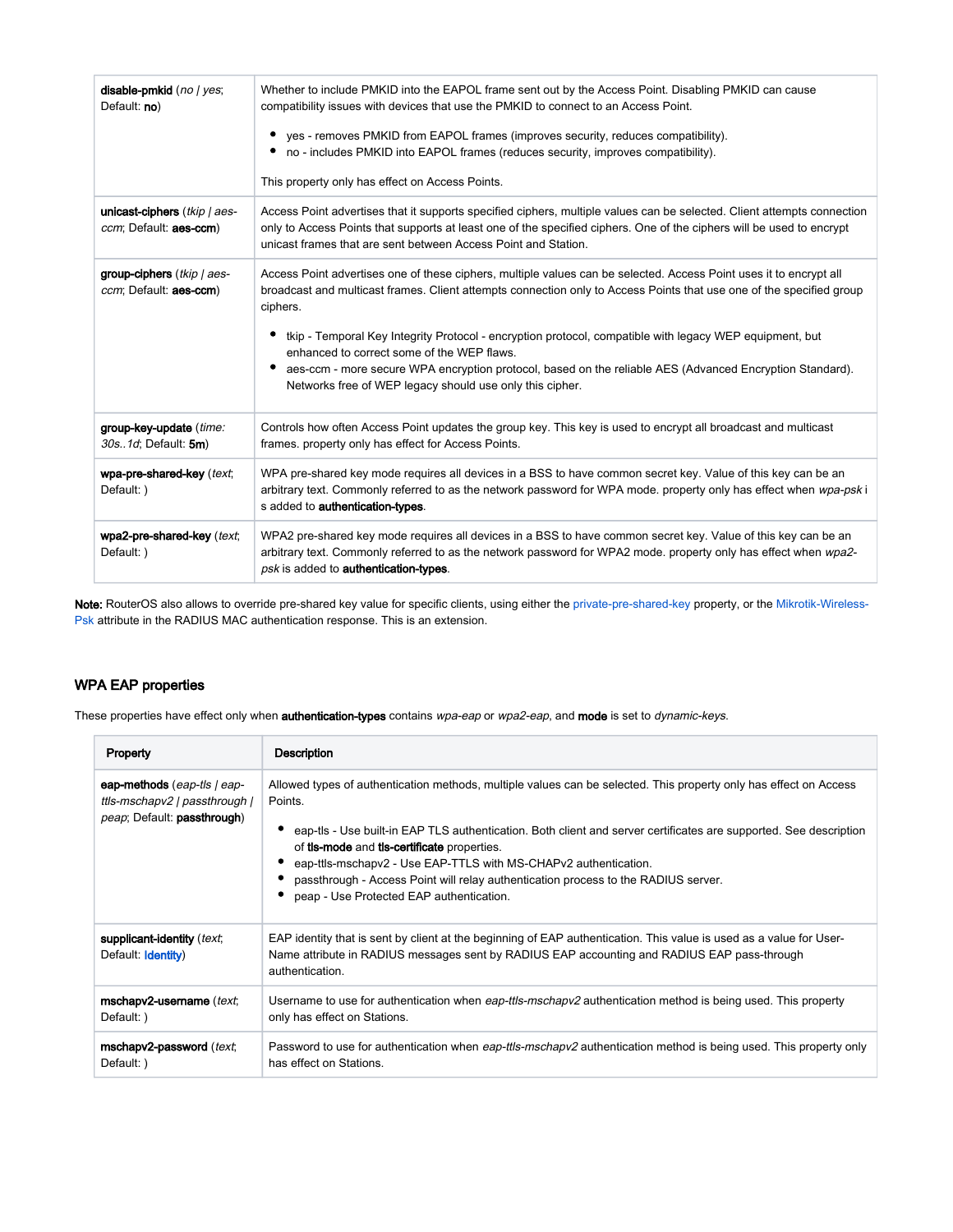| <b>tls-mode</b> (verify-certificate)<br>dont-verify-certificate   no-<br>certificates   verify-certificate-<br>with-crl; Default: no-<br>certificates) | This property has effect only when eap-methods contains eap-tls.<br>verify-certificate - Require remote device to have valid certificate. Check that it is signed by known certificate<br>authority. No additional identity verification is done. Certificate may include information about time period<br>during which it is valid. If router has incorrect time and date, it may reject valid certificate because router's clock<br>is outside that period. See also the Certificates configuration.<br>dont-verify-certificate - Do not check certificate of the remote device. Access Point will not require client to<br>provide certificate.<br>no-certificates - Do not use certificates. TLS session is established using 2048 bit anonymous Diffie-Hellman<br>key exchange.<br>verify-certificate-with-crl - Same as <i>verify-certificate</i> but also checks if the certificate is valid by checking the<br>Certificate Revocation List. |
|--------------------------------------------------------------------------------------------------------------------------------------------------------|-----------------------------------------------------------------------------------------------------------------------------------------------------------------------------------------------------------------------------------------------------------------------------------------------------------------------------------------------------------------------------------------------------------------------------------------------------------------------------------------------------------------------------------------------------------------------------------------------------------------------------------------------------------------------------------------------------------------------------------------------------------------------------------------------------------------------------------------------------------------------------------------------------------------------------------------------------|
| tis-certificate (none   name;<br>Default: none)                                                                                                        | Access Point always needs a certificate when configured when <b>tis-mode</b> is set to <i>verify-certificate</i> , or is set to dont-<br>verify-certificate. Client needs a certificate only if Access Point is configured with <b>tis-mode</b> set to verify-certificate. In<br>this case client needs a valid certificate that is signed by a CA known to the Access Point. This property only has<br>effect when <b>tis-mode</b> is not set to <i>no-certificates</i> and <b>eap-methods</b> contains <i>eap-tis</i> .                                                                                                                                                                                                                                                                                                                                                                                                                           |

Note: The order of allowed authentication methods in eap-methods is important, the same order is going to be used to send authentication method offers to the Station. Example: Access Point uses security-profile where eap-methods is set to eap-tls,passthrough; 1) Access Point offers EAP-TLS method to the client; 2) Client refuses; 3) Access Point starts relaying EAP communication to the radius server.

Note: When the AP is used for passthrough it is not required to add certificates on the AP itself, the AP device works as a transparent bridge and forwards the EAP-TLS association data from RADIUS server to the end client.

Note: When tls-mode is using either verify-certificate or dont-verify-certificate, then the remote device has to support one of the RC4-MD5, RC4-SHA or DES-CBC3-SHA TLS cipher suites. When using no-certificates mode, then the remote device must support "ADH-DES-CBC3-SHA" cipher suite.

#### <span id="page-27-0"></span>RADIUS properties

| Property                                                                                                                                                                            | Description                                                                                                                                                                                                                                                                                                                                                                                  |
|-------------------------------------------------------------------------------------------------------------------------------------------------------------------------------------|----------------------------------------------------------------------------------------------------------------------------------------------------------------------------------------------------------------------------------------------------------------------------------------------------------------------------------------------------------------------------------------------|
| radius-mac-authentication (yes   no; Default: no)                                                                                                                                   | This property affects the way how Access Point processes clients that are not found<br>in the Access List.<br>no - allow or reject client authentication based on the value of default-<br>authentication property of the Wireless interface.<br>yes - Query RADIUS server using MAC address of client as user name. With<br>this setting the value of default-authentication has no effect. |
| radius-mac-accounting (yes   no; Default: no)                                                                                                                                       |                                                                                                                                                                                                                                                                                                                                                                                              |
| radius-eap-accounting (yes / no; Default: no)                                                                                                                                       |                                                                                                                                                                                                                                                                                                                                                                                              |
| radius-called-format (mac   mac:ssid   ssid; Default: mac:ssid)                                                                                                                     |                                                                                                                                                                                                                                                                                                                                                                                              |
| <b>interim-update</b> ( <i>time</i> ; Default: 0)                                                                                                                                   | When RADIUS accounting is used, Access Point periodically sends accounting<br>information updates to the RADIUS server. This property specifies default update<br>interval that can be overridden by the RADIUS server using Acct-Interim-Interval attri<br>bute.                                                                                                                            |
| radius-mac-format (XX:XX:XX:XX:XX:XX   XXXX:XXXX:<br>XXXX   XXXXXX:XXXXXX   XX-XX-XX-XX-XX-XX  <br>XXXXXX-XXXXXX   XXXXXXXXXXXX   XX XX XX XX XX<br>XX; Default: XX.XX.XX.XX:XX:XX) | Controls how MAC address of the client is encoded by Access Point in the User-<br>Name attribute of the MAC authentication and MAC accounting RADIUS requests.                                                                                                                                                                                                                               |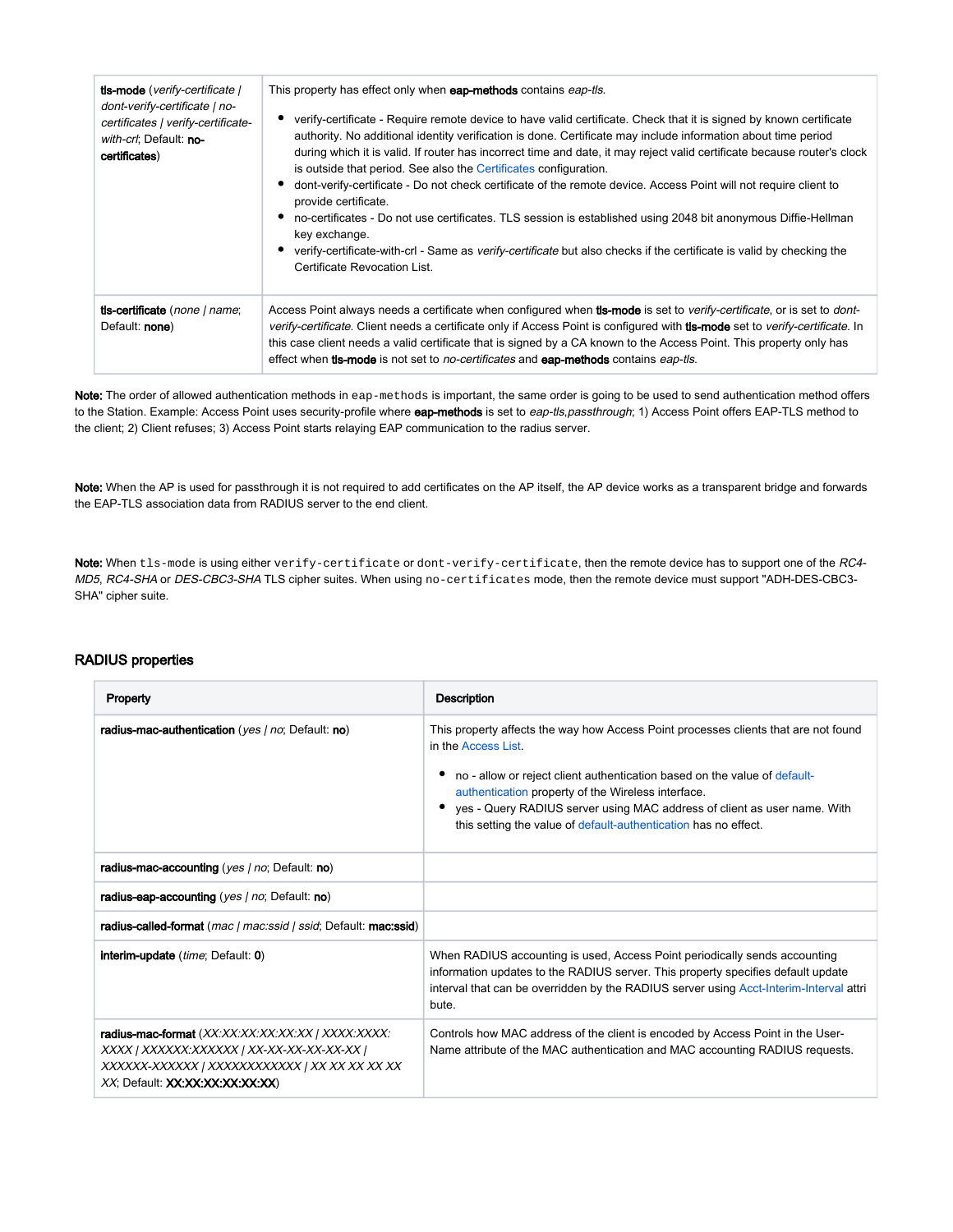| radius-mac-mode (as-username   as-username-and-<br>password; Default: as-username) | By default Access Point uses an empty password, when sending Access-Request<br>during MAC authentication. When this property is set to as-username-and-password,<br>Access Point will use the same value for User-Password attribute as for the User-<br>Name attribute.                          |
|------------------------------------------------------------------------------------|---------------------------------------------------------------------------------------------------------------------------------------------------------------------------------------------------------------------------------------------------------------------------------------------------|
| radius-mac-caching (disabled   time; Default: disabled)                            | If this value is set to time interval, the Access Point will cache RADIUS MAC<br>authentication responses for specified time, and will not contact RADIUS server if<br>matching cache entry already exists. Value disabled will disable cache, Access Point<br>will always contact RADIUS server. |

#### <span id="page-28-0"></span>WEP properties

These properties have effect only when mode is set to static-keys-required or static-keys-optional.

| Property                                                                                                                                   | <b>Description</b>                                                                                                                                                                                                                                                                                                                                                                                                                                                                                                                               |
|--------------------------------------------------------------------------------------------------------------------------------------------|--------------------------------------------------------------------------------------------------------------------------------------------------------------------------------------------------------------------------------------------------------------------------------------------------------------------------------------------------------------------------------------------------------------------------------------------------------------------------------------------------------------------------------------------------|
| static-key-0   static-key-1  <br>static-key-2   static-key-3 $(h)$<br>ex; Default: )                                                       | Hexadecimal representation of the key. Length of key must be appropriate for selected algorithm. See the Statically<br>configured WEP keys section.                                                                                                                                                                                                                                                                                                                                                                                              |
| static-algo-0   static-algo-1<br>  static-algo-2   static-algo-3<br>(none   40bit-wep   104bit-<br>wep   tkip   aes-ccm;<br>Default: none) | Encryption algorithm to use with the corresponding key.                                                                                                                                                                                                                                                                                                                                                                                                                                                                                          |
| static-transmit-key (key-0)<br>key-1   key-2   key-3;<br>Default: key-0)                                                                   | Access Point will use the specified key to encrypt frames for clients that do not use private key. Access Point will also<br>use this key to encrypt broadcast and multicast frames. Client will use the specified key to encrypt frames if static-sta-<br>private-algo is set to none. If corresponding static-algo-N property has value set to none, then frame will be sent<br>unencrypted (when <b>mode</b> is set to <i>static-keys-optional</i> ) or will not be sent at all (when <b>mode</b> is set to <i>static-keys-</i><br>required). |
| static-sta-private-key (hex;<br>Default: )                                                                                                 | Length of key must be appropriate for selected algorithm, see the Statically configured WEP keys section. This<br>property is used only on Stations. Access Point uses corresponding key either from private-key property, or from Mikro<br>tik-Wireless-Enc-Key attribute.                                                                                                                                                                                                                                                                      |
| static-sta-private-algo (none<br>  40bit-wep   104bit-wep  <br>tkip / aes-ccm; Default: none                                               | Encryption algorithm to use with station private key. Value none disables use of the private key. This property is only<br>used on Stations. Access Point has to get corresponding value either from private-algo property, or from Mikrotik-<br>Wireless-Enc-Algo attribute. Station private key replaces key 0 for unicast frames. Station will not use private key to<br>decrypt broadcast frames.                                                                                                                                            |

## <span id="page-28-1"></span>Management frame protection

Used for: Deauthentication attack prevention, MAC address cloning issue.

RouterOS implements proprietary management frame protection algorithm based on shared secret. Management frame protection means that RouterOS wireless device is able to verify source of management frame and confirm that particular frame is not malicious. This feature allows to withstand deauthentication and disassociation attacks on RouterOS based wireless devices.

Management protection mode is configured in security-profile with management-protection setting. Possible values are: disabled - management protection is disabled (default), allowed - use management protection if supported by remote party (for AP - allow both, non-management protection and management protection clients, for client - connect both to APs with and without management protection), required - establish association only with remote devices that support management protection (for AP - accept only clients that support management protection, for client - connect only to APs that support management protection).

Management protection shared secret is configured with security-profile management-protection-key setting.

When interface is in AP mode, default management protection key (configured in security-profile) can be overridden by key specified in access-list or RADIUS attribute.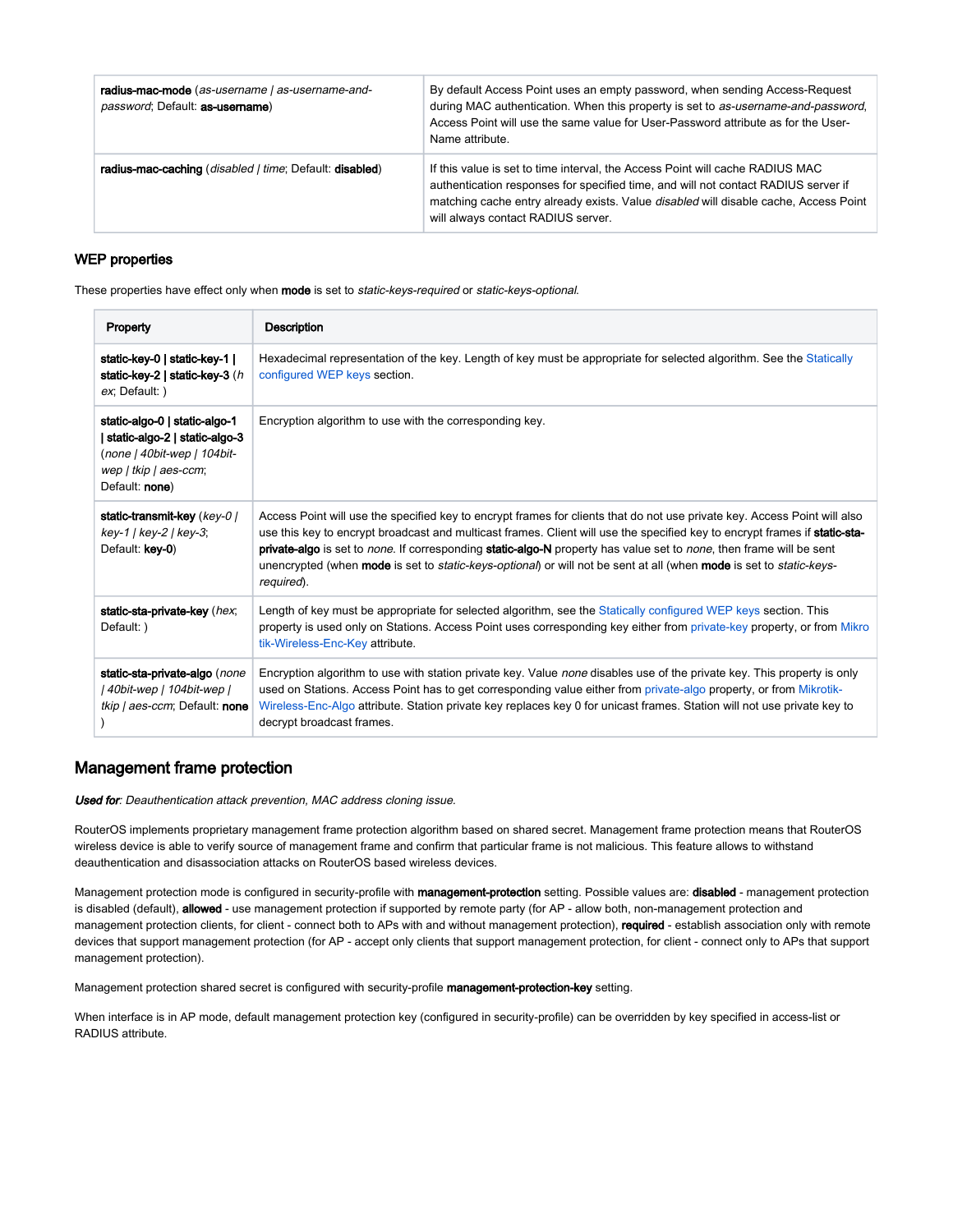[admin@mikrotik] /interface wireless security-profiles> print 0 name="default" mode=none authentication-types="" unicast-ciphers="" group-ciphers="" wpa-pre-shared-key="" wpa2-pre-shared-key="" supplicant-identity="n-str-p46" eap-methods=passthrough tls-mode=no-certificates tls-certificate=none static-algo-0=none static-key-0="" static-algo-1=none static-key-1="" static-algo-2=none static-key-2="" static-algo-3=none static-key-3="" static-transmit-key=key-0 static-sta-private-algo=none static-sta-private-key="" radius-mac-authentication=no radius-mac-accounting=no radius-eap-accounting=no interim-update=0s radius-mac-format=XX:XX:XX:XX:XX:XX radius-mac-mode=as-username radius-mac-caching=disabled group-key-update=5m **management-protection=disabled management-protection-key=""** 

[admin@mikrotik] /interface wireless security-profiles> set default management-protection= allowed disabled required

| Wireless Tables                     |                                                                 |                                                                                   |           |
|-------------------------------------|-----------------------------------------------------------------|-----------------------------------------------------------------------------------|-----------|
| WiFi Interfaces                     |                                                                 | W60G Station Nstreme Dual Access List Registration Connect List Security Profiles | Channels  |
| $\overline{r}$<br>$\mathbf{C}$<br>÷ |                                                                 |                                                                                   |           |
| Mode<br>Name                        |                                                                 | Authenticatio Unicast Ciphers Group Ciphers WPA Pre-Shared  WPA2 Pre-Sha A        |           |
| default<br>none                     |                                                                 |                                                                                   |           |
|                                     |                                                                 |                                                                                   | $\Box$ x  |
|                                     | Security Profile <default><br/>General<br/>RADIUS EAP</default> | Static Keys                                                                       | <b>OK</b> |
|                                     |                                                                 | Name: default                                                                     | Cancel    |
|                                     | Mode: none                                                      | $\overline{\bullet}$                                                              | Apply     |
| 1 item (1 selected)                 | Authentication Types: WPA PSK                                   | $\Box$ WPA2 PSK                                                                   |           |
|                                     |                                                                 | WPA EAP WPA2 EAP                                                                  | Comment   |
|                                     |                                                                 | Unicast Ciphers: Ø aes ccm □ tkip                                                 | Copy      |
|                                     |                                                                 | Group Ciphers: Ø aes ccm □ tkip                                                   | Remove    |
|                                     | WPA Pre-Shared Key:                                             |                                                                                   |           |
|                                     | WPA2 Pre-Shared Key:                                            |                                                                                   |           |
|                                     | Supplicant Identity: MikroTik                                   |                                                                                   |           |
|                                     | Group Key Update: 00:05:00                                      |                                                                                   |           |
|                                     |                                                                 |                                                                                   |           |
|                                     | Management Protection: disabled                                 | $\overline{\ast}$                                                                 |           |
|                                     | Management Protection Key:                                      |                                                                                   |           |
|                                     |                                                                 | Disable PMKID                                                                     |           |
|                                     |                                                                 |                                                                                   |           |
|                                     | default                                                         |                                                                                   |           |

## <span id="page-29-0"></span>Operation details

#### <span id="page-29-1"></span>RADIUS MAC authentication

Note: RAIDUS MAC authentication is used by access point for clients that are not found in the [access-list,](https://help.mikrotik.com/docs/display/ROS/Wireless+Interface#WirelessInterface-AccessList) similarly to the default-authentication property of the wireless interface. It controls whether client is allowed to proceed with authentication, or is rejected immediately.

When radius-mac-authentication=yes, access point queries RADIUS server by sending Access-Request with the following attributes:

- User-Name Client MAC address. This is encoded as specified by the radius-mac-format setting. Default encoding is "XX:XX:XX:XX:XX:XX".
- Nas-Port-Id name of wireless interface.
- User-Password When radius-mac-mode=as-username-and-password this is set to the same value as User-Name. Otherwise this attribute is empty.
- Calling-Station-Id Client MAC address, encoded as "XX-XX-XX-XX-XX-XX".
- Called-Station-Id MAC address and SSID of the access point, encoded as "XX-XX-XX-XX-XX-XX:SSID" (minus separated pairs of MAC address digits, followed by colon, followed by SSID value).
- Acct-Session-Id Added when radius-mac-accounting=yes.

When access point receives Access-Accept or Access-Reject response from the RADIUS server, it stores the response and either allows or rejects client. Access point uses following RADIUS attributes from the Access-Accept response:

Ascend-Data-Rate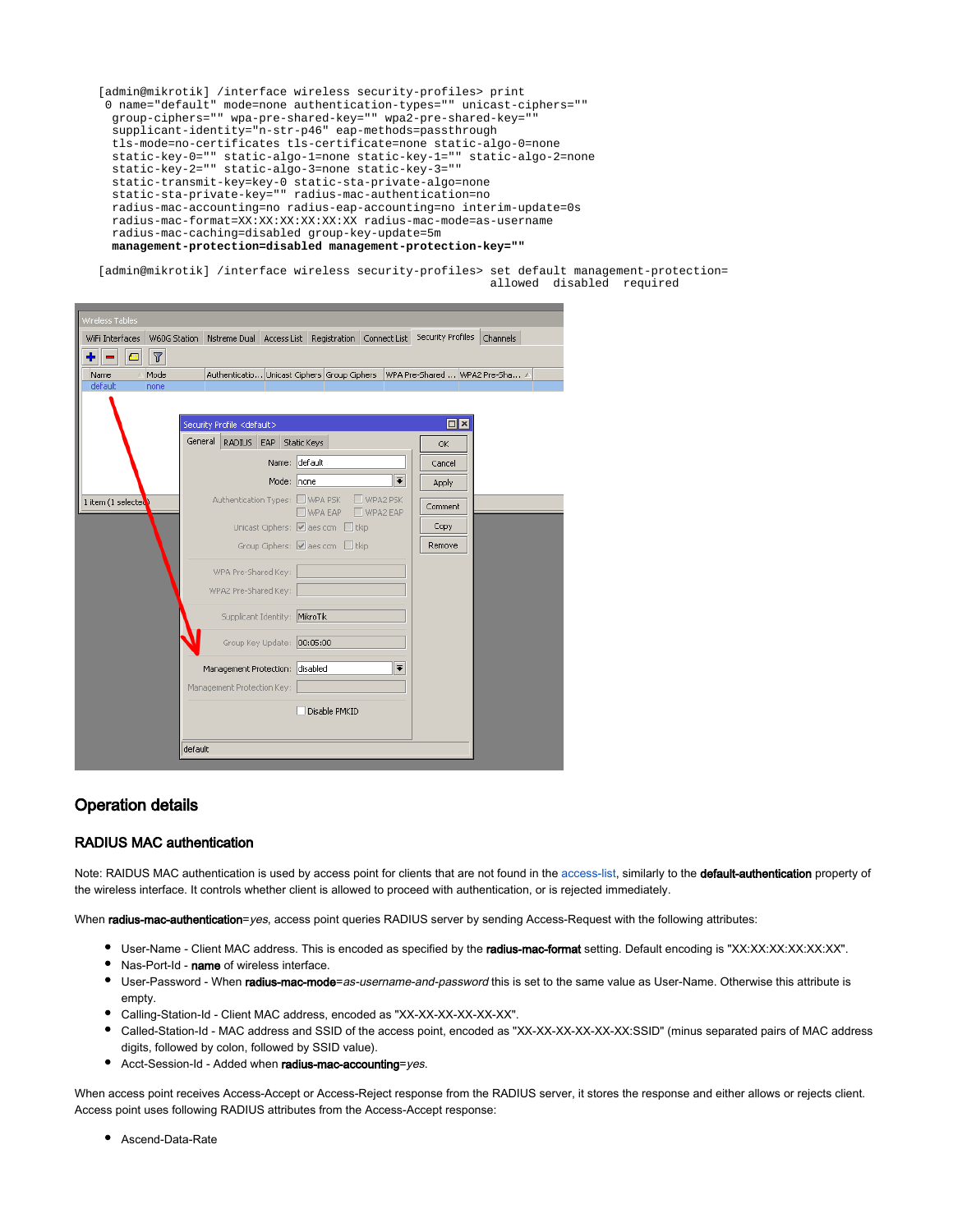- Ascend-Xmit-Rate
- Mikrotik-Wireless-Forward Same as [access-list](https://help.mikrotik.com/docs/display/ROS/Wireless+Interface#WirelessInterface-AccessList) forwarding.
- $\bullet$  Mikrotik-Wireless-Enc-Algo Same as [access-list](https://help.mikrotik.com/docs/display/ROS/Wireless+Interface#WirelessInterface-AccessList) private-algo.
- **Mikrotik-Wireless-Enc-Key Same as [access-list](https://help.mikrotik.com/docs/display/ROS/Wireless+Interface#WirelessInterface-AccessList) private-key.**
- **Mikrotik-Wireless-Psk Same as [access-list](https://help.mikrotik.com/docs/display/ROS/Wireless+Interface#WirelessInterface-AccessList) private-pre-shared-key.**
- Mikrotik-Wireless-Mpkey Same as Management-protection-key in Access list
- Session-Timeout Time, after which client will be disconnected.
- **Acct-Interim-Interval Overrides value of interim-update.**
- Class If present, value of this attribute is saved and included in Accounting-Request messages.

#### <span id="page-30-0"></span>**Caching**

Caching of RADIUS MAC authentication was added to support RADIUS authentication for clients that require from the access point very quick response to the association request. Such clients time out before response from RADIUS server is received. Access point caches authentication response for some time and can immediately reply to the repeated association request from the same client.

#### <span id="page-30-1"></span>RADIUS EAP pass-through authentication

When using WPA EAP authentication type, clients that have passed MAC authentication are required to perform EAP authentication before being authorized to pass data on wireless network. With pass-through EAP method the access point will relay authentication to RADIUS server, and use following attributes in the Access-Request RADIUS message:

- **User-Name EAP supplicant identity. This value is configured in the supplicant-identity** property of the client security profile.
- Nas-Port-Id name of wireless interface.
- Calling-Station-Id Client MAC address, encoded as "XX-XX-XX-XX-XX-XX".
- Called-Station-Id MAC address and SSID of the access point, encoded as "XX-XX-XX-XX-XX-XX:SSID" (pairs of MAC address digits separated by minus sign, followed by colon, followed by SSID value).
- **Acct-Session-Id Added when radius-eap-accounting**=yes.
- Acct-Multi-Session-Id MAC address of access point and client, and unique 8 byte value, that is shared for all accounting sessions that share single EAP authentication. Encoded as AA-AA-AA-AA-AA-AA-CC-CC-CC-CC-CC-CC-XX-XX-XX-XX-XX-XX-XX-XX. Added when radius-eapaccounting=yes.

Access point uses following RADIUS attributes from the Access-Accept server response:

- Class If present, value of this attribute is saved and included in Accounting-Request messages.
- Session-Timeout Time, after which client will be disconnected. Additionally, access point will remember authentication result, and if during this time client reconnects, it will be authorized immediately, without repeating EAP authentication.
- **•** Acct-Interim-Interval Overrides value of interim-update.

#### <span id="page-30-2"></span>Statically configured WEP keys

Different algorithms require different length of keys:

- 40bit-wep 10 hexadecimal digits (40 bits). If key is longer, only first 40 bits are used.
- 104bit-wep 26 hexadecimal digits (104 bits). If key is longer, only first 104 bits are used.
- tkip At least 64 hexadecimal digits (256 bits).
- aes-ccm At least 32 hexadecimal digits (128 bits).

Key must contain even number of hexadecimal digits.

#### <span id="page-30-3"></span>WDS security configuration

WDS links can use all available security features. However, they require careful configuration of security parameters.

It is possible to use one security profile for all clients, and different security profiles for WDS links. Security profile for WDS link is specified in [connect-list](https://help.mikrotik.com/docs/display/ROS/Wireless+Interface#WirelessInterface-ConnectList). Access point always checks connect list before establishing WDS link with another access point, and used security settings from matching connect list entry. WDS link will work when each access point will have connect list entry that matches the other device, has connect=yes and specifies compatible sec urity-profile.

#### <span id="page-30-4"></span>WDS and WPA/WPA2

If access point uses security profile with mode=dynamic-keys, then encryption will be used for all WDS links. Since WPA authentication and key exchange is not symmetrical, one of the access points will act as a client for the purpose of establishing secure connection. This is similar to how static-mesh and dyn amic-mesh WDS modes work. Some problems, like single sided WDS link between two incorrectly configured access points that use non-mesh mode, is not possible if WPA encryption is enabled. However, non-mesh modes with WPA still have other issues (like constant reconnection attempts in case of configuration mismatch) that are solved by use of the -mesh WDS modes.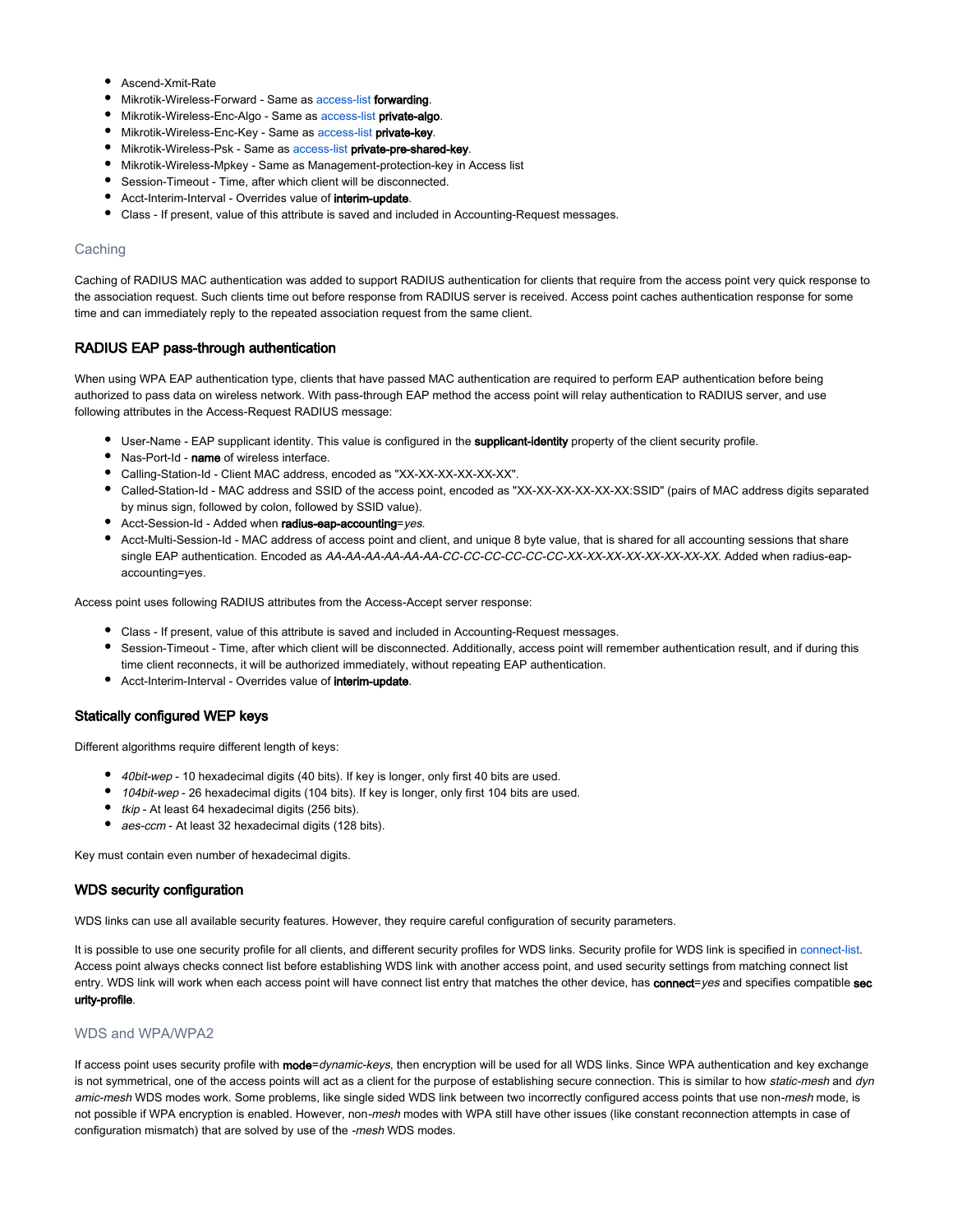In general, WPA properties on both access points that establish WPA protected WDS link have to match. These properties are authentication-types, unicast -ciphers, group-ciphers. For non-mesh WDS mode these properties need to have the same values on both devices. In mesh WDS mode each access point has to support the other one as a client.

Theoretically it is possible to use RADIUS MAC authentication and other RADIUS services with WDS links. However, only one access point will interact with the RADIUS server, the other access point will behave as a client.

Implementation of eap-tls EAP method in RouterOS is particularly well suited for WDS link encryption. tis-mode=no-certificates requires no additional configuration, and provides very strong encryption.

#### <span id="page-31-0"></span>WDS and WEP

mode, static-sta-private-key and static-sta-private-algo parameters in the security profile assigned to the WDS link need to have the same values on both access points that establish WDS link with WPA encryption.

#### <span id="page-31-1"></span>Security profile and access point matching in the connect list

Client uses value of [connect-list](https://help.mikrotik.com/docs/display/ROS/Wireless+Interface#WirelessInterface-ConnectList) security-profile property to match only those access points that support necessary security.

- mode=static-keys-required and mode=static-keys-optional matches only access points with the same mode in interface security-profile.
- If mode=dynamic-keys, then connect list entry matches if all of the authentication-types, unicast-ciphers and group-ciphers contain at least one value that is advertised by access point.

## <span id="page-31-2"></span>Virtual interfaces

### <span id="page-31-3"></span>VirtualAP

It is possible to create virtual access points using the add command in the wireless menu. You must specify the master-interface which the virtual interface will belong to. If "master-interface" mode is "station", Virtual AP will work only when "master-interface" will be active. The Virtual AP can have it's own SSID and Security Profile.

Virtual AP interface will only work if master interface is in ap-bridge, bridge, station or wds-slave mode. It works only with 802.11 protocol, Nv2 is not supported.

This feature is useful for separating access for different types of users. You can assign different bandwidth levels and passwords and instruct users to connect to the specific virtual network, it will appear to wireless clients as a different SSID or a different device. For example, when using QuickSet to configure a guest network, the VirtualAP feature is used in the background.

To create a new virtual-ap: /interface> wireless add mode=ap-bridge master-interface=wlan1 ssid=quests securityprofile=guests (such security profile first needs to be created)

Note: you can create up to 127 virtual interfaces per physical interface. It is not recommended to create more 30, since the performance will start to degrade.

### <span id="page-31-4"></span>Virtual Clients

Note: Starting from 6.35 only in wireless-rep or wireless-cm2 package

It is also possible to create virtual clients and have both an AP and a Client on the same physical interface. This allows to make a repeater setup with only using one hardware card. The process of configuration is exacly the same as above, but use mode station:

To create a new virtual-client: /interface> wireless add mode=station master-interface=wlan1 ssid=where-to-connect securityprofile=your-profile (such security profile first needs to be created)

Note: Virtual interfaces will always use the Master interface wireless frequency. If the Master interface has 'auto' frequency enabled it will use the wireless frequency that the Master interface selected.

### <span id="page-31-5"></span>Sniffer

Sub-menu: /interface wireless sniffer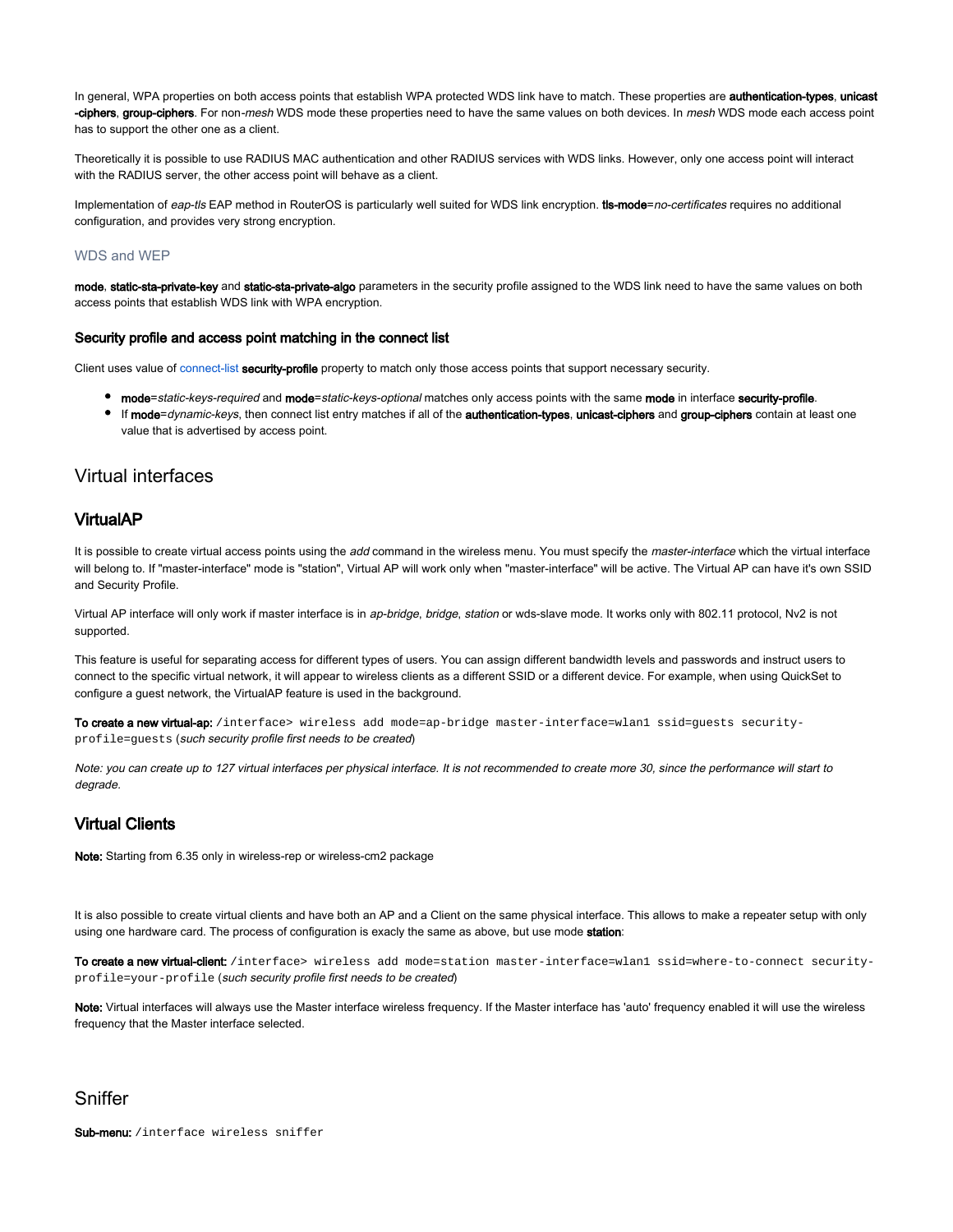Wireless sniffer allows to capture frames including Radio header, 802.11 header and other wireless related information.

| Property                                                       | Description                                                                                                                                                                                                                                          |
|----------------------------------------------------------------|------------------------------------------------------------------------------------------------------------------------------------------------------------------------------------------------------------------------------------------------------|
| <b>channel-time</b> (; Default: <b>200ms</b> )                 | How long to sniff each channel. Used only if <b>multiple-channels=yes</b>                                                                                                                                                                            |
| file-limit ( <i>integer [104294967295]</i> ; Default:<br>10)   | Allocated file size in bytes which will be used to store captured data. Applicable if file-name is<br>specified.                                                                                                                                     |
| file-name (string; Default:)                                   | Name of the file where to store captured data.                                                                                                                                                                                                       |
| <b>memory-limit</b> (integer [104294967295];<br>Default: 10)   | Allocated memory buffer in kilobytes used to store captured data.                                                                                                                                                                                    |
| multiple-channels (yes   no; Default: no)                      | Whether to sniff multiple channels or a single channel. No means that all channel settings will be<br>taken from <b>/interface wireless</b> .<br>Yes means that all channel settings will be taken from scan-list under <i>linterface wireless</i> . |
| only-headers (yes   no; Default: no)                           | If set to yes, then sniffer will capture only information stored in frame headers.                                                                                                                                                                   |
| receive-errors (yes / no; Default: no)                         | Whether to process packets which have been received with errors judging by their FCS.                                                                                                                                                                |
| streaming-enabled (yes / no; Default: no)                      | Whether to stream captured data to the specified streaming server                                                                                                                                                                                    |
| streaming-max-rate (integer [0.4294967295]<br>; Default: $0$ ) | Maximum packets per second allowed. <b>0</b> equals unlimited                                                                                                                                                                                        |
| streaming-server (IPv4; Default: 0.0.0.0)                      | IP address of the streaming server.                                                                                                                                                                                                                  |

(i) Use the command /interface wireless info scan-list to verify your scan-list defined under /interface wireless channels when using multiplechannels=yes

### <span id="page-32-0"></span>**Packets**

Sub-menu: /interface wireless sniffer packet

Sub-menu shows captured packets.

## <span id="page-32-1"></span>Scan

Scan command allows to see available AP in the frequency range defined in the scan-list. Using scan command the interface operation is disabled (wireless link is disconnected during the scan operation) Since RouterOS v6.35 (wireless-rep) background scan is supported which can be used during the wireless interface operation without disconnecting the wireless link. Background scan is supported only using 802.11 wireless protocol.

Scan tool will continue scanning for AP until user stops the scan process. It is possible to use 'rounds' setting for the scan tool to do scan through the scanlist entries specific times. It is useful when running scan tool using scripts. Example of scan command for one round:

/interface wireless scan wlan1 rounds=1

'save-file' option allows to do scripted/scheduled scans and save the results in file for future analysis. Also this feature together with rounds setting allows to get scan results from the remote wireless clients - executing that command will start the scan tool which disconnect the wireless link, does the scan through the scan-list frequencies and saves the results to file, exits the scan and connects the wireless link back. Example:

/interface wireless scan wlan1 rounds=1 save-file=scan1

To use background wireless scan the 'background=yes' setting should be provided. Example:

/interface wireless scan wlan1 background=yes

Background scan feature is working in such conditions:

- Wireless interface should be enabled
- For wireless interface in AP mode when it is operating in 802.11 protocol mode and is on fixed channel (that is channel selection and initial radar checking is over)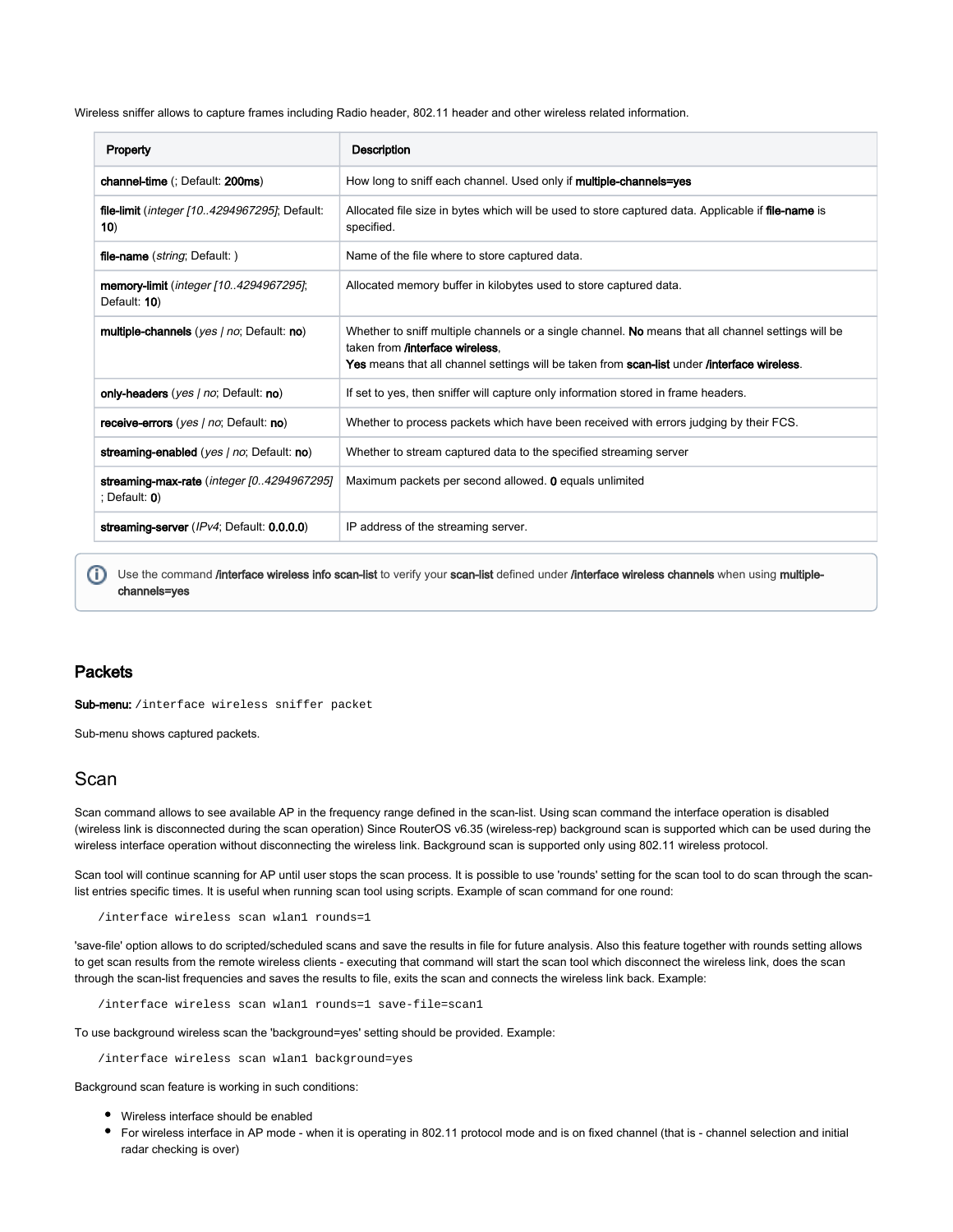For wireless interface in Station mode - when it is connected to 802.11 protocol AP.

Scan command is supported also on the Virtual wireless interfaces with such limitations:

- It is possible when virtual interface and its master is fixed on channel (master AP is running or master station is connected to AP).
- Scan is only performed in channel master interface is on.
- It does not matter if background=yes|no on virtual interface scan does not disconnect clients/AP, so it is always "background".

## <span id="page-33-0"></span>Snooper

This tool monitors surrounding frequency usage, and displays which devices occupy each frequency. It's available both in console, and also in Winbox. Sn ooper will use frequencies from scan-list.

Sub-menu: /interface wireless snooper

| Wireless Tables               |                                                                                            |                                   |                 |                        |             |                 |                          |                                   | $\Box$                   |
|-------------------------------|--------------------------------------------------------------------------------------------|-----------------------------------|-----------------|------------------------|-------------|-----------------|--------------------------|-----------------------------------|--------------------------|
| WiFi Interfaces               | W60G Station Nstreme Dual Access List Registration Connect List Security Profiles Channels |                                   |                 |                        |             |                 |                          |                                   |                          |
| ╋┯║═╢<br>$\blacktriangledown$ | $\pmb{\times}$<br>$\overline{r}$<br>$\blacksquare$<br>CAP                                  | WPS Client                        | Setup Repeater  | Scanner                | Freq. Usage | Alignment       | Wireless Sniffer         | Wireless Snooper                  | Find                     |
| Name                          | Type                                                                                       |                                   | Actual MTU   Tx | $\nabla$ <sub>Rx</sub> |             | Tx Packet (p/s) |                          | Rx Packet (p/s)<br>FP Tx          | $\overline{\phantom{0}}$ |
| (i) Wi-Fi<br>ls.              | Wireless (QCA9984)                                                                         |                                   | 1500            | 0 bps                  |             | 0 bps           | $\overline{0}$           | 0                                 | 0 bps                    |
| XS.<br>wlan2                  | Interface <wlan1></wlan1>                                                                  |                                   |                 |                        |             |                 |                          | $\boxed{\square \square \square}$ | 0 bps                    |
|                               | General Wireless HT HTMCS WDS Nstreme Status Traffic                                       |                                   |                 |                        |             |                 |                          |                                   |                          |
|                               |                                                                                            | Mode: ap bridge                   |                 |                        |             |                 | $\overline{\textbf{+}}$  | OK.                               |                          |
|                               |                                                                                            | Band: 5GHz-A/N/AC                 |                 |                        |             |                 | $\overline{\bullet}$     | Cancel                            |                          |
| $\left  \bullet \right $      |                                                                                            | Channel Width: 20/40/80MHz Ceee   |                 |                        |             |                 | $\overline{\bullet}$     | Apply                             | ۰                        |
| 2 items out of 19 (1          | Frequency: 5180                                                                            |                                   |                 |                        |             |                 | $\overline{\bullet}$ MHz | Disable                           |                          |
|                               | Secondary Channel:                                                                         |                                   |                 |                        |             |                 | ≑                        | Comment                           |                          |
|                               |                                                                                            | SSID: MikroTik                    |                 |                        |             |                 |                          | Advanced Mode                     |                          |
|                               |                                                                                            | Frequency Mode: regulatory-domain |                 |                        |             |                 | $\overline{\bullet}$     | Torch                             |                          |
|                               | Country: etsi                                                                              |                                   |                 |                        |             |                 | $\overline{\bullet}$     | WPS Accept                        |                          |
|                               | Installation: any                                                                          |                                   |                 |                        |             |                 | $\overline{\bullet}$     | WPS Client                        |                          |
|                               | Antenna Gain: 3                                                                            |                                   |                 |                        |             |                 | dBi                      | Setup Repeater                    |                          |
|                               |                                                                                            |                                   |                 |                        |             |                 |                          |                                   |                          |
|                               | Default AP Tx Limit:                                                                       |                                   |                 |                        |             |                 | ▼<br>bps                 | Scan                              |                          |
|                               | Default Client Tx Limit:                                                                   |                                   |                 |                        |             |                 | ▼<br>bps                 | Freq. Usage                       |                          |
|                               |                                                                                            | Default Authenticate              |                 |                        |             |                 |                          | Align                             |                          |
|                               |                                                                                            | Default Forward                   |                 |                        |             |                 |                          | Sniff                             |                          |
|                               |                                                                                            |                                   |                 |                        |             |                 |                          | Snooper                           |                          |
|                               |                                                                                            |                                   |                 |                        |             |                 |                          | Reset Configuration               |                          |
|                               |                                                                                            |                                   |                 |                        |             |                 |                          |                                   |                          |
|                               | enabled                                                                                    | prinning                          | slave           |                        |             | running ap      |                          |                                   |                          |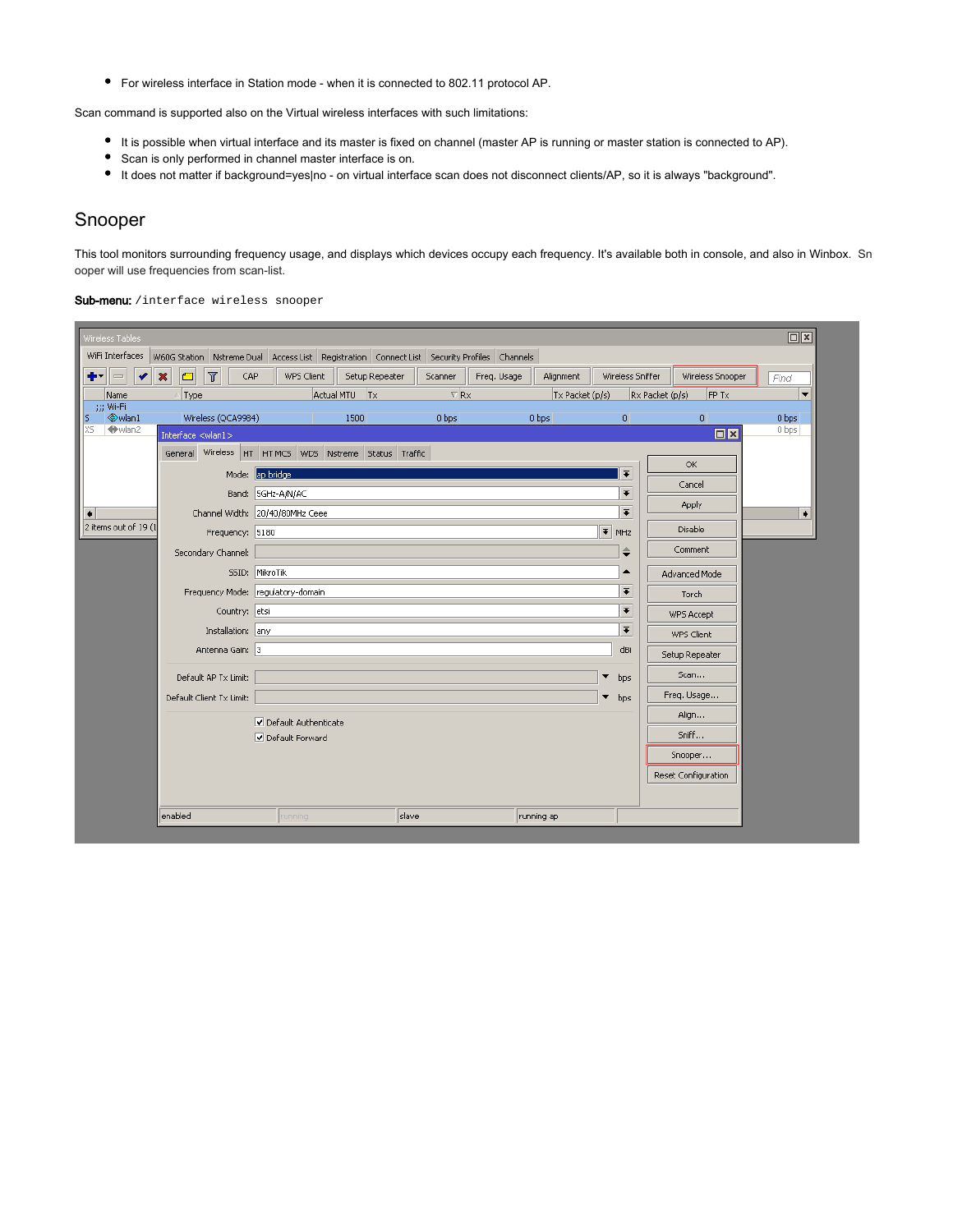| ________ |  |
|----------|--|
|          |  |
|          |  |

Wireless Snooper Interface: *Wan1* 

| <b>Contract Contract Contract Contract Contract Contract Contract Contract Contract Contract Contract Contract Co</b> |  |  |
|-----------------------------------------------------------------------------------------------------------------------|--|--|
|                                                                                                                       |  |  |
|                                                                                                                       |  |  |

Start Stop

 $\overline{\bullet}$ 

Close

New Window

|    | Frequency (MHz) | Band        | <b>Address</b> | <b>SSID</b> | Signal | Of Freq. (%) | Of Traf. $(\%)$ | <b>Bandwidth</b> | <b>Networks</b> | <b>Stations</b> | $\overline{\phantom{a}}$ |
|----|-----------------|-------------|----------------|-------------|--------|--------------|-----------------|------------------|-----------------|-----------------|--------------------------|
|    |                 |             |                |             |        |              |                 |                  |                 |                 |                          |
|    | ث<br>5280       |             | 00:0C:42:0C:   |             | $-48$  | 0.1          | 100.0           | 5.0 kbps         |                 |                 | ٠                        |
|    | ئ<br>5240       |             | 00:0C:42:0C:   |             | $-83$  | 0.0          | 0.0             | 0 bps            |                 |                 |                          |
|    | ۇ<br>5320       |             | 00:0C:42:18:   |             | $-70$  | 0.0          | 0.0             | 0 bps            |                 |                 |                          |
|    | á<br>5220       |             | 00:0C:42:18:   |             | $-87$  | 0.0          | 0.0             | 0 bps            |                 |                 |                          |
|    | ۇ<br>5260       |             | 00:0C:42:18:   |             | $-88$  | 0.0          | 0.0             | 0 bps            |                 |                 |                          |
|    | ٥<br>5200       |             | 00:0C:42:31:   |             | $-84$  | 0.0          | 0.0             | 0 bps            |                 |                 |                          |
|    | 6               | 5180 5GHz-N |                |             |        | 0.5          |                 | 26.9 kbps        | 2               |                 | 2                        |
|    | <u>(3)</u>      | 5180 5GHz-N | 00:0C:42:18:   | Ь           |        | 0.1          | 32.5            | 7.9 kbps         |                 |                 |                          |
| IN | Ŧ<br>5180       |             | 00:0C:42:18:   | $\mathbf b$ | $-66$  | 0.1          | 32.5            | 7.9 kbps         |                 |                 |                          |
|    | 塱               | 5180 5GHz-N | 00:0C:42:66:   | F           |        | 0.3          | 67.4            | 19.0 kbps        |                 |                 |                          |
| N  | Y<br>5180       |             | 00:0C:42:66:   |             | $-62$  | 0.3          | 67.4            | 19.0 kbps        |                 |                 |                          |
|    | 6               | 5200 5GHz-N |                |             |        | 0.0          |                 | 0 bps            |                 |                 | $\overline{2}$           |
|    | Q)              | 5200 5GHz-N | 00:0C:42:31:   |             |        | 0.0          | 0.0             | 0 bps            |                 |                 |                          |
| IN | œ<br>5200       |             | 00:0C:42:31:   |             | $-88$  | 0.0          | 0.0             | 0 bps            |                 |                 |                          |
|    | 0               | 5220 5GHz-N |                |             |        | 0.0          |                 | 0 bps            | 0               |                 | 1                        |
|    | $\circledcirc$  | 5240 5GHz-N |                |             |        | 0.1          |                 | 8.2 kbps         |                 |                 | 2                        |
|    | $\frac{a}{2}$   | 5240 5GHz-N | 00:0C:42:3A:   | e           |        | 0.1          | 100.0           | 8.2 kbps         |                 |                 |                          |
| 'N | œ<br>5240       |             | 00:0C:42:3A:   | e           | $-89$  | 0.1          | 100.0           | 8.2 kbps         |                 |                 |                          |
|    | 0               | 5260 5GHz-N |                |             |        | 0.1          |                 | 4.9 kbps         | 0               |                 | 1                        |
|    | $\circledcirc$  | 5280 5GHz-N |                |             |        | 0.1          |                 | 5.0 kbps         | 0               |                 |                          |
|    | $\circledcirc$  | 5300 5GHz-N |                |             |        | 0.3          |                 | 19.3 kbps        |                 |                 |                          |
|    | <u>(9)</u>      | 5300 5GHz-N | 00:0C:42:6B.   | n           |        | 0.3          | 100.0           | 19.3 kbps        |                 |                 | ۰                        |

## <span id="page-34-0"></span>**Settings**

| Wireless Snooper Settings |                         |              |
|---------------------------|-------------------------|--------------|
| Channel Time: 200         | Multiple Channels<br>ms | ок<br>Cancel |
|                           | <b>Receive Errors</b>   | Apply        |

## <span id="page-34-1"></span>Spectral scan

See separate document [Manual:Spectral\\_scan](https://wiki.mikrotik.com/wiki/Manual:Spectral_scan)

## <span id="page-34-2"></span>WDS

Sub-menu: / interface wireless wds

#### Properties:

| Property                                                            | <b>Description</b> |
|---------------------------------------------------------------------|--------------------|
| arp (disabled   enabled   proxy-arp   reply-only; Default: enabled) |                    |
| <b>comment</b> ( <i>string</i> ; Default: )                         |                    |
| disable-running-check (yes   no; Default: no)                       |                    |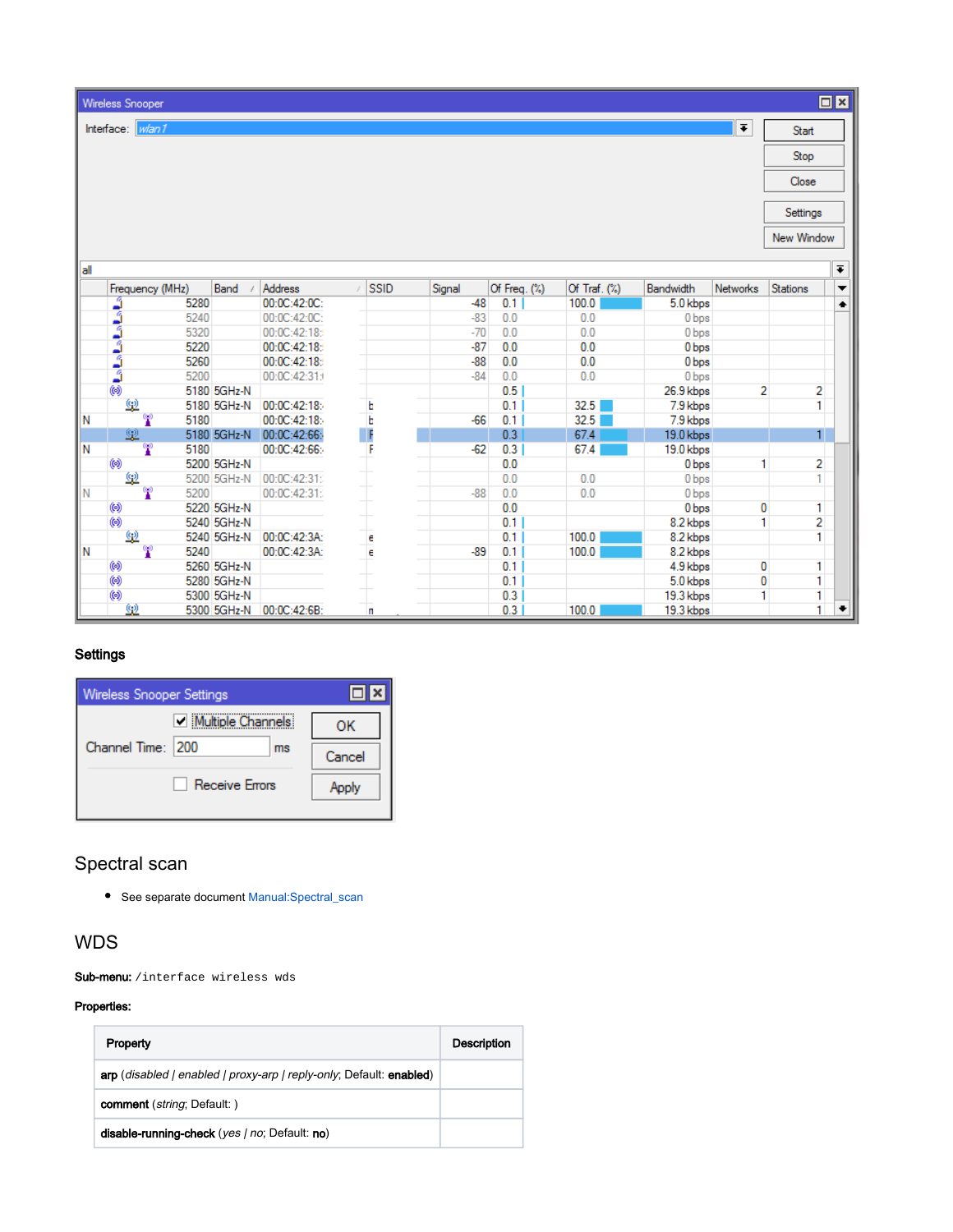| <b>disabled</b> ( <i>yes   no</i> ; Default: yes)             |  |
|---------------------------------------------------------------|--|
| <b>2mtu</b> ( <i>integer [065536]</i> ; Default: )            |  |
| master-interface ( <i>string</i> ; Default: )                 |  |
| <b>mtu</b> ( <i>integer [065536]</i> ; Default: <b>1500</b> ) |  |
| <b>name</b> ( <i>string</i> ; Default: )                      |  |
| wds-address ( <i>MAC</i> ; Default: 00:00:00:00:00:00)        |  |

#### Read-only properties:

| Property             | Description |
|----------------------|-------------|
| dynamic $(yes   no)$ |             |
| mac-address (MAC)    |             |
| running $(yes   no)$ |             |

## <span id="page-35-0"></span>WPS

Wireless interface supports WPS Server and also WPS Client (supported by wireless-rep package starting from RouterOS v6.35).

## <span id="page-35-1"></span>WPS Server

WPS Server allows to connect wireless clients that support WPS to AP protected with the Pre-Shared Key without specifying that key in the clients configuration.

WPS Server can be enabled by changing the WPS Mode setting for the wireless interface. Example:

/interface wireless set wlan1 wps-mode=push-button

Wps-mode has 3 options

- disabled
- push-button WPS is activated by pushing physical button on the board (few boards has such button marked on the board case/label)
- push-button-virtual-only WPS is activated by pushing "WPS Accept" button from the RouterOS wireless interface menu

By pushing the WPS physical/virtual button the AP enables the WPS functionality. If within 2 minutes the WPS process isn't initiated the WPS Accept Function is stopped.

WPS Server is enabled by default on few boards that has physical WPS button marked. For example, hap lite, hap, hap ac lite, hap ac, map lite

WPS Server is active only when wireless AP interface has Pre-Shared Key Authentication (PSK) enabled. It is possible to configure this mode for the Virtual AP interfaces as well.

### <span id="page-35-2"></span>WPS Client

WPS Client function allows the wireless client to get the Pre-Shared Key configuration of the AP that has WPS Server enabled. WPS Client can be enabled by such command:

/interface wireless wps-client wlan1

WPS Client command outputs all the information of the WPS Enabled AP on the screen. Example:

```
[admin@MikroTik] /interface wireless> wps-client wlan1
           status: disconnected, success
             ssid: MikroTik
      mac-address: E4:8D:8C:D6:E0:AC
      passphrase: presharedkey
  authentication: wpa2-psk
      encryption: aes-ccm
```
It is possible to specify additional settings for the WPS-Client command: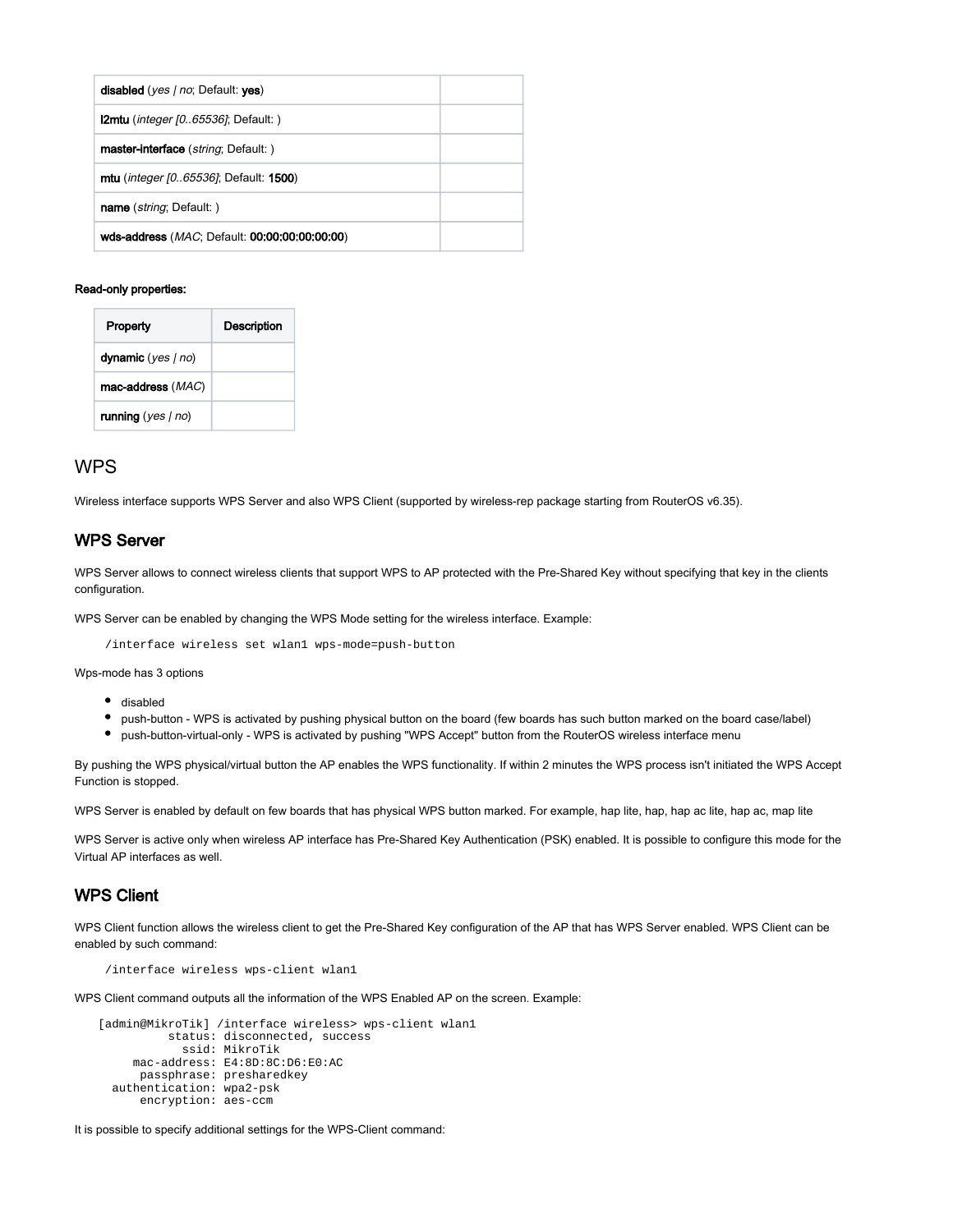- create-profile creates wireless security profile with the specified name, configures it with security details received from the WPS AP, specifies the wireless interface to use the new created security profile
- ssid get WPS information only from AP with specified SSID
- mac-address get WPS information only from AP with specified mac-address

## <span id="page-36-0"></span>Repeater

Wireless repeater will allow to receive the signal from the AP and repeat the signal using the same physical interface locally for connecting other clients. This will allow to extend the wireless service for the wireless clients. Wireless repeater function will configure the wireless interface to connect to the AP with station-bridge or station-pseudobridge option, create a virtual AP interface, create a bridge interface and add both (main and the virtual) interfaces to the bridge ports.

If your AP supports button-enabled WPS mode, you can use the automatic setup command:

/interface wireless setup-repeater wlan1

The setup-repeater does the following steps:

- searches for WPS AP with button pushed
- acquires SSID, key, channel from AP
- resets main master interface config (same as reset-configuration)
- removes all bridge ports that were added for virtual interfaces added to this master (so there are no dangling invalid bridge ports later)
- removes all virtual interfaces added to this master
- creates security profile with name "<interfacename>-<ssid>-repeater", if such security profile already exists does not create new, just updates settings
- configures master interface, interface mode is selected like this: if AP supports bridge mode, use station-bridge, else if AP supports WDS, use station-wds, else use station-pseudobridge
- creates virtual AP interface with same SSID and security profile as master
- if master interface is not in some bridge, creates new bridge interface and adds master interface to it
- adds virtual AP interface to the same bridge master interface is in.

If your AP does not support WPS, it is possible to specify the settings manually, using these parameters:

- address MAC address of AP to setup repeater for (optional)
- ssid SSID of AP to setup repeater for (optional)
- **passphrase** key to use for AP if this IS specified, command will just scan for AP and create security profile based on info in beacon and with this passphrase. If this IS NOT specified, command will do WPS to find out passphrase.

## <span id="page-36-1"></span>Roaming

### <span id="page-36-2"></span>Station Roaming

Station Roaming feature is available only for 802.11 wireless protocol and only for station modes. When RouterOS wireless client is connected to the AP using 802.11 wireless protocol it will periodically perform the background scan with specific time intervals. When the background scan will find an AP with better signal it will try to roam to that AP. The time intervals between the background scans will become shorter when the wireless signal becomes worse and the background scan interval will become longer when the wireless client signal will get better.

## <span id="page-36-3"></span>VLAN tagging

#### Sub-menu: /interface wireless

With VLAN tagging it is possible to separate Virtual AP traffic on Ethernet side of "locally forwarding" AP (the one on which wireless interfaces are bridged with Ethernet). This is necessary to separate e.g. "management" and "guest" network traffic of Ethernet side of APs.

VLAN is assigned for wireless interface and as a result all data coming from wireless gets tagged with this tag and only data with this tag will send out over wireless. This works for all wireless protocols except that on Nv2 there's no Virtual AP support.

You can configure your RADIUS authentication server to assign users or groups of users to a specific VLAN when they authenticate to the network. To use this option you will need to use [RADIUS attributes](https://wiki.mikrotik.com/wiki/Manual:RADIUS_Client/vendor_dictionary).

Note: In case to use this option you must enable wireless-fp or wireless-cm2 package for RouterOS version up to 6.37. Starting from RouterOS v6.37 you can do that with regular wireless package.